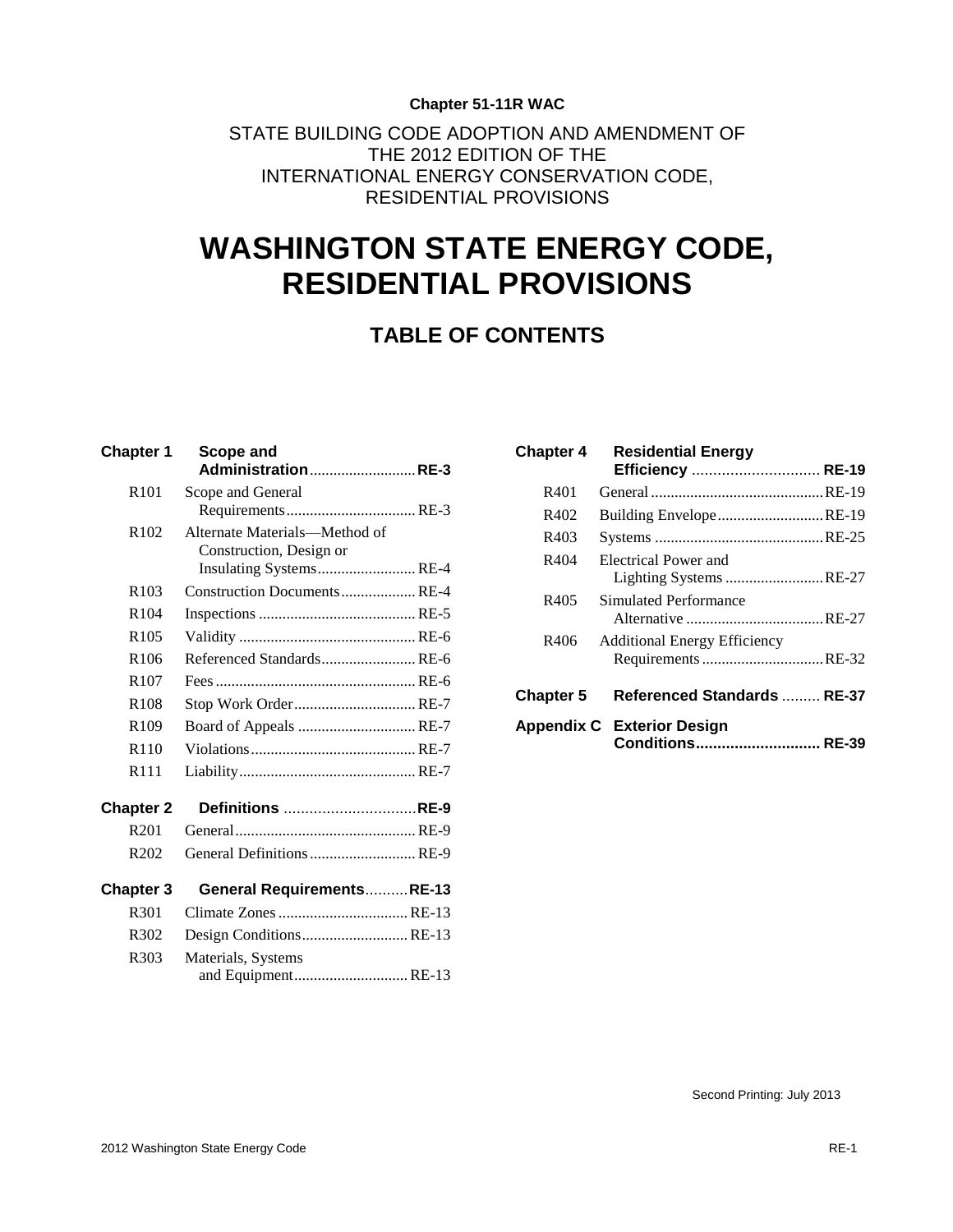*(This page left intentionally blank)*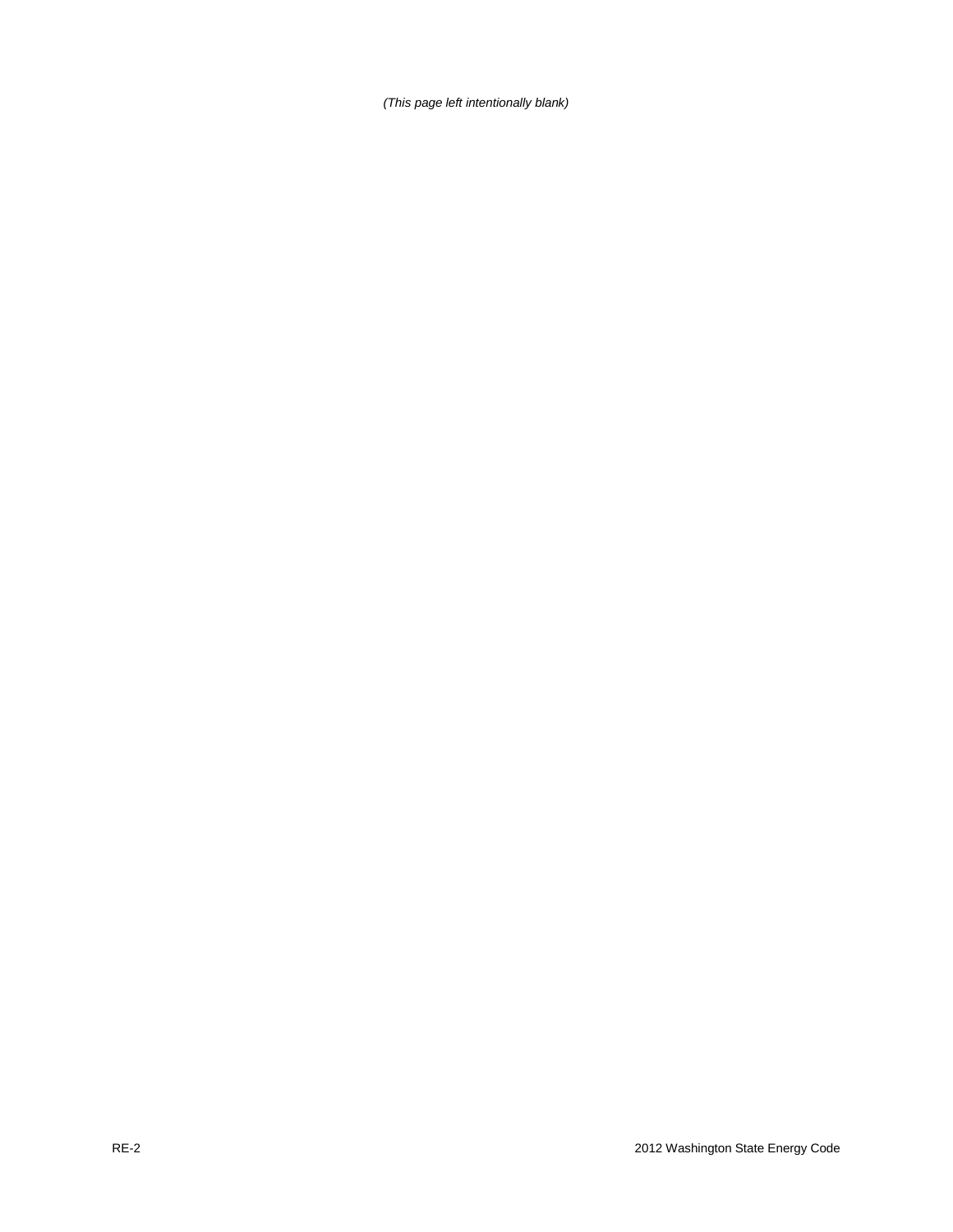# **CHAPTER 1 [RE] SCOPE AND ADMINISTRATION**

# **SECTION R101 SCOPE AND GENERAL REQUIREMENTS**

**R101.1 Title.** This code shall be known as the *International Energy Conservation Code* o*f the State of Washington,* and shall be cited as such. It is referred to herein as "this code."

**R101.2 Scope.** This code applies to *residential buildings* and the buildings sites and associated systems and equipment. This code shall be the maximum and minimum energy code for residential construction in each town, city and county.

**R101.3 Intent.** This code shall regulate the design and construction of buildings for the effective use and conservation of energy over the useful life of each building. This code is intended to provide flexibility to permit the use of innovative approaches and techniques to achieve this objective. This code is not intended to abridge safety, health or environmental requirements contained in other applicable codes or ordinances.

**R101.4 Applicability.** Where, in any specific case, different sections of this code specify different materials, methods of construction or other requirements, the most restrictive shall govern. Where there is a conflict between a general requirement and a specific requirement, the specific requirement shall govern.

**R101.4.1 Existing buildings.** Except as specified in this chapter, this code shall not be used to require the removal, *alteration* or abandonment of, nor prevent the continued use and maintenance of, an existing building or building system lawfully in existence at the time of adoption of this code.

**R101.4.2 Historic buildings.** The building official may modify the specific requirements of this code for historic buildings and require in lieu of alternate requirements which will result in a reasonable degree of energy efficiency. This modification may be allowed for those buildings or structures that are listed in the state or national register of historic places; designated as a historic property under local or state designation law or survey; certified as a contributing resource with a national register listed or locally designated historic district; or with an opinion or certification that the property is eligible to be listed on the national or state registers of historic places either individually or as a

contributing building to a historic district by the state historic preservation officer or the keeper of the national register of historic places.

### **R101.4.3 Additions, alterations, renovations or**

**repairs.** Additions, alterations, renovations or repairs to an existing building, building system or portion thereof shall conform to the provisions of this code as they relate to new construction without requiring the unaltered portion(s) of the existing building or building system to comply with this code. Additions, alterations, renovations or repairs shall not create an unsafe or hazardous condition or overload existing building systems. An addition shall be deemed to comply with this code if the addition alone complies or if the existing building and addition comply with this code as a single building.

**Exception**: The following need not comply provided the energy use of the building is not increased:

- 1. Storm windows installed over existing fenestration.
- 2. Glass only replacements in an existing sash and frame.
- 3. Existing ceiling, wall or floor cavities exposed during construction provided that these cavities are filled with insulation. 2x4 framed walls shall be insulated to a minimum of R-15 and 2x6 framed walls shall be insulated to a minimum of R-21.
- 4. Construction where the existing roof, wall or floor cavity is not exposed.
- 5. Reroofing for roofs where neither the sheathing nor the insulation is exposed. Roofs without insulation in the cavity and where the sheathing or insulation is exposed during reroofing shall be insulated either above or below the sheathing.
- Replacement of existing doors that separate *conditioned space* from the exterior shall not require the installation of a vestibule or revolving door, provided, however, that an existing vestibule that separates a *conditioned space* from the exterior shall not be removed.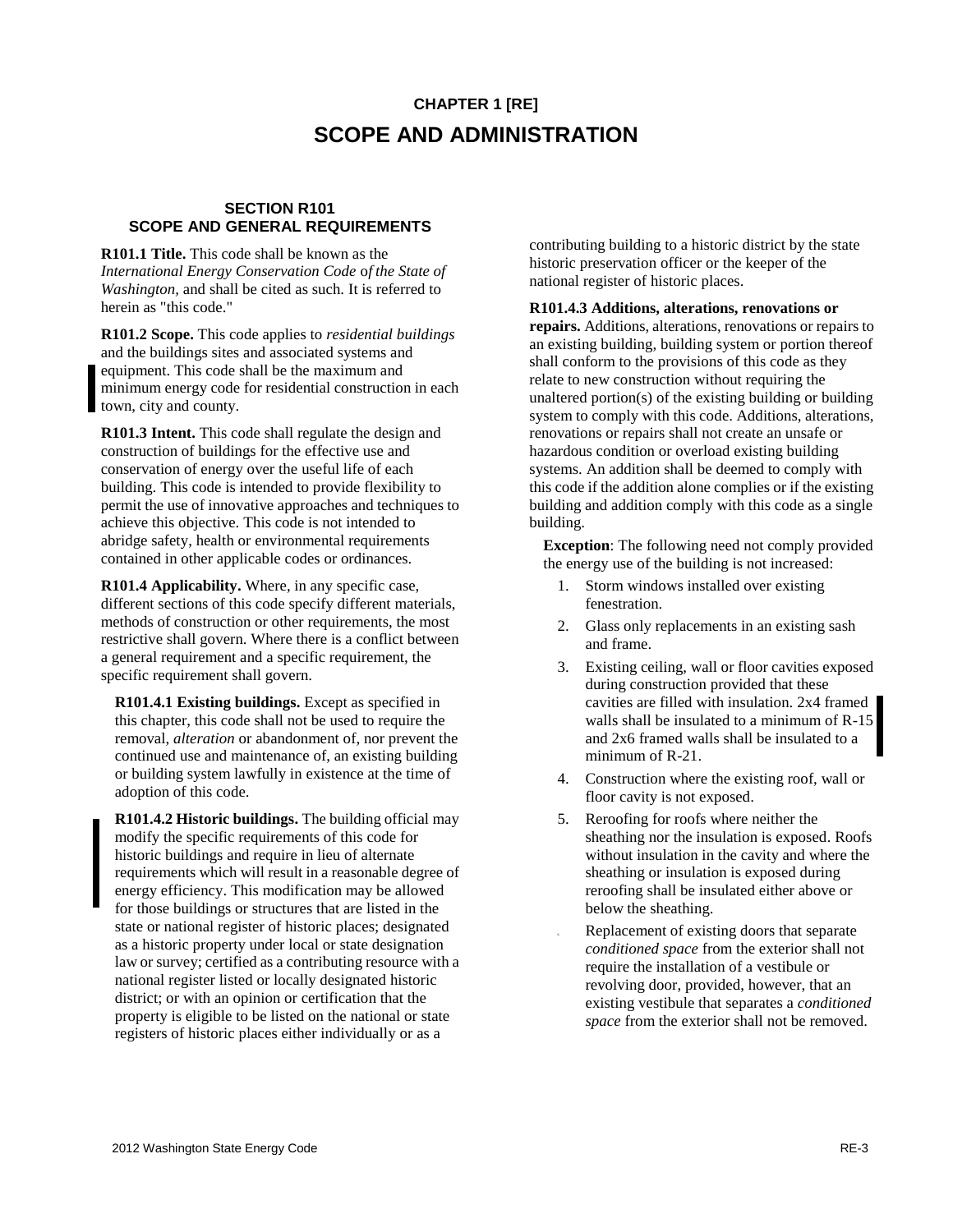- 7. Alterations that replace less than 60 percent of the luminaires in a space, provided that such alterations do not increase the installed interior lighting power.
- 8. Alterations that replace only the bulb and ballast within the existing luminaires in a space provided that the *alteration* does not increase the installed interior lighting power.

 The building official may approve designs of alterations or repairs which do not fully conform with all of the requirements of this code where in the opinion of the building official full compliance is physically impossible and/or economically impractical and:

- 1. The alteration or repair improves the energy efficiency of the building; or
- 2. The alteration or repair is energy efficient and is necessary for the health, safety, and welfare of the general public.

**R101.4.3.1 Mechanical systems.** When a space-conditioning system is altered by the installation or replacement of space-conditioning equipment (including replacement of the air handler, outdoor condensing unit of a split system air conditioner or heat pump, cooling or heating coil, or the furnace heat exchanger), the duct system that is connected to the new or replacement space-conditioning equipment shall be tested as specified in WSU RS-33. The test results shall be provided to the building official and the homeowner. **Exceptions:**

- 1. Duct systems that are documented to have been previously sealed as confirmed through field verification and diagnostic testing in accordance with procedures in WSU RS-33.
- 2. Ducts with less than 40 linear feet in unconditioned spaces.
- 3. Existing duct systems constructed, insulated or sealed with asbestos.
- 4. Additions of less than 750 square feet.

**R101.4.4 Change in occupancy or use.** Any space not within the scope of Section R101.2 which is converted to space that is within the scope of Section R101.2 shall be brought into full compliance with this code.

 Spaces undergoing a change in occupancy that would result in an increase in demand for either fossil fuel or electrical energy shall comply with this code.

**R101.4.5 Change in space conditioning.** Any nonconditioned space that is altered to become *conditioned space* shall be required to be brought into full compliance with this code.

**R101.4.6 Mixed occupancy.** Where a building includes both *residential* and *commercial* occupancies, each occupancy shall be separately considered and meet the applicable provisions of the IECC - Commercial and Residential Provisions.

**R101.5 Compliance.** *Residential buildings* shall meet the provisions of IECC - Residential Provisions. *Commercial buildings* shall meet the provisions of IECC - Commercial Provisions.

**R101.5.1 Compliance materials.** The *code official* shall be permitted to approve specific computer software, worksheets, compliance manuals and other similar materials that meet the intent of this code.

**R101.5.2 Low energy buildings.** The following buildings, or portions thereof, separated from the remainder of the building by *building thermal envelope* assemblies complying with this code shall be exempt from the *building thermal envelope* provisions of this code.

- 1. Those with a peak design rate of energy usage  $^{2}$  (10.7 W/m<sup>2</sup>) or 1.0 watt/ft<sup>2</sup> (10.7 W/m<sup>2</sup>) of floor area for space conditioning purposes.
- 2. Those that do not contain *conditioned space*.
- 3. Greenhouses isolated from any conditioned space and not intended for occupancy.

# **SECTION R102 ALTERNATE MATERIALS-METHOD OF CONSTRUCTION, DESIGN OR INSULATING SYSTEMS**

**R102.1 General.** This code is not intended to prevent the use of any material, method of construction, design or insulating system not specifically prescribed herein, provided that such construction, design or insulating system has been *approved* by the *code official* as meeting the intent of this code.

# $\leftarrow$

# **SECTION R103 CONSTRUCTION DOCUMENTS**

**R103.1 General.** Construction documents and other supporting data shall be submitted in one or more sets with each application for a permit. The construction documents shall be prepared by a registered design professional where required by the statutes of the jurisdiction in which the project is to be constructed.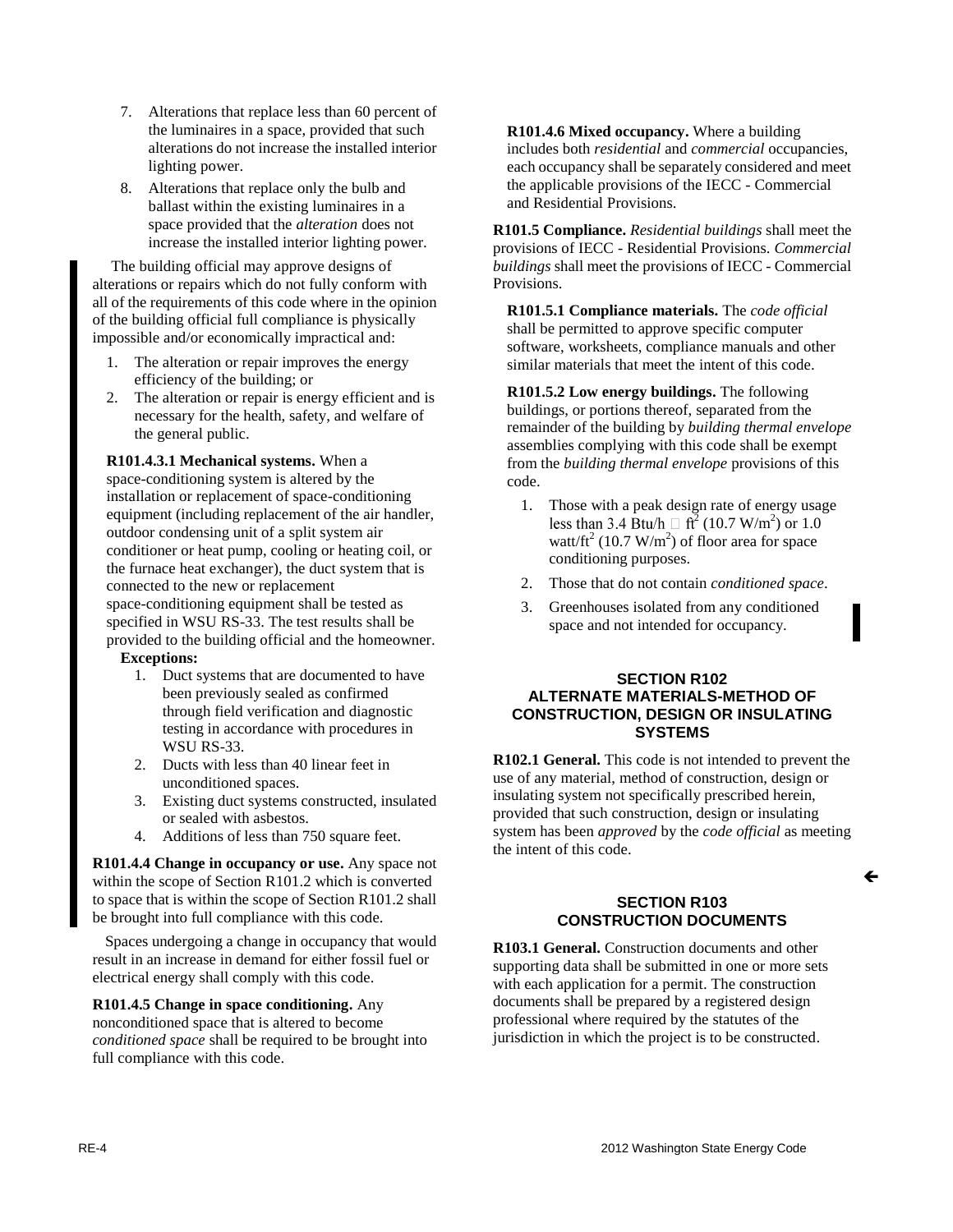Where special conditions exist, the *code official* is authorized to require necessary construction documents to be prepared by a registered design professional.

**Exception:** The *code official* is authorized to waive the requirements for construction documents or other supporting data if the *code official* determines they are not necessary to confirm compliance with this code.

#### **R103.2 Information on construction documents.**

Construction documents shall be drawn to scale upon suitable material. Electronic media documents are permitted to be submitted when *approved* by the *code official*. Construction documents shall be of sufficient clarity to indicate the location, nature and extent of the work proposed, and show in sufficient detail pertinent data and features of the building, systems and equipment as herein governed. Details shall include, but are not limited to, as applicable, insulation materials and their *R*-values; fenestration *U*-factors and SHGCs; area-weighted *U*-factor and SHGC calculations; mechanical system design criteria; mechanical and service water heating system and equipment types, sizes and efficiencies; economizer description; equipment and systems controls; fan motor horsepower (hp) and controls; duct sealing, duct and pipe insulation and location; lighting fixture schedule with wattage and control narrative; and air sealing details.

**R103.3 Examination of documents.** The *code official* shall examine or cause to be examined the accompanying construction documents and shall ascertain whether the construction indicated and described is in accordance with the requirements of this code and other pertinent laws or ordinances.

#### **R103.3.1 Approval of construction documents.**

When the *code official* issues a permit where construction documents are required, the construction documents shall be endorsed in writing and stamped "Reviewed for Code Compliance." Such *approved* construction documents shall not be changed, modified or altered without authorization from the *code official*. Work shall be done in accordance with the *approved* construction documents.

 One set of construction documents so reviewed shall be retained by the *code official*. The other set shall be returned to the applicant, kept at the site of work and shall be open to inspection by the *code official* or a duly authorized representative.

**R103.3.2 Previous approvals.** This code shall not require changes in the construction documents, construction or designated occupancy of a structure for which a lawful permit has been heretofore issued or otherwise lawfully authorized, and the construction of which has been pursued in good faith within 180 days after the effective date of this code and has not been abandoned.

**R103.3.3 Phased approval.** The *code official* shall have the authority to issue a permit for the construction of part of an energy conservation system before the construction documents for the entire system have been submitted or *approved*, provided adequate information and detailed statements have been filed complying with all pertinent requirements of this code. The holders of such permit shall proceed at their own risk without assurance that the permit for the entire energy conservation system will be granted.

**R103.4 Amended construction documents.** Changes made during construction that are not in compliance with the *approved* construction documents shall be resubmitted for approval as an amended set of construction documents.

**R103.5 Retention of construction documents.** One set of *approved* construction documents shall be retained by the *code official* for a period of not less than 180 days from date of completion of the permitted work, or as required by state or local laws.

#### **SECTION R104 INSPECTIONS**

**R104.1 General.** Construction or work for which a permit is required shall be subject to inspection by the *code official*.

**R104.2 Required approvals.** Work shall not be done beyond the point indicated in each successive inspection without first obtaining the approval of the *code official*. The *code official*, upon notification, shall make the requested inspections and shall either indicate the portion of the construction that is satisfactory as completed, or notify the permit holder or his or her agent wherein the same fails to comply with this code. Any portions that do not comply shall be corrected and such portion shall not be covered or concealed until authorized by the *code official*.

**R104.2.1 Wall insulation inspection.** The building official, upon notification, shall make a wall insulation inspection in addition to those inspections required in Section R109 of the *International Residential Code*. This inspection shall be made after all wall and cavity insulation is in place and prior to cover.

**R104.3 Final inspection.** The building shall have a final inspection and not be occupied until *approved*.

**R104.4 Reinspection.** A building shall be reinspected when determined necessary by the *code official*.

**R104.5 Approved inspection agencies.** The *code official* is authorized to accept reports of *approved* inspection agencies, provided such agencies satisfy the requirements as to qualifications and reliability.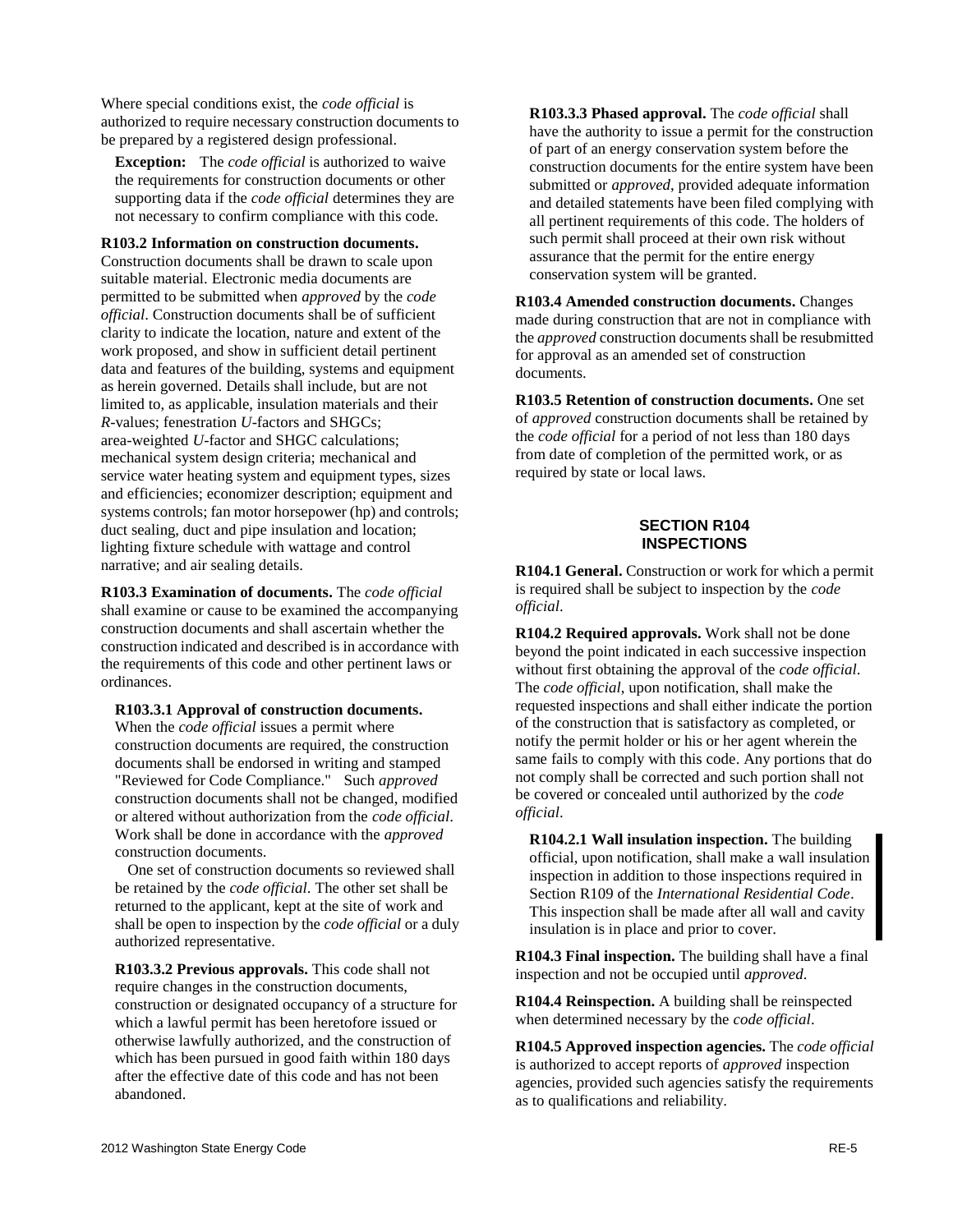**R104.6 Inspection requests.** It shall be the duty of the holder of the permit or their duly authorized agent to notify the *code official* when work is ready for inspection. It shall be the duty of the permit holder to provide access to and means for inspections of such work that are required by this code.

**R104.7 Reinspection and testing.** Where any work or installation does not pass an initial test or inspection, the necessary corrections shall be made so as to achieve compliance with this code. The work or installation shall then be resubmitted to the *code official* for inspection and testing.

**R104.8 Approval.** After the prescribed tests and inspections indicate that the work complies in all respects with this code, a notice of approval shall be issued by the *code official*.

**R104.8.1 Revocation.** The *code official* is authorized to, in writing, suspend or revoke a notice of approval issued under the provisions of this code wherever the certificate is issued in error, or on the basis of incorrect information supplied, or where it is determined that the building or structure, premise, or portion thereof is in violation of any ordinance or regulation or any of the provisions of this code.

# **SECTION R105 VALIDITY**

**R105.1 General.** If a portion of this code is held to be illegal or void, such a decision shall not affect the validity of the remainder of this code.

# **SECTION R106 REFERENCED STANDARDS**

**R106.1 Referenced codes and standards.** The codes and standards referenced in this code shall be those listed in Chapter 5, and such codes and standards shall be considered as part of the requirements of this code to the prescribed extent of each such reference and as further regulated in Sections R106.1.1 and R106.1.2.

**R106.1.1 Conflicts.** Where differences occur between provisions of this code and referenced codes and standards, the provisions of this code shall apply.

**R106.1.2 Provisions in referenced codes and** 

**standards.** Where the extent of the reference to a referenced code or standard includes subject matter that is within the scope of this code, the provisions of this code, as applicable, shall take precedence over the provisions in the referenced code or standard.

**R106.2 Conflicting requirements.** Where the provisions of this code and the referenced standards conflict, the provisions of this code shall take precedence.

**R106.3 Application of references.** References to chapter or section numbers, or to provisions not specifically identified by number, shall be construed to refer to such chapter, section or provision of this code.

**R106.4 Other laws.** The provisions of this code shall not be deemed to nullify any provisions of local, state or federal law. In addition to the requirements of this code, all occupancies shall conform to the provisions included in the state building code (chapter 19.27 RCW). In case of conflicts among codes enumerated in RCW 19.27.031 (1) through (4) and this code, an earlier named code shall govern over those following. In the case of conflict between the duct sealing and insulation requirements of this code and the duct insulation requirements of Sections 603 and 604 of the *International Mechanical Code*, the duct insulation requirements of this code shall govern.

# **SECTION R107 FEES**

**R107.1 Fees.** A permit shall not be issued until the fees prescribed in Section R107.2 have been paid, nor shall an amendment to a permit be released until the additional fee, if any, has been paid.

**R107.2 Schedule of permit fees.** A fee for each permit shall be paid as required, in accordance with the schedule as established by the applicable governing authority.

**R107.3 Work commencing before permit issuance.**  Any person who commences any work before obtaining the necessary permits shall be subject to an additional fee established by the *code official*, which shall be in addition to the required permit fees.

**R107.4 Related fees.** The payment of the fee for the construction, *alteration*, removal or demolition of work done in connection to or concurrently with the work or activity authorized by a permit shall not relieve the applicant or holder of the permit from the payment of other fees that are prescribed by law.

**R107.5 Refunds.** The *code official* is authorized to establish a refund policy.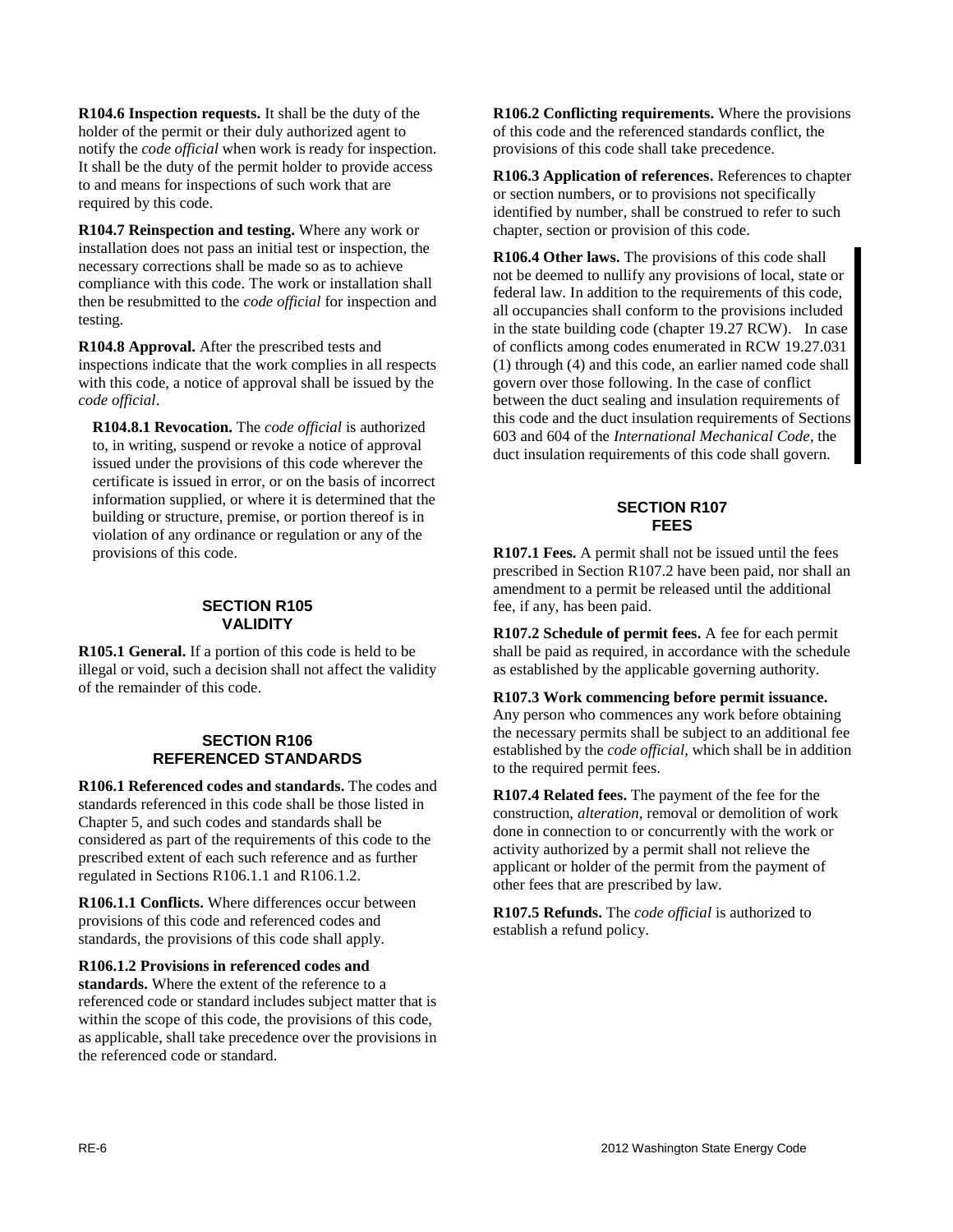# **SECTION R108 STOP WORK ORDER**

**R108.1 Authority.** Whenever the *code official* finds any work regulated by this code being performed in a manner either contrary to the provisions of this code or dangerous or unsafe, the *code official* is authorized to issue a stop work order.

**R108.2 Issuance.** The stop work order shall be in writing and shall be given to the owner of the property involved, or to the owner's agent, or to the person doing the work. Upon issuance of a stop work order, the cited work shall immediately cease. The stop work order shall state the reason for the order, and the conditions under which the cited work will be permitted to resume.

**R108.3 Emergencies.** Where an emergency exists, the *code official* shall not be required to give a written notice prior to stopping the work.

**R108.4 Failure to comply.** Any person who shall continue any work after having been served with a stop work order, except such work as that person is directed to perform to remove a violation or unsafe condition, shall be liable to a fine as established by the applicable governing entity.

#### **SECTION R109 BOARD OF APPEALS**

**R109.1 General.** In order to hear and decide appeals of orders, decisions or determinations made by the *code official* relative to the application and interpretation of this code, there shall be and is hereby created a board of appeals. The *code official* shall be an ex officio member of said board but shall have no vote on any matter before the board. The board of appeals shall be appointed by the governing body and shall hold office at its pleasure. The board shall adopt rules of procedure for conducting its business, and shall render all decisions and findings in writing to the appellant with a duplicate copy to the *code official*.

**R109.2 Limitations on authority.** An application for appeal shall be based on a claim that the true intent of this code or the rules legally adopted thereunder have been incorrectly interpreted, the provisions of this code do not fully apply or an equally good or better form of construction is proposed. The board shall have no authority to waive requirements of this code.

**R109.3 Qualifications.** The board of appeals shall consist of members who are qualified by experience and training and are not employees of the jurisdiction.

# **SECTION R110 VIOLATIONS**

It shall be unlawful for any person, firm, or corporation to erect or construct any building, or remodel or rehabilitate any existing building or structure in the state, or allow the same to be done, contrary to or in violation of any of the provisions of this code.

# **SECTION R111 LIABILITY**

Nothing contained in this code is intended to be nor shall be construed to create or form the basis for any liability on the part of any city or county or its officers, employees or agents for any injury or damage resulting from the failure of a building to conform to the provisions of this code.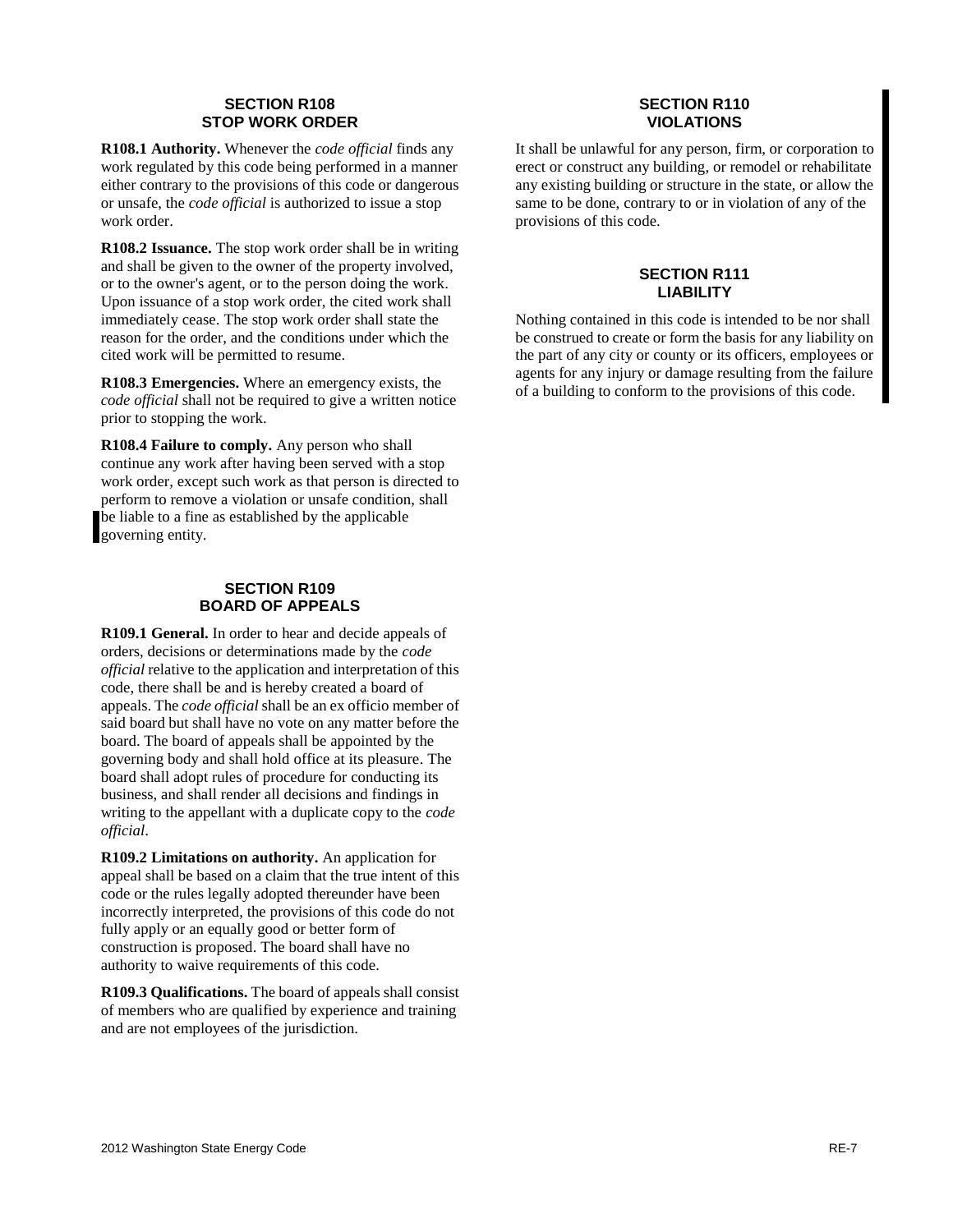*(This page left intentionally blank)*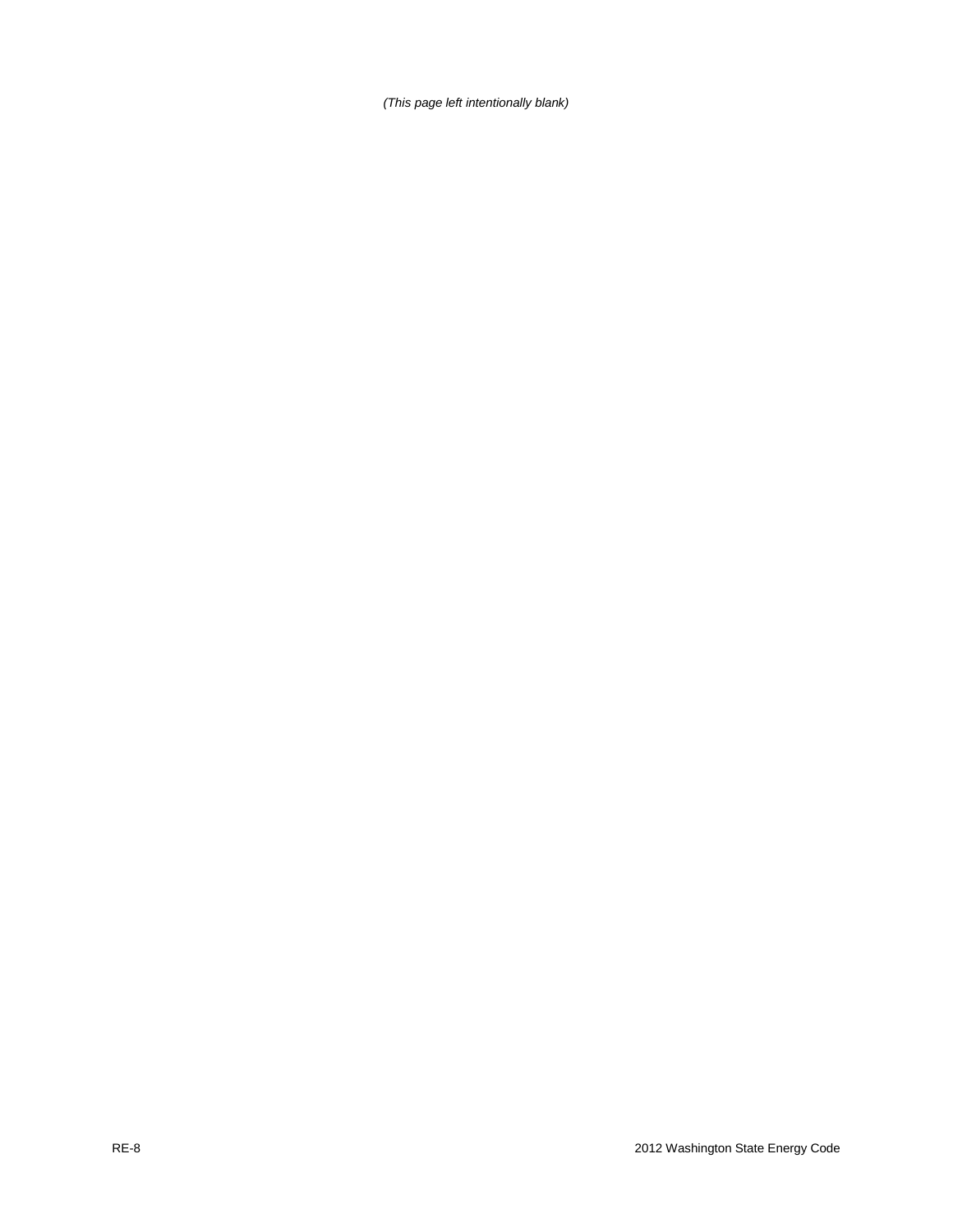# **CHAPTER 2 [RE] DEFINITIONS**

#### **SECTION R201 GENERAL**

**R201.1 Scope.** Unless stated otherwise, the following words and terms in this code shall have the meanings indicated in this chapter.

**R201.2 Interchangeability.** Words used in the present tense include the future; words in the masculine gender include the feminine and neuter; the singular number includes the plural and the plural includes the singular.

**R201.3 Terms defined in other codes.** Terms that are not defined in this code but are defined in the *International Building Code*, *International Fire Code*, *International Fuel Gas Code*, *International*  ◆ *Mechanical Code*, *Uniform Plumbing Code* or the *International Besidential Code* shall have the *International Residential Code* shall have the meanings ascribed to them in those codes.

**R201.4 Terms not defined.** Terms not defined by this chapter shall have ordinarily accepted meanings such as the context implies.

#### **SECTION R202 GENERAL DEFINITIONS**

**ABOVE-GRADE WALL.** A wall enclosing *conditioned space* that is not a below-grade wall. This includes between-floor spandrels, peripheral edges of floors, roof and basement knee walls, dormer walls, gable end walls, walls enclosing a mansard roof and skylight shafts.

**ACCESSIBLE.** Admitting close approach as a result of not being guarded by locked doors, elevation or other effective means (see "*Readily accessible*").

**ADDITION.** An extension or increase in the *conditioned space* floor area or height of a building or structure.

**ADVANCED FRAMED WALLS.** Studs framed on 24-inch centers with double top plate and single bottom plate. Corners use two studs or other means of fully insulating corners, and one stud is used to support each header. Headers consist of double 2x material with R-10 insulation between the header and exterior sheathing. Interior partition wall/exterior wall intersections are fully insulated in the exterior wall. (See **Standard Framing** and Appendix A, of this code.)

**AIR BARRIER.** Material(s) assembled and joined together to provide a barrier to air leakage through the building envelope. An air barrier may be a single material or a combination of materials.

**ALTERATION.** Any construction or renovation to an existing structure other than repair or addition that requires a permit. Also, a change in a mechanical system that involves an extension, addition or change to the arrangement, type or purpose of the original installation that requires a permit.

**APPROVED.** Approval by the *code official* as a result of investigation and tests conducted by him or her, or by reason of accepted principles or tests by nationally recognized organizations.

**AUTOMATIC.** Self-acting, operating by its own mechanism when actuated by some impersonal influence, as, for example, a change in current strength, pressure, temperature or mechanical configuration (see "Manual").

**BASEMENT WALL.** See *above-grade wall* and *below-grade wall*.

**BELOW-GRADE WALL.** That portion of a wall in the building envelope that is entirely below the finish grade and in contact with the ground.

**BUILDING.** Any structure used or intended for supporting or sheltering any use or occupancy, including any mechanical systems, service water heating systems and electric power and lighting systems located on the building site and supporting the building.

**BUILDING SITE.** A contiguous area of land that is under the ownership or control of one entity.

**BUILDING THERMAL ENVELOPE.** The *below-grade walls*, *above-grade walls*, floor, roof, and any other building elements that enclose *conditioned space* or provides a boundary between *conditioned space* and exempt or unconditioned space.

*C***-FACTOR (THERMAL CONDUCTANCE).** The coefficient of heat transmission (surface to surface) through a building component or assembly, equal to the time rate of heat flow per unit area and the unit temperature difference between the warm side and cold side surfaces (Btu/h ft<sup>2</sup> × °F) [W/(m<sup>2</sup> × K)].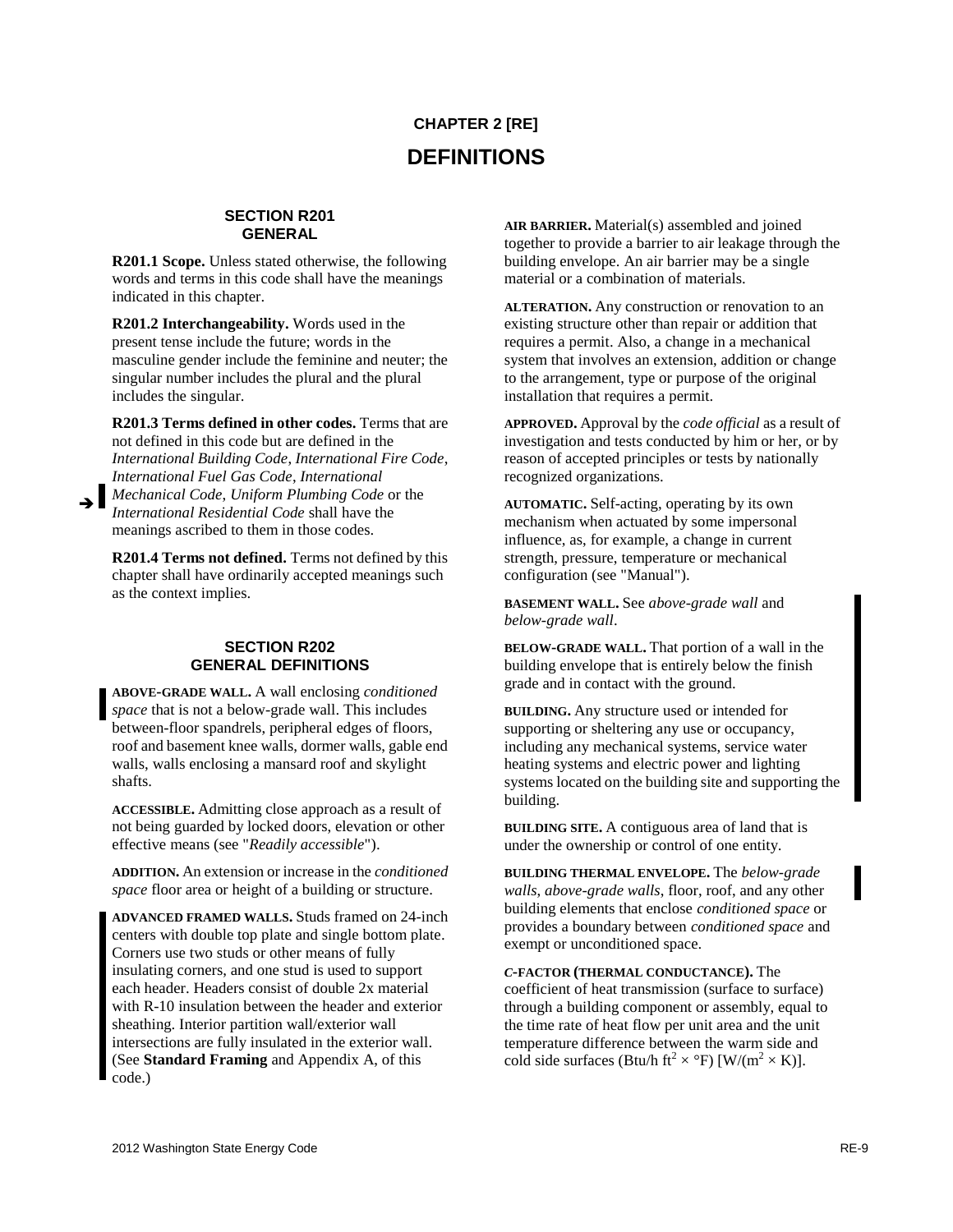**CODE OFFICIAL.** The officer or other designated authority charged with the administration and enforcement of this code, or a duly authorized representative.

**COMMERCIAL BUILDING.** For this code, all buildings that are not included in the definition of "Residential buildings."

**CONDITIONED FLOOR AREA.** The horizontal projection of the floors associated with the *conditioned space*.

**CONDITIONED SPACE.** An area or room within a building being heated or cooled, containing uninsulated ducts, or with a fixed opening directly into an adjacent *conditioned space*.

**CONTINUOUS AIR BARRIER.** A combination of materials and assemblies that restrict or prevent the passage of air through the building thermal envelope.

**CONTINUOUS INSULATION (c.i.).** Insulation that is continuous across all structural members without thermal bridges other than fasteners and service openings. It is installed on the interior or exterior or is integral to any opaque surface of the building envelope.

**CURTAIN WALL.** Fenestration products used to create an external nonload-bearing wall that is designed to separate the exterior and interior environments.

**DEMAND RECIRCULATION WATER SYSTEM.** A water distribution system where pump(s) prime the service hot water piping with heated water upon demand for hot water.

**DUCT.** A tube or conduit utilized for conveying air. The air passages of self-contained systems are not to be construed as air ducts.

**DUCT SYSTEM.** A continuous passageway for the transmission of air that, in addition to ducts, includes duct fittings, dampers, plenums, fans and accessory air-handling equipment and appliances.

**DWELLING UNIT.** A single unit providing complete independent living facilities for one or more persons, including permanent provisions for living, sleeping, eating, cooking and sanitation.

**ENERGY ANALYSIS.** A method for estimating the annual energy use of the *proposed design* and *standard reference design* based on estimates of energy use.

**ENERGY COST.** The total estimated annual cost for purchased energy for the building functions regulated by this code, including applicable demand charges.

**ENERGY SIMULATION TOOL.** An *approved* software program or calculation-based methodology that projects the annual energy use of a building.

**ENTRANCE DOOR.** Fenestration products used for ingress, egress and access in nonresidential buildings including, but not limited to, exterior entrances that utilize latching hardware and automatic closers and contain over 50 percent glass specifically designed to withstand heavy use and possibly abuse.

**EXTERIOR WALL.** Walls including both above-grade walls and below-grade walls.

**FENESTRATION.** Skylights, roof windows, vertical windows (fixed or moveable), opaque doors, glazed doors, glazed block and combination opaque/glazed doors. Fenestration includes products with glass and nonglass glazing materials.

**FENESTRATION AREA.** Total area of the fenestration measured using the rough opening, and including the glazing, sash and frame.

**FENESTRATION PRODUCT, FIELD-FABRICATED.** A fenestration product whose frame is made at the construction site of standard dimensional lumber or other materials that were not previously cut, or otherwise formed with the specific intention of being used to fabricate a fenestration product or exterior door. Field fabricated does not include site-built fenestration.

**FENESTRATION PRODUCT, SITE-BUILT.** A fenestration designed to be made up of field-glazed or field-assembled units using specific factory cut or otherwise factory-formed framing and glazing units. Examples of site-built fenestration include storefront systems, curtain walls, and atrium roof systems.

*F***-FACTOR.** The perimeter heat loss factor for slab-on-grade floors (Btu/h  $\times$  ft  $\times$  °F) [W/(m  $\times$  K)].

**HEATED SLAB-ON-GRADE FLOOR.** Slab-on-grade floor construction in which the heating elements, hydronic tubing, or hot air distribution system is in contact with, or placed within or under, the slab.

**HIGH-EFFICACY LAMPS.** Compact fluorescent lamps, T-8 or smaller diameter linear fluorescent lamps, or lamps with a minimum efficacy of:

- 1. 60 lumens per watt for lamps over 40 watts;
- 2. 50 lumens per watt for lamps over 15 watts to 40 watts; and
- 3. 40 lumens per watt for lamps 15 watts or less.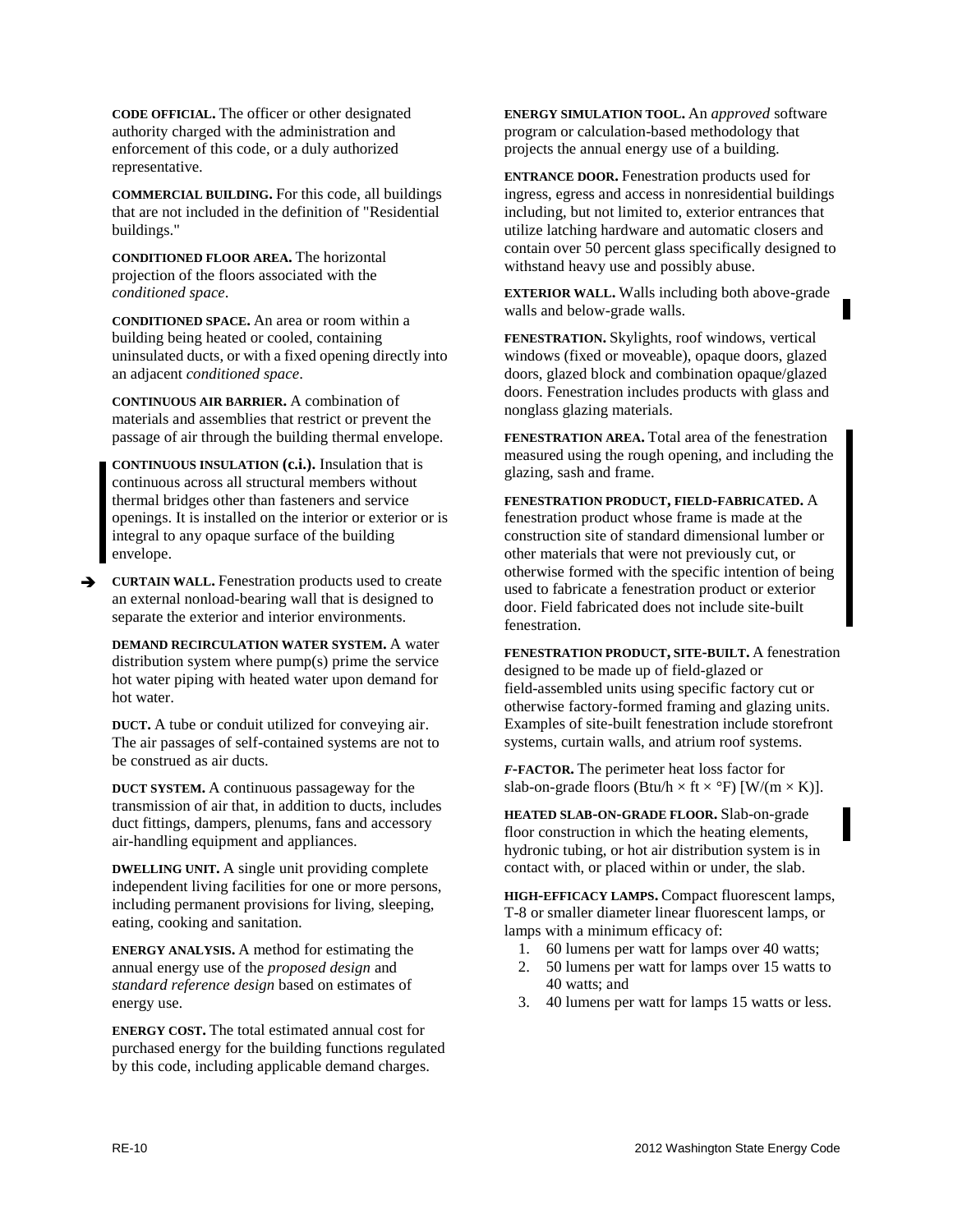**INFILTRATION.** The uncontrolled inward air leakage into a building caused by the pressure effects of wind or the effect of differences in the indoor and outdoor air density or both.

**INSULATING SHEATHING.** An insulating board with a core material having a minimum *R*-value of R-2.

**INTEGRATED ENERGY EFFICIENCY RATIO (IEER).** A single-number figure of merit expressing cooling part-load EER efficiency for unitary air-conditioning and heat pump equipment on the basis of weighted operation at various load capacities for the equipment.

**INTERMEDIATE FRAMED WALLS.** Studs framed on 16-inch centers with double top plate and single bottom plate. Corners use two studs or other means of fully insulating corners, and each opening is framed by two studs. Headers shall be insulated to R-10.

**LABELED.** Equipment, materials or products to which have been affixed a label, seal, symbol or other identifying mark of a nationally recognized testing laboratory, inspection agency or other organization concerned with product evaluation that maintains periodic inspection of the production of the above-labeled items and whose labeling indicates either that the equipment, material or product meets identified standards or has been tested and found suitable for a specified purpose.

**LISTED.** Equipment, materials, products or services included in a list published by an organization acceptable to the *code official* and concerned with evaluation of products or services that maintains periodic inspection of production of *listed* equipment or materials or periodic evaluation of services and whose listing states either that the equipment, material, product or service meets identified standards or has been tested and found suitable for a specified purpose.

**LOW-VOLTAGE LIGHTING.** A lighting system consisting of an isolating power supply, the low voltage luminaires, and associated equipment that are all identified for the use. The output circuits of the power supply operate at 30 volts (42.4 volts peak) or less under all load conditions.

**MANUAL.** Capable of being operated by personal intervention (see "Automatic").

**PROPOSED DESIGN.** A description of the proposed building used to estimate annual energy use for determining compliance based on total building performance.

**READILY ACCESSIBLE.** Capable of being reached quickly for operation, renewal or inspection without requiring those to whom ready access is requisite to

climb over or remove obstacles or to resort to portable ladders or access equipment (see "*Accessible*").

**REPAIR.** The reconstruction or renewal of any part of an existing building.

**RESIDENTIAL BUILDING.** For this code, includes detached one- and two-family dwellings and multiple single-family dwellings (townhouses) as well as Group R-2, R-3 and R-4 buildings three stories or less in height above grade plane.

**ROOF ASSEMBLY.** A system designed to provide weather protection and resistance to design loads. The system consists of a roof covering and roof deck or a single component serving as both the roof covering and the roof deck. A roof assembly includes the roof covering, underlayment, roof deck, insulation, vapor retarder and interior finish.

*R***-VALUE (THERMAL RESISTANCE).** The inverse of the time rate of heat flow through a body from one of its bounding surfaces to the other surface for a unit temperature difference between the two surfaces, under steady state conditions, per unit area  $(h \cdot \text{ft}^2 \cdot$  $\mathrm{P}(\mathrm{B}^{\circ}F/\mathrm{B})$  [(m<sup>2</sup> • K)/W].

**SERVICE WATER HEATING.** Supply of hot water for purposes other than comfort heating.

**SKYLIGHT.** Glass or other transparent or translucent glazing material installed at a slope of less than 60 degrees (1.05 rad) from horizontal. Glazing material in skylights, including unit skylights, solariums, sunrooms, roofs and sloped walls is included in this definition.

**SLAB-ON-GRADE FLOOR.** That portion of a slab floor of the building envelope that is in contact with the ground and that is either above grade or is less than or equal to 24 inches below the final elevation of the nearest exterior grade.

**SMALL BUSINESS.** Any business entity (including a sole proprietorship, corporation, partnership or other legal entity) which is owned and operated independently from all other businesses, which has the purpose of making a profit, and which has fifty or fewer employees.

**SOLAR HEAT GAIN COEFFICIENT (SHGC).** The ratio of the solar heat gain entering the space through the fenestration assembly to the incident solar radiation. Solar heat gain includes directly transmitted solar heat and absorbed solar radiation which is then reradiated, conducted or convected into the space.

**STANDARD FRAMING.** All framing practices not defined as "intermediate" or "advanced" shall be considered standard. (See **Advanced Framed Wall, Intermediate Framed Wall**).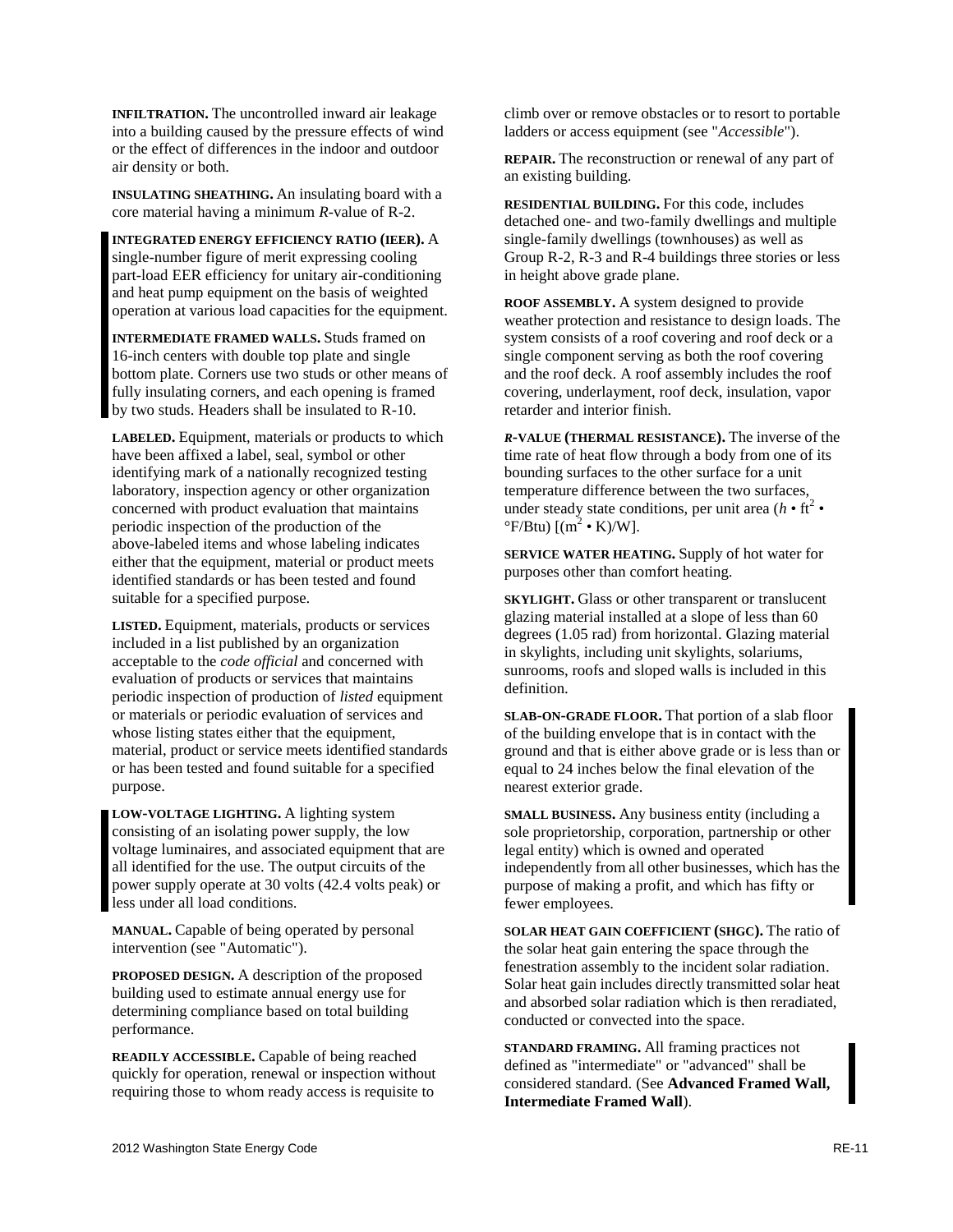**STANDARD REFERENCE DESIGN.** A version of the *proposed design* that meets the minimum requirements of this code and is used to determine the maximum annual energy use requirement for compliance based on total building performance.

**THERMAL ISOLATION.** Physical and space conditioning separation from *conditioned space(s)*. The *conditioned space(s)* shall be controlled as separate zones for heating and cooling or conditioned by separate equipment.

**THERMOSTAT.** An automatic control device used to maintain temperature at a fixed or adjustable set point.

*U***-FACTOR (THERMAL TRANSMITTANCE).** The coefficient of heat transmission (air to air) through a building component or assembly, equal to the time rate of heat flow per unit area and unit temperature difference between the warm side and cold side air films (Btu/h • ft<sup>2</sup> • °F) [W/(m<sup>2</sup> • K)].

**UNHEATED SLAB-ON-GRADE FLOOR.** A slab-on-grade floor that is not a heated slab-on-grade floor.

**VENTILATION.** The natural or mechanical process of supplying conditioned or unconditioned air to, or removing such air from, any space.

**VENTILATION AIR.** That portion of supply air that comes from outside (outdoors) plus any recirculated air that has been treated to maintain the desired quality of air within a designated space.

**VERTICAL FENESTRATION.** All fenestration other than skylights.

**VISIBLE TRANSMITTANCE [VT].** The ratio of visible light entering the space through the fenestration product assembly to the incident visible light, visible transmittance, includes the effects of glazing material and frame and is expressed as a number between 0 and 1.

**WHOLE HOUSE MECHANICAL VENTILATION SYSTEM.**

An exhaust system, supply system, or combination thereof that is designed to mechanically exchange indoor air with outdoor air when operating continuously or through a programmed intermittent schedule to satisfy the whole house ventilation rates.

**ZONE.** A space or group of spaces within a building with heating or cooling requirements that are sufficiently similar so that desired conditions can be maintained throughout using a single controlling device.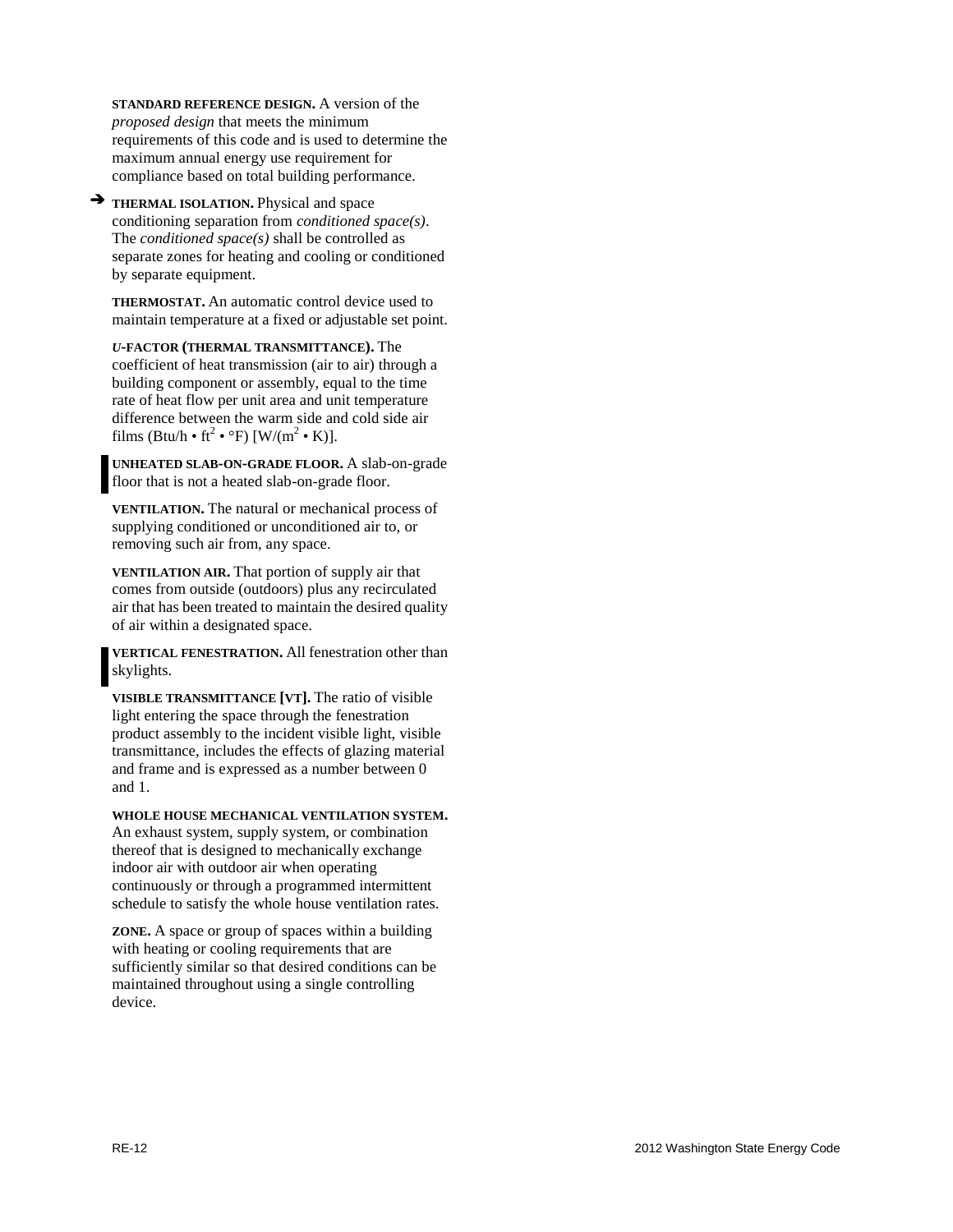# **CHAPTER 3 [RE] GENERAL REQUIREMENTS**

#### **SECTION R301 CLIMATE ZONES**

**R301.1 General.** Climate zones from Table R301.1 shall be used in determining the applicable requirements from Chapter 4.

**A** 

# **TABLE R301.1 CLIMATE ZONES, MOISTURE REGIMES, AND WARM-HUMID DESIGNATIONS BY STATE AND COUNTY**

| Key: A - Moist, B - Dry, C - Marine.<br>Absence of moisture designation indicates<br>moisture regime is irrelevant. |                 |  |
|---------------------------------------------------------------------------------------------------------------------|-----------------|--|
| WASHINGTON                                                                                                          |                 |  |
| 5B Adams                                                                                                            | 4C Lewis        |  |
| 5B Asotin                                                                                                           | 5B Lincoln      |  |
| 5B Benton                                                                                                           | 4C Mason        |  |
| 5B Chelan                                                                                                           | 5B Okanogan     |  |
| 4C Clallam                                                                                                          | 4C Pacific      |  |
| 4C Clark                                                                                                            | 5B Pend Oreille |  |
| 5B Columbia                                                                                                         | 4C Pierce       |  |
| 4C Cowlitz                                                                                                          | 4C San Juan     |  |
| 5B Douglas                                                                                                          | 4C Skagit       |  |
| 5B Ferry                                                                                                            | 5B Skamania     |  |
| 5B Franklin                                                                                                         | 4C Snohomish    |  |
| 5B Garfield                                                                                                         | 5B Spokane      |  |
| 5B Grant                                                                                                            | 5B Stevens      |  |
| 4C Grays Harbor                                                                                                     | 4C Thurston     |  |
| 4C Island                                                                                                           | 4C Wahkiakum    |  |
| 4C Jefferson                                                                                                        | 5B Walla Walla  |  |
| 4C King                                                                                                             | 4C Whatcom      |  |
| 4C Kitsap                                                                                                           | 5B Whitman      |  |
| <b>5B Kittitas</b>                                                                                                  | 5B Yakima       |  |
| 5B Klickitat                                                                                                        |                 |  |

### **SECTION R302 DESIGN CONDITIONS**

**R302.1 Interior design conditions.** The interior design temperatures used for heating and cooling load calculations shall be a maximum of 72°F (22°C) for heating and minimum of 75°F (24°C) for cooling.

**R302.2 Exterior design conditions.** The heating or cooling outdoor design temperatures shall be selected from Appendix C.

# **SECTION R303 MATERIALS, SYSTEMS AND EQUIPMENT**

**R303.1 Identification.** Materials, systems and equipment shall be identified in a manner that will allow a determination of compliance with the applicable provisions of this code.

**R303.1.1 Building thermal envelope insulation.**  An *R*-value identification mark shall be applied by the manufacturer to each piece of *building thermal envelope* insulation 12 inches (305 mm) or greater in width. Alternately, the insulation installers shall provide a certification listing the type, manufacturer and *R*-value of insulation installed in each element of the *building thermal envelope*. For blown or sprayed insulation (fiberglass and cellulose), the initial installed thickness, settled thickness, settled *R*-value, installed density, coverage area and number of bags installed shall be *listed* on the certification. For sprayed polyurethane foam (SPF) insulation, the installed thickness of the areas covered and *R*-value of installed thickness shall be *listed* on the certification. The insulation installer shall sign, date and post the certification in a conspicuous location on the job site.

**R303.1.1.1 Blown or sprayed roof/ceiling insulation.** The thickness of blown-in or sprayed roof/ceiling insulation (fiberglass or cellulose) shall be written in inches (mm) on markers that are installed at least one for every 300 square feet  $(28 \text{ m}^2)$  throughout the attic space. The markers shall be affixed to the trusses or joists and marked with the minimum initial installed thickness with numbers a minimum of 1 inch (25 mm) in height.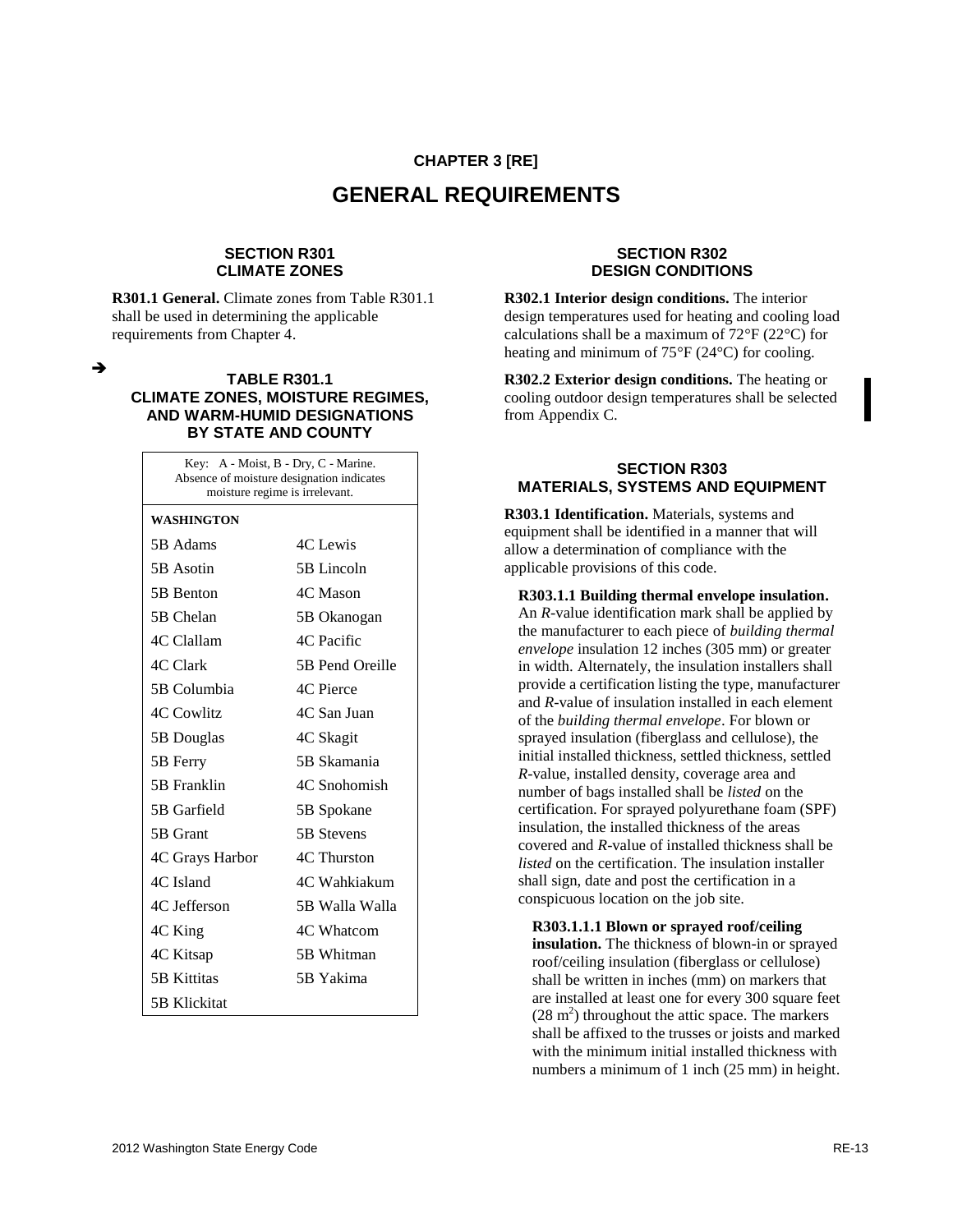Each marker shall face the attic access opening. Spray polyurethane foam thickness and installed *R*-value shall be *listed* on certification provided by the insulation installer.

**R303.1.2 Insulation mark installation.** Insulating materials shall be installed such that the manufacturer's *R*-value mark is readily observable upon inspection.

**R303.1.3 Fenestration product rating.** *U*-factors of fenestration products (windows, doors and skylights) shall be determined in accordance with NFRC 100 by an accredited, independent laboratory, and labeled and certified by the manufacturer. Products lacking such a labeled *U*-factor shall be assigned a default *U*-factor from Table R303.1.3(1), R303.1.3(2) or R303.1.3(4). The solar heat gain coefficient (SHGC) and visible transmittance (VT) of glazed fenestration products (windows, glazed doors and skylights) shall be determined in accordance with NFRC 200 by an accredited, independent laboratory, and labeled and certified by the manufacturer. Products lacking such a labeled SHGC or VT shall be assigned a default SHGC or VT from Table R303.1.3(3).

**Exception**: Units without NFRC ratings produced by a *small business* may be assigned default *U*-factors from Table R303.1.3(5) for vertical fenestration.

#### **TABLE R303.1.3(1) DEFAULT GLAZED FENESTRATION** *U***-FACTOR**

| <b>FRAME TYPE</b>                        | <b>SINGLE</b><br><b>PANE</b> | <b>DOUBLE</b><br><b>PANE</b> | <b>SKYLIGHT</b>          |
|------------------------------------------|------------------------------|------------------------------|--------------------------|
| Metal                                    | 1.20                         | 0.80                         |                          |
| Metal with Thermal<br>Break <sup>1</sup> | 1.10                         | 0.65                         | See Table<br>R303.1.3(4) |
| Nonmetal or Metal Clad                   | 0.95                         | 0.55                         |                          |
| <b>Glazed Block</b>                      |                              |                              |                          |

Metal Thermal Break  $=$  A metal thermal break framed window shall incorporate the following minimum design characteristics:

a) The thermal conductivity of the thermal break material shall be not more than 3.6 Btu-in/h/ft<sup>2</sup>/<sup>O</sup>F;

- b) The thermal break material must produce a gap in the frame material of not less than 0.210 inches; and
- c) All metal framing members of the products exposed to interior and exterior air shall incorporate a thermal break meeting the criteria in a) and b) above.

**R303.1.4 Insulation product rating.** The thermal resistance (*R*-value) of insulation shall be determined in accordance with the U.S. Federal Trade Commission *R*-value rule (C.F.R. Title 16, Part 460) in units of  $h \times ft^2 \times \text{P/B}$ tu at a mean temperature of 75°F (24°C).

**R303.2 Installation.** All materials, systems and equipment shall be installed in accordance with the manufacturer's installation instructions and the *International Building Code* or *International Residential Code*, as applicable.

#### **R303.2.1 Protection of exposed foundation**

**insulation.** Insulation applied to the exterior of basement walls, crawlspace walls and the perimeter of slab-on-grade floors shall have a rigid, opaque and weather-resistant protective covering to prevent the degradation of the insulation's thermal performance. The protective covering shall cover the exposed exterior insulation and extend a minimum of 6 inches (153 mm) below grade.

**R303.3 Maintenance information.** Maintenance instructions shall be furnished for equipment and systems that require preventive maintenance. Required regular maintenance actions shall be clearly stated and incorporated on a *readily accessible* label. The label shall include the title or publication number for the operation and maintenance manual for that particular model and type of product.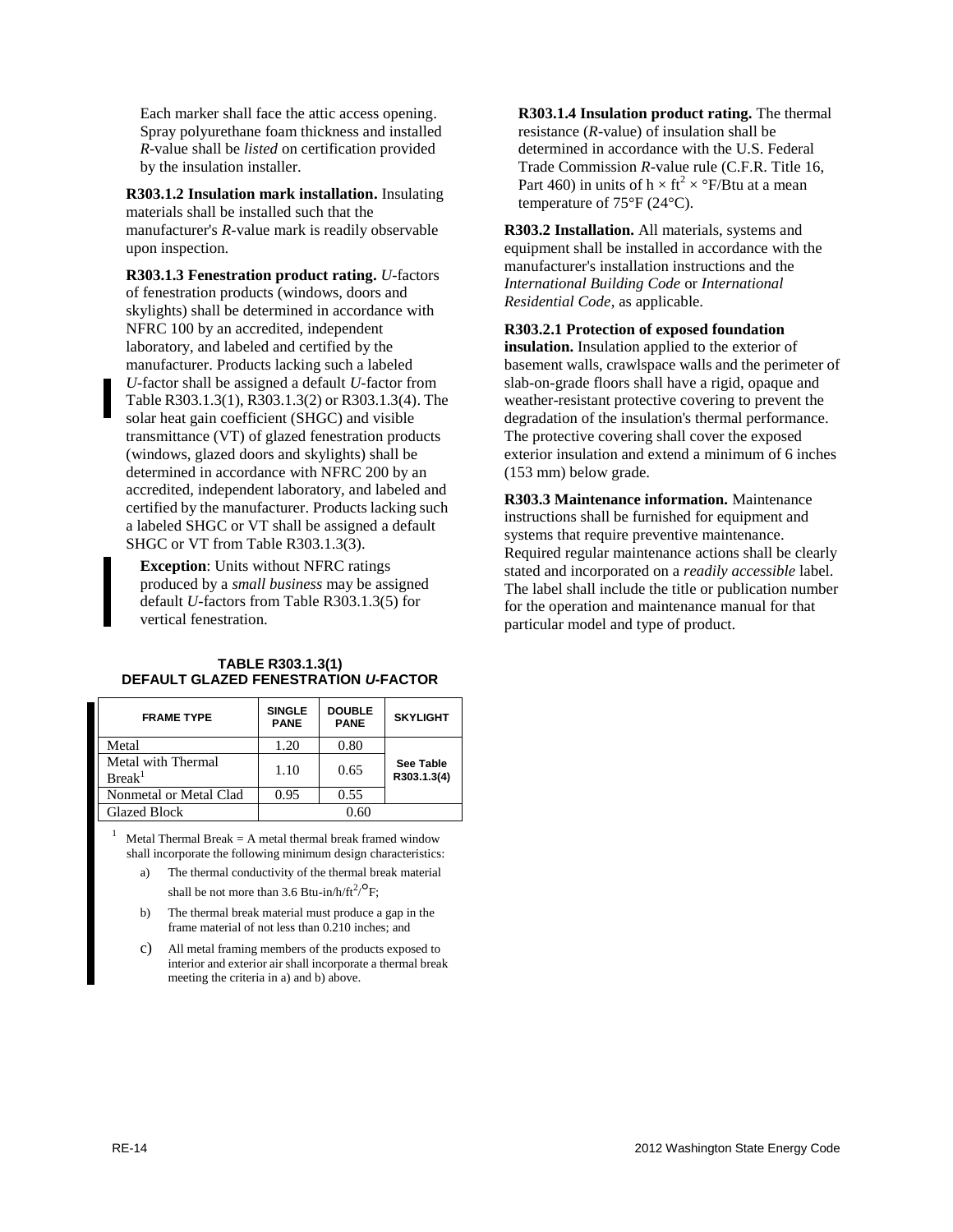#### **TABLE R303.1.3(2) DEFAULT DOOR** *U***-FACTORS**

| <b>Door Type</b>                                                         | <b>No Glazed</b><br><b>Fenestration</b>          | <b>Single</b><br>Glazing | <b>Double</b><br><b>Glazing with</b><br>$\frac{1}{4}$ in. Airspace | <b>Double</b><br><b>Glazing with</b><br>$\frac{1}{2}$ in.<br>Airspace | <b>Double</b><br><b>Glazing with</b><br>$e=0.10$ ,<br>$\frac{1}{2}$ in. Argon |
|--------------------------------------------------------------------------|--------------------------------------------------|--------------------------|--------------------------------------------------------------------|-----------------------------------------------------------------------|-------------------------------------------------------------------------------|
|                                                                          | SWINGING DOORS (Rough opening - 38 in. x 82 in.) |                          |                                                                    |                                                                       |                                                                               |
| <b>Slab Doors</b>                                                        |                                                  |                          |                                                                    |                                                                       |                                                                               |
| Wood slab in wood frame <sup>a</sup>                                     | 0.46                                             |                          |                                                                    |                                                                       |                                                                               |
| 6% glazed fenestration (22 in. x 8 in. lite)                             |                                                  | 0.48                     | 0.47                                                               | 0.46                                                                  | 0.44                                                                          |
| 25% glazed fenestration (22 in.x36 in. lite)                             |                                                  | 0.58                     | 0.48                                                               | 0.46                                                                  | 0.42                                                                          |
| 45% glazed fenestration (22 in.x64 in. lite)                             | $\overline{\phantom{0}}$                         | 0.69                     | 0.49                                                               | 0.46                                                                  | 0.39                                                                          |
| More than 50% glazed fenestration                                        |                                                  |                          | Use Table R303.1.3(1)                                              |                                                                       |                                                                               |
| Insulated steel slab with wood edge in wood frame <sup>a</sup>           | 0.16                                             |                          |                                                                    |                                                                       |                                                                               |
| 6% glazed fenestration (22 in. x 8 in. lite)                             |                                                  | 0.21                     | 0.20                                                               | 0.19                                                                  | 0.18                                                                          |
| 25% glazed fenestration (22 in.x36 in. lite)                             | $\overline{\phantom{0}}$                         | 0.39                     | 0.28                                                               | 0.26                                                                  | 0.23                                                                          |
| 45% glazed fenestration (22 in.x64 in. lite)                             | $\equiv$                                         | 0.58                     | 0.38                                                               | 0.35                                                                  | 0.26                                                                          |
| More than 50% g glazed fenestration                                      |                                                  |                          | Use Table R303.1.3(1)                                              |                                                                       |                                                                               |
| Foam insulated steel slab with metal edge in steel<br>frame <sup>b</sup> | 0.37                                             |                          |                                                                    |                                                                       |                                                                               |
| 6% glazed fenestration (22 in. x 8 in. lite)                             | $\overline{\phantom{0}}$                         | 0.44                     | 0.42                                                               | 0.41                                                                  | 0.39                                                                          |
| 25% glazed fenestration (22 in.x36 in. lite)                             |                                                  | 0.55                     | 0.50                                                               | 0.48                                                                  | 0.44                                                                          |
| 45% glazed fenestration (22 in.x64 in. lite)                             |                                                  | 0.71                     | 0.59                                                               | 0.56                                                                  | 0.48                                                                          |
| More than 50% glazed fenestration                                        |                                                  |                          | Use Table R303.1.3(1)                                              |                                                                       |                                                                               |
| Cardboard honeycomb slab with metal edge in steel                        | 0.61                                             |                          |                                                                    |                                                                       |                                                                               |
| frame <sup>b</sup>                                                       |                                                  |                          |                                                                    |                                                                       |                                                                               |
| <b>Style and Rail Doors</b>                                              |                                                  |                          |                                                                    |                                                                       |                                                                               |
| Sliding glass doors/French doors                                         |                                                  |                          | Use Table R303.1.3(1)                                              |                                                                       |                                                                               |
| <b>Site-Assembled Style and Rail Doors</b>                               |                                                  |                          |                                                                    |                                                                       |                                                                               |
| Aluminum in aluminum frame                                               | $\overline{\phantom{0}}$                         | 1.32                     | 0.99                                                               | 0.93                                                                  | 0.79                                                                          |
| Aluminum in aluminum frame with<br>thermal break                         |                                                  | 1.13                     | 0.80                                                               | 0.74                                                                  | 0.63                                                                          |

Note: Appendix A Tables A107.1(2) through A107.1(4) may also be used if applicable.

<sup>a</sup> Thermally broken sill (add 0.03 for nonthermally broken sill).

b Nonthermally broken sill.

<sup>c</sup> Nominal *U*-factors are through the center of the insulated panel before consideration of thermal bridges around the edges of the door section and due to the frame.

|             | <b>SINGLE GLAZED</b> |        | <b>DOUBLE GLAZED</b> | <b>GLAZED</b> |              |
|-------------|----------------------|--------|----------------------|---------------|--------------|
|             | Clear                | Tinted | Clear                | <b>Tinted</b> | <b>BLOCK</b> |
| <b>SHGC</b> | ).8                  | 0.7    |                      | 0.6           | 0.6          |
| VТ          | ).6                  | 0.3    | 0.6                  | 0.3           | 0.6          |

# **TABLE R303.1.3(3) DEFAULT GLAZED FENESTRATION SHGC AND VT**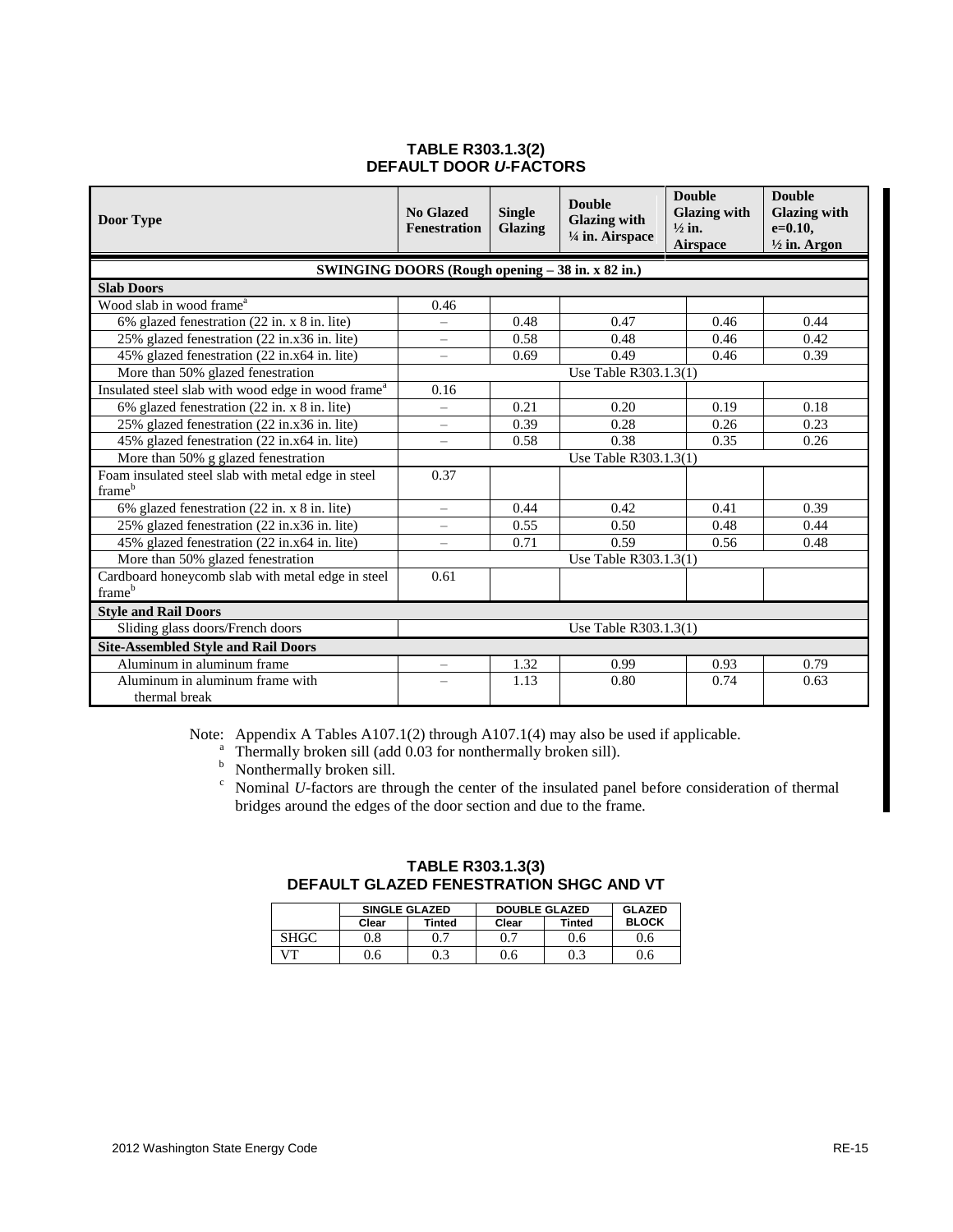| TABLE R303.1.3(4)               |
|---------------------------------|
| DEFAULT U-FACTORS FOR SKYLIGHTS |

|                                           |                                                              |                                                           | <b>Frame Type</b>                                                    |                                                                                   |
|-------------------------------------------|--------------------------------------------------------------|-----------------------------------------------------------|----------------------------------------------------------------------|-----------------------------------------------------------------------------------|
| <b>Fenestration Type</b>                  | <b>Aluminum</b><br>Without<br><b>Thermal</b><br><b>Break</b> | <b>Aluminum</b><br>With<br><b>Thermal</b><br><b>Break</b> | <b>Reinforced</b><br>Vinyl/<br>Aluminum-Clad<br><b>Wood or Vinyl</b> | <b>Wood or Vinyl-</b><br>Clad Wood/<br><b>Vinyl without</b><br><b>Reinforcing</b> |
| <b>Single Glazing</b>                     |                                                              |                                                           |                                                                      |                                                                                   |
| glass                                     | $U-1.58$                                                     | $U-1.51$                                                  | $U-1.40$                                                             | $U-1.18$                                                                          |
| acrylic/polycarb                          | $U-1.52$                                                     | $U-1.45$                                                  | $U-1.34$                                                             | $U-1.11$                                                                          |
| Double Glazing                            |                                                              |                                                           |                                                                      |                                                                                   |
| air                                       | $U-1.05$                                                     | $U-0.89$                                                  | $U-0.84$                                                             | $U - 0.67$                                                                        |
| argon                                     | $U-1.02$                                                     | $U-0.86$                                                  | $U-0.80$                                                             | $U - 0.64$                                                                        |
| Double Glazing, $e=0.20$                  |                                                              |                                                           |                                                                      |                                                                                   |
| air                                       | $U-0.96$                                                     | $U-0.80$                                                  | $U-0.75$                                                             | $U-0.59$                                                                          |
| argon                                     | $U-0.91$                                                     | $U - 0.75$                                                | $U-0.70$                                                             | $U - 0.54$                                                                        |
| Double Glazing, $e=0.10$                  |                                                              |                                                           |                                                                      |                                                                                   |
| air                                       | $U - 0.94$                                                   | $U-0.79$                                                  | $U - 0.74$                                                           | $U - 0.58$                                                                        |
| argon                                     | $U-0.89$                                                     | $U - 0.73$                                                | $U-0.68$                                                             | $U-0.52$                                                                          |
| Double Glazing, $e=0.05$                  |                                                              |                                                           |                                                                      |                                                                                   |
| air                                       | $U-0.93$                                                     | $U-0.78$                                                  | $U-0.73$                                                             | $U - 0.56$                                                                        |
| argon                                     | $U-0.87$                                                     | $U-0.71$                                                  | $U-0.66$                                                             | $U-0.50$                                                                          |
| <b>Triple Glazing</b>                     |                                                              |                                                           |                                                                      |                                                                                   |
| air                                       | $U-0.90$                                                     | $U - 0.70$                                                | $U - 0.67$                                                           | $U - 0.51$                                                                        |
| argon                                     | $U-0.87$                                                     | $U-0.69$                                                  | $U - 0.64$                                                           | $U - 0.48$                                                                        |
| Triple Glazing, $e=0.20$                  |                                                              |                                                           |                                                                      |                                                                                   |
| air                                       | $U-0.86$                                                     | $U-0.68$                                                  | $U-0.63$                                                             | $U - 0.47$                                                                        |
| argon                                     | $U-0.82$                                                     | $U - 0.63$                                                | $U-0.59$                                                             | $U - 0.43$                                                                        |
| Triple Glazing, $e=0.20$ on 2 surfaces    |                                                              |                                                           |                                                                      |                                                                                   |
| air                                       | $U-0.82$                                                     | $U - 0.64$                                                | $U-0.60$                                                             | $U - 0.44$                                                                        |
| argon                                     | $U-0.79$                                                     | $U - 0.60$                                                | $U - 0.56$                                                           | $U - 0.40$                                                                        |
| Triple Glazing, $e=0.10$ on 2 surfaces    |                                                              |                                                           |                                                                      |                                                                                   |
| air                                       | $U - 0.81$                                                   | $U - 0.62$                                                | $U-0.58$                                                             | $U-0.42$                                                                          |
| argon                                     | $U-0.77$                                                     | $U-0.58$                                                  | $U - 0.54$                                                           | $U-0.38$                                                                          |
| Quadruple Glazing, $e=0.10$ on 2 surfaces |                                                              |                                                           |                                                                      |                                                                                   |
| air                                       | $U-0.78$                                                     | $U-0.59$                                                  | $U - 0.55$                                                           | $U-0.39$                                                                          |
| argon                                     | $U - 0.74$                                                   | $U - 0.56$                                                | $U-0.52$                                                             | $U - 0.36$                                                                        |
| krypton                                   | $U - 0.70$                                                   | $U - 0.52$                                                | $U-0.48$                                                             | $U-0.32$                                                                          |
|                                           |                                                              |                                                           |                                                                      |                                                                                   |

Notes for Table R303.1.3(4)

- 1. U-factors are applicable to both glass and plastic, flat and domed units, all spacers and gaps.
- 2. Emissivities shall be less than or equal to the value specified.
- 3. Gap fill shall be assumed to be air unless there is a minimum of 90% argon or krypton.
- 4. Aluminum frame with thermal break is as defined in footnote 1 to Table R303.1.3(1).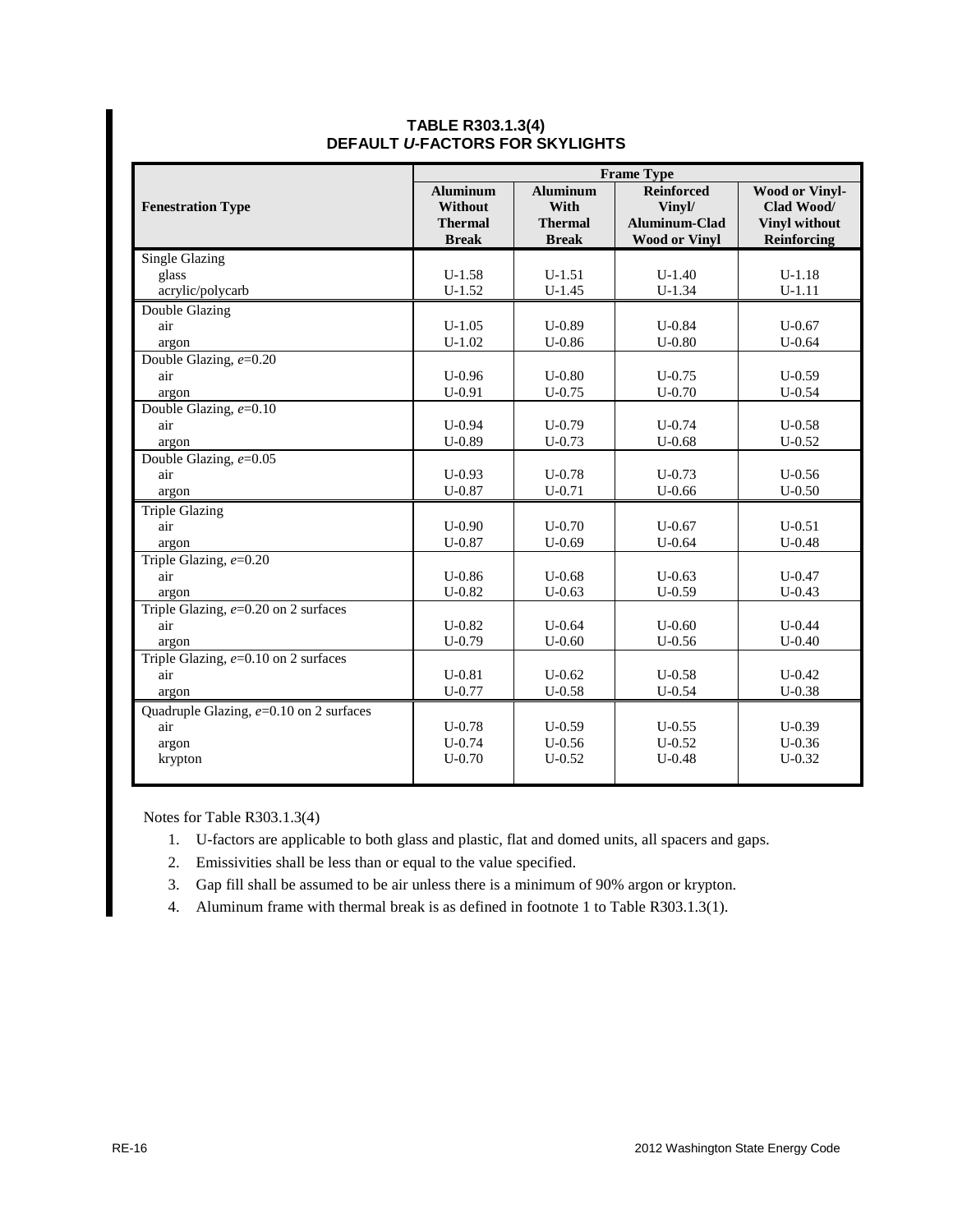### **TABLE R303.1.3(5) SMALL BUSINESS COMPLIANCE TABLE DEFAULT** *U***-FACTORS FOR VERTICAL FENESTRATION**

| <b>Vertical Fenestration Description</b> |                     |                     |                  | <b>Frame Type</b> |                            |                                  |
|------------------------------------------|---------------------|---------------------|------------------|-------------------|----------------------------|----------------------------------|
|                                          |                     |                     | <b>Any Frame</b> | <b>Aluminum</b>   | Wood/Vinyl/                |                                  |
| <b>Panes</b>                             | Low- $e^1$          | <b>Spacer</b>       | <b>Fill</b>      |                   | Thermal Break <sup>2</sup> | <b>Fiberglass</b>                |
| Double $3$                               | A                   | Any                 | Argon            | 0.48              | 0.41                       | 0.32                             |
|                                          | B                   | Any                 | Argon            | 0.46              | 0.39                       | 0.30                             |
|                                          | $\mathcal{C}$       | Any                 | Argon            | 0.44              | 0.37                       | 0.28                             |
|                                          | $\mathcal{C}$       | High<br>Performance | Argon            | 0.42              | 0.35                       | Deemed to<br>comply <sup>5</sup> |
| Triple <sup>4</sup>                      | A                   | Any                 | Air              | 0.50              | 0.44                       | 0.26                             |
|                                          | B                   | Any                 | Air              | 0.45              | 0.39                       | 0.22                             |
|                                          | $\mathcal{C}$       | Any                 | Air              | 0.41              | 0.34                       | 0.20                             |
|                                          | Any double<br>low-e | Any                 | Air              | 0.35              | 0.32                       | 0.18                             |

<sup>1</sup> Low-eA (emissivity) shall be 0.24 to 0.16. Low-eB (emissivity) shall be 0.15 to 0.08. Low-eC (emissivity) shall be 0.07 or less.

<sup>2</sup> Aluminum Thermal Break .= An aluminum thermal break framed window shall incorporate the following minimum design characteristics:

- a) The thermal conductivity of the thermal break material shall be not more than 3.6 Btu-in/h/ft<sup>2</sup>/°F;
- b) The thermal break material must produce a gap in the frame material of not less than 0.210 inches; and c) All metal framing members of the products exposed to interior and exterior air shall incorporate a

thermal break meeting the criteria in a) and b) above.

 $3\text{ A minimum air space of } 0.375 \text{ inches between panes of glass is required for double glazing.}$ 

 $4\text{ A minimum air space of } 0.25 \text{ inches between panes of glass is required for triple glazing.}$ 

<sup>5</sup> Deemed to comply glazing shall not be used for performance compliance.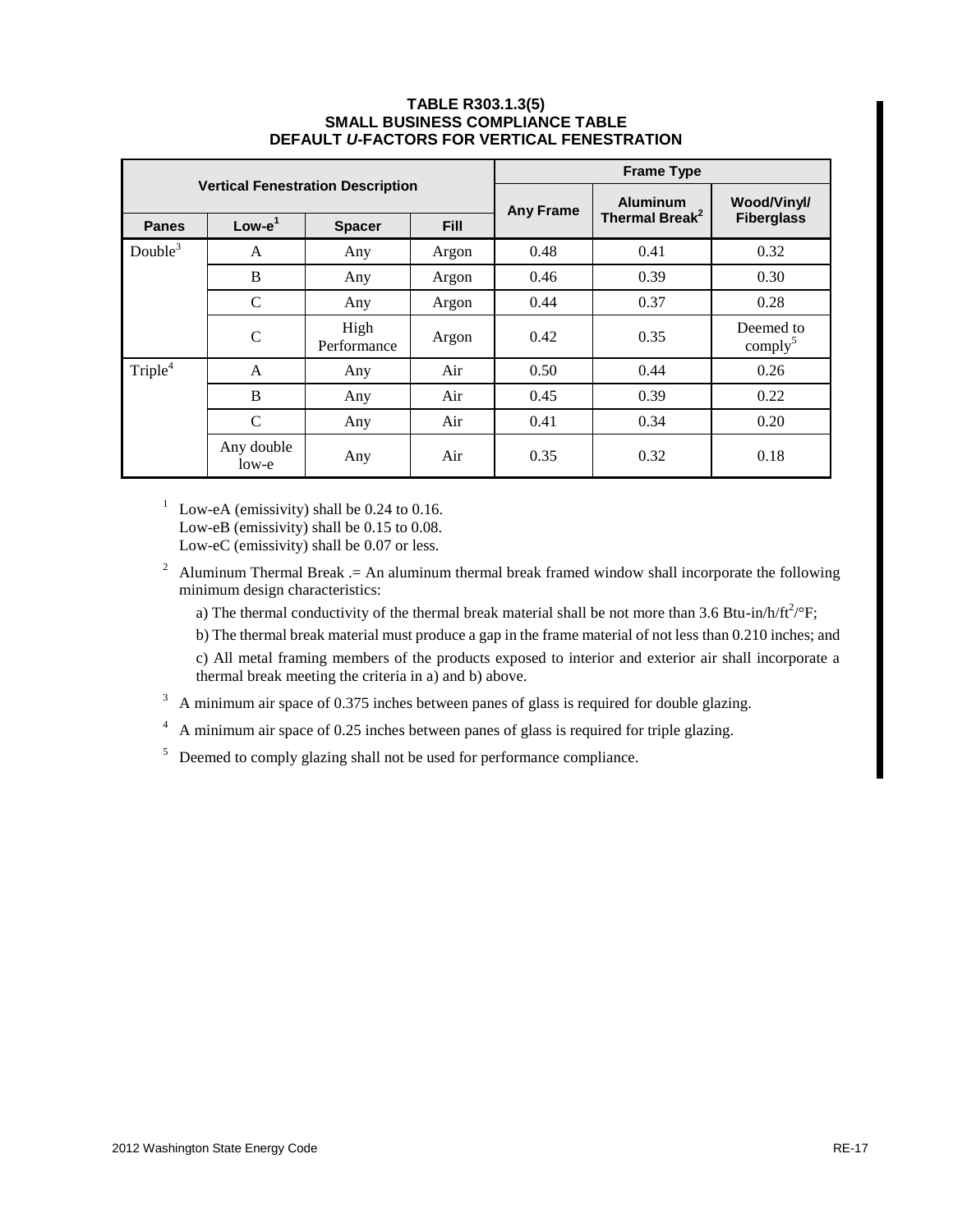*(This page left intentionally blank)*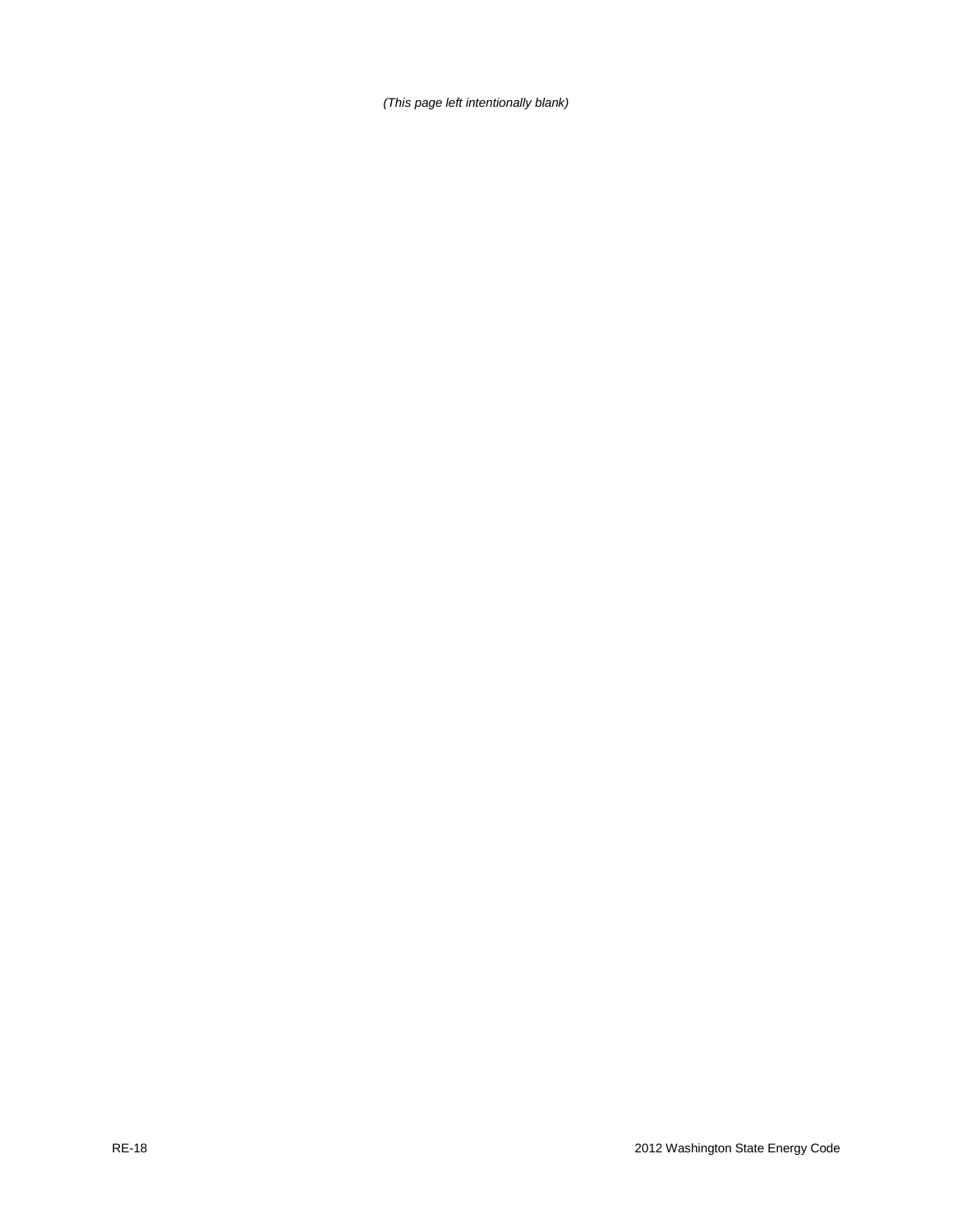# **CHAPTER 4 [RE] RESIDENTIAL ENERGY EFFICIENCY**

#### **SECTION R401 GENERAL**

**R401.1 Scope.** This chapter applies to residential buildings.

**R401.2 Compliance.** Projects shall comply with sections identified as "mandatory" and with either sections identified as "prescriptive" or the performance approach in Section R405. In addition, one- and two-family dwellings and townhouses, as defined in Section 101.2 of the *International Residential Code*, shall comply with Section R406.

**R401.3 Certificate (Mandatory).** A permanent certificate shall be completed and posted on or within three feet of the electrical distribution panel by the builder or registered design professional. The certificate shall be completed by the builder or registered design professional and shall not cover or obstruct the visibility of the circuit directory label, service disconnect label or other required labels. The certificate shall list the predominant *R*-values of insulation installed in or on ceiling/roof, walls, foundation (slab, *below-grade wall*, and/or floor) and ducts outside conditioned spaces; *U*-factors for fenestration and the solar heat gain coefficient (SHGC) of fenestration, and the results from any required duct system and building envelope air leakage testing done on the building. Where there is more than one value for each component, the certificate shall list the value covering the largest area. The certificate shall list the types and efficiencies of heating, cooling and service water heating equipment. Where a gas-fired unvented room heater, electric furnace, or baseboard electric heater is installed in the residence, the certificate shall list "gas-fired unvented room heater," "electric furnace" or "baseboard electric heater," as appropriate. An efficiency shall not be *listed* for gas-fired unvented room heaters, electric furnaces or electric baseboard heaters.

# **SECTION R402 BUILDING THERMAL ENVELOPE**

**R402.1 General (Prescriptive).** The *building thermal envelope* shall meet the requirements of Sections R402.1.1 through R402.1.4.

**R402.1.1 Insulation and fenestration criteria.**  The *building thermal envelope* shall meet the requirements of Table R402.1.1 based on the climate zone specified in Chapter 3.

**R402.1.2** *R***-value computation.** Insulation material used in layers, such as framing cavity insulation and insulating sheathing, shall be summed to compute the component *R*-value. The manufacturer's settled *R*-value shall be used for blown insulation. Computed *R*-values shall not include an *R*-value for other building materials or air films.

**R402.1.3** *U***-factor alternative.** An assembly with a *U*-factor equal to or less than that specified in Table R402.1.3 shall be permitted as an alternative to the *R*-value in Table R402.1.1.

**R402.1.4 Total UA alternative.** If the total *building thermal envelope* UA (sum of *U*-factor times assembly area) is less than or equal to the total UA resulting from using the *U*-factors in Table R402.1.3 (multiplied by the same assembly area as in the proposed building), the building shall be considered in compliance with Table R402.1.1. The *U*-factors for typical construction assemblies are included in Appendix A in chapter 51-11C WAC. These values shall be used for all calculations. Where proposed construction assemblies are not represented in Appendix A, values shall be calculated in accordance with the ASHRAE *Handbook of Fundamentals* using the framing factors listed in Appendix A where applicable and shall include the thermal bridging effects of framing materials. The SHGC requirements shall be met in addition to UA compliance. When using REScheck, the *U*-factors calculated by the software based on component *R*-value descriptions are acceptable. For the base building UA calculation, the maximum glazing area is 15% of the floor area.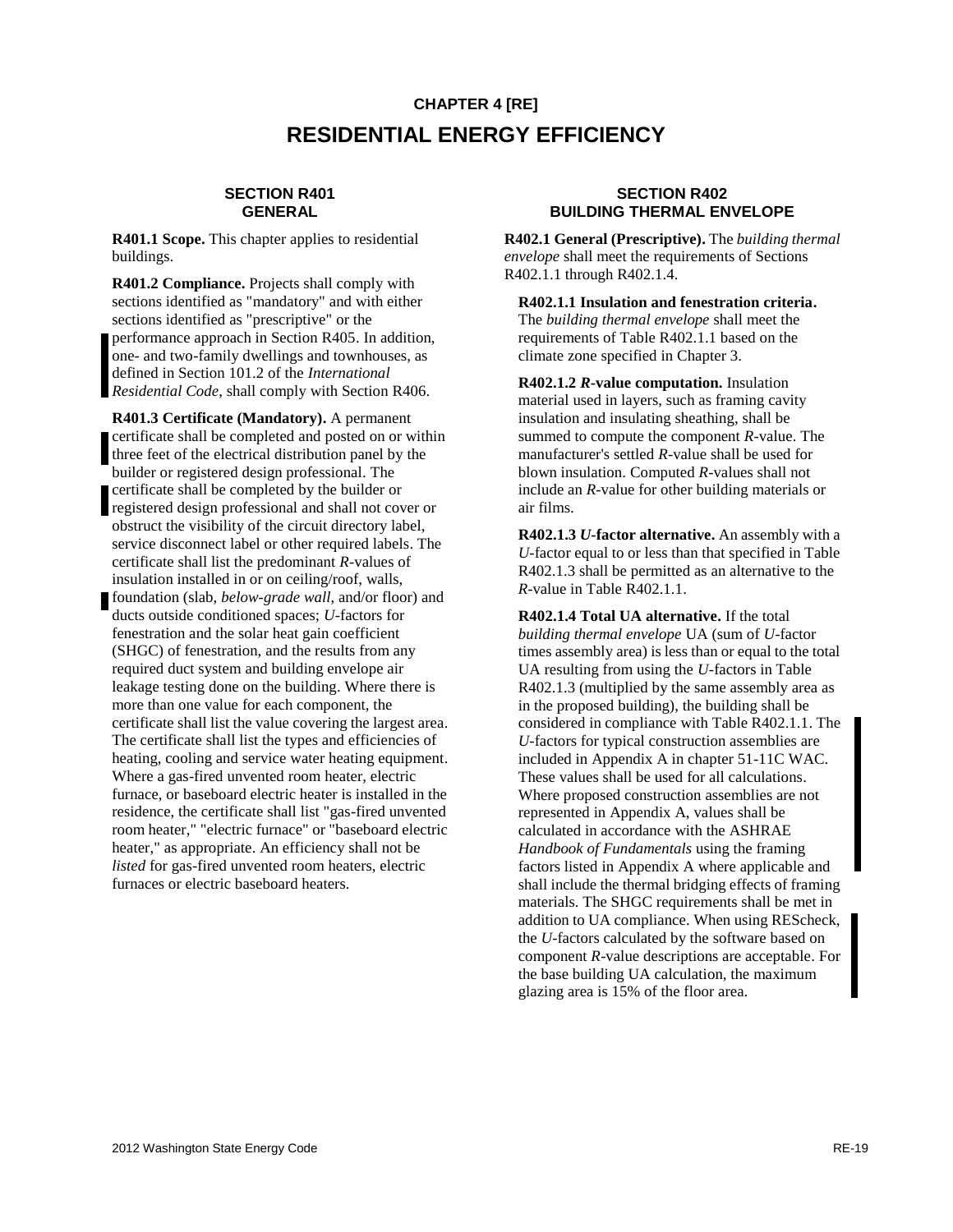| <b>CLIMATE ZONE</b>                             | 5 AND MARINE 4      | 6                   |
|-------------------------------------------------|---------------------|---------------------|
| <b>FENESTRATION U-FACTOR</b> <sup>b</sup>       | 0.30                | 0.30                |
| SKYLIGHT <sup>b</sup> U-FACTOR                  | 0.50                | 0.50                |
| <b>GLAZED FENESTRATION SHGC</b> <sup>b, e</sup> | NR.                 | <b>NR</b>           |
| CEILING R-VALUE <sup>k</sup>                    | 49                  | 49                  |
| WOOD FRAME WALL <sup>9, m,n</sup> R-VALUE       | $21$ int            | $21+5ci$            |
| Mass Wall R-Value                               | $21/21^h$           | $21+5^h$            |
| <b>FLOOR R-VALUE</b>                            | $30^{\rm g}$        | 30 <sup>g</sup>     |
| BELOW-GRADE <sup>C,m</sup> WALL R-VALUE         | $10/15/21$ int + TB | $10/15/21$ int + TB |
| SLAB <sup>d</sup> R-VALUE & DEPTH               | $10, 2$ ft          | $10, 4 \text{ ft}$  |

**TABLE R402.1.1 INSULATION AND FENESTRATION REQUIREMENTS BY COMPONENT<sup>a</sup>**

For SI: 1 foot .= 304.8 mm, ci .= continuous insulation, int .= intermediate framing.

- <sup>a</sup> *R*-values are minimums. *U*-factors and SHGC are maximums. When insulation is installed in a cavity which is less than the label or design thickness of the insulation, the compressed *R*-value of the insulation from Appendix Table A101.4 shall not be less than the *R*-value specified in the table.
- <sup>b</sup> The fenestration *U*-factor column excludes skylights. The SHGC column applies to all glazed fenestration. Exception: Skylights may be excluded from glazed fenestration SHGC requirements in Climate Zones 1 through 3 where the SHGC for such skylights does not exceed 0.30.

 $\textdegree$  "10/15/21.+TB" means R-10 continuous insulation on the exterior of the wall, or R-15 on the continuous insulation on the interior of the wall, or R-21 cavity insulation plus a thermal break between the slab and the basement wall at the interior of the basement wall. "10/15/21.+TB" shall be permitted to be met with R-13 cavity insulation on the interior of the basement wall plus R-5 continuous insulation on the interior or exterior of the wall. "10/13" means R-10 continuous insulation on the interior or exterior of the home or R-13 cavity insulation at the interior of the basement wall. "TB" means thermal break between floor slab and basement wall.

- $d$  R-10 continuous insulation is required under heated slab on grade floors. See R402.2.9.1.
- <sup>e</sup> There are no SHGC requirements in the Marine Zone.
- $f_{\text{Basement}}$  wall insulation is not required in warm-humid locations as defined by Figure R301.1 and Table R301.1.
- <sup>g</sup> Reserved.
- <sup>h</sup> First value is cavity insulation, second is continuous insulation or insulated siding, so "13.+5" means R-13 cavity insulation plus R-5 continuous insulation or insulated siding. If structural sheathing covers 40 percent or less of the exterior, continuous insulation *R*-value shall be permitted to be reduced by no more than R-3 in the locations where structural sheathing is used to maintain a consistent total sheathing thickness.
- <sup>i</sup> The second *R*-value applies when more than half the insulation is on the interior of the mass wall.
- $k$  For single rafter- or joist-vaulted ceilings, the insulation may be reduced to R-38.
- <sup>m</sup> Int. (intermediate framing) denotes standard framing 16 inches on center with headers insulated with a minimum of R-10 insulation.
- $n<sup>n</sup>$  Log and solid timber walls with a minimum average thickness of 3.5 inches are exempt from this insulation requirement.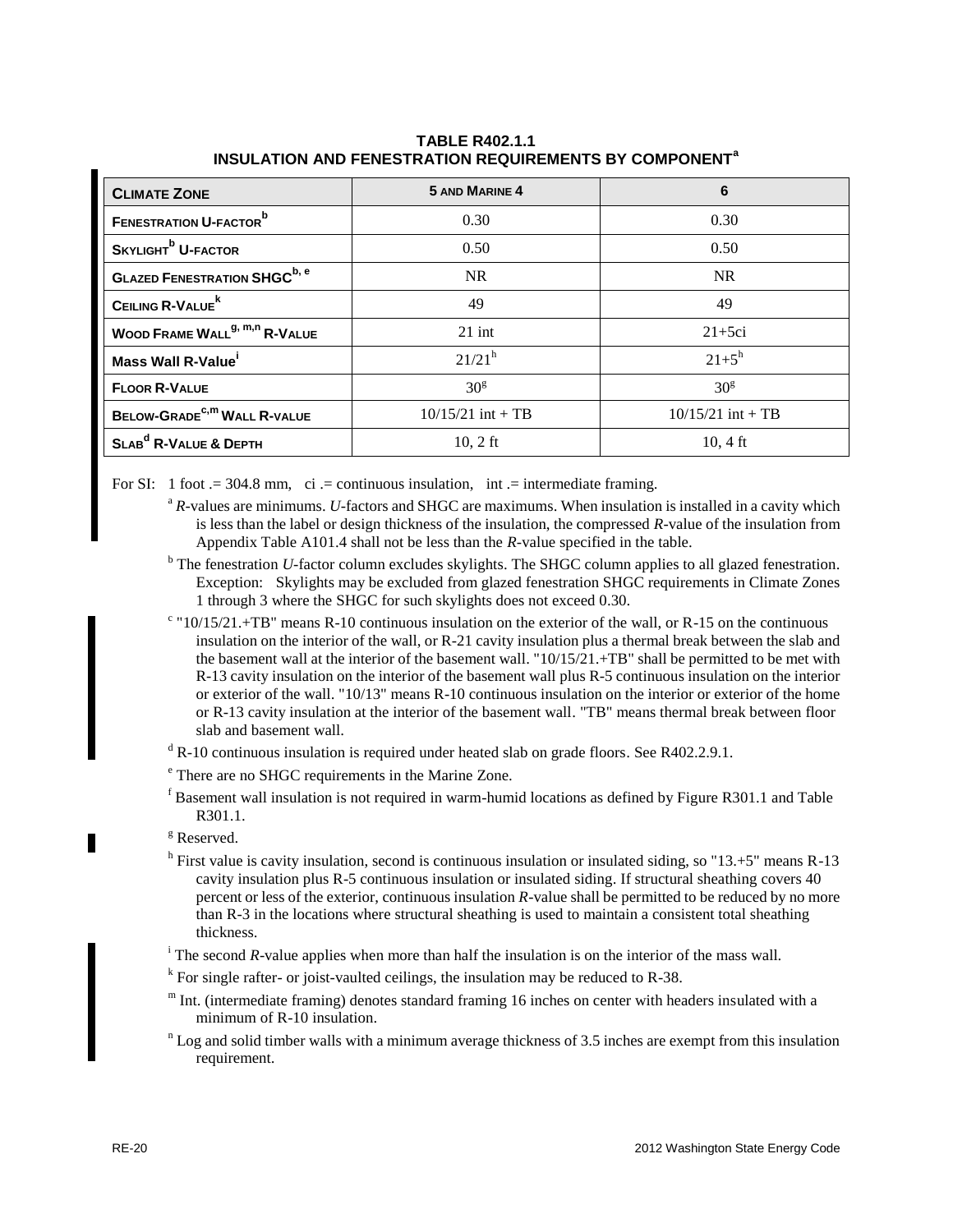# **TABLE R402.1.3 EQUIVALENT U-FACTORS<sup>a</sup>**

| <b>CLIMATE ZONE</b>              | 5 AND MARINE 4 | 6     |
|----------------------------------|----------------|-------|
| <b>FENESTRATION U-FACTOR</b>     | 0.30           | 0.30  |
| <b>SKYLIGHT U-FACTOR</b>         | 0.50           | 0.50  |
| <b>CEILING U-FACTOR</b>          | 0.026          | 0.026 |
| <b>WOOD FRAME WALL U-FACTOR</b>  | 0.056          | 0.044 |
| <b>Mass Wall U-FACTOR</b>        | 0.056          | 0.044 |
| <b>FLOOR U-FACTOR</b>            | 0.029          | 0.029 |
| <b>BELOW-GRADE WALL U-FACTOR</b> | 0.042          | 0.042 |

<sup>a</sup> Nonfenestration *U*-factors shall be obtained from measurement, calculation or an approved source or as specified in Section R402.1.3.

**b** Reserved.

<sup>c</sup> Reserved.

#### **R402.2 Specific insulation requirements**

**(Prescriptive).** In addition to the requirements of Section R402.1, insulation shall meet the specific requirements of Sections R402.2.1 through R402.2.12.

**R402.2.1 Ceilings with attic spaces.** When Section R402.1.1 would require R-38 in the ceiling, R-30 shall be deemed to satisfy the requirement for R-38 wherever the full height of uncompressed R-30 insulation extends over the wall top plate at the eaves. Similarly, R-38 shall be deemed to satisfy the requirement for R-49 wherever the full height of uncompressed R-38 insulation extends over the wall top plate at the eaves. This reduction shall not apply to the *U*-factor alternative approach in Section R402.1.3 and the total UA alternative in Section R402.1.4.

**R402.2.1.1 Loose insulation in attic spaces.**  Open-blown or poured loose fill insulation may be used in attic spaces where the slope of the ceiling is not more than 3 feet in 12 and there is at least 30 inches of clear distance from the top of the bottom chord of the truss or ceiling joist to the underside of the sheathing at the roof ridge.

#### **R402.2.2 Reserved.**

 $\rightarrow$ 

**R402.2.3 Eave baffle.** For air permeable insulations in vented attics, a baffle shall be installed adjacent to soffit and eave vents. Baffles shall maintain an opening equal or greater than the size of the vent. The baffle shall extend over the top of the attic insulation. The baffle shall be permitted to be any solid material.

**R402.2.4 Access hatches and doors.** Access doors from conditioned spaces to unconditioned spaces (e.g., attics and crawl spaces) shall be weatherstripped and insulated to a level equivalent to the insulation on the surrounding surfaces. Access shall be provided to all equipment that prevents damaging or compressing the insulation. A wood framed or equivalent baffle or retainer is required to be provided when loose fill insulation is installed, the purpose of which is to prevent the loose fill insulation from spilling into the living space when the attic access is opened, and to provide a permanent means of maintaining the installed *R*-value of the loose fill insulation.

**R402.2.5 Mass walls.** Mass walls for the purposes of this chapter shall be considered above-grade walls of concrete block, concrete, insulated concrete form (ICF), masonry cavity, brick (other than brick veneer), earth (adobe, compressed earth block, rammed earth) and solid timber/logs.

**R402.2.6 Steel-frame ceilings, walls, and floors.**  Steel-frame ceilings, walls, and floors shall meet the *U*-factor requirements of Table R402.1.3.

**R402.2.7 Floors.** Floor insulation shall be installed to maintain permanent contact with the underside of the subfloor decking. Insulation supports shall be installed so spacing is no more than 24-inches on center. Foundation vents shall be placed so that the top of the vent is below the lower surface of the floor insulation.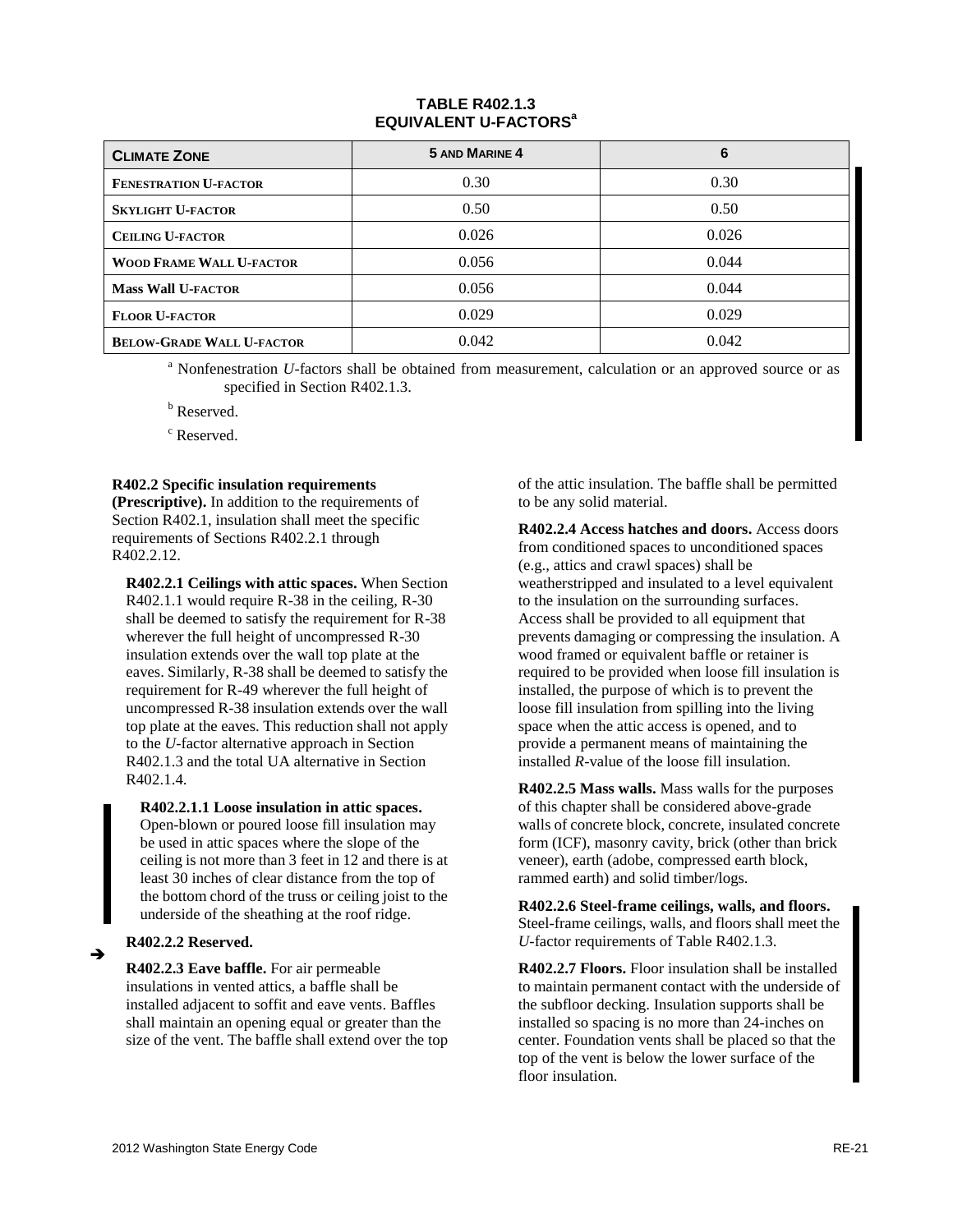#### **Exceptions:**

- 1. When foundation vents are not placed so that the top of the vent is below the lower surface of the floor insulation, a permanently attached baffle shall be installed at an angle of 30° from horizontal, to divert air flow below the lower surface of the floor insulation.
- 2. Substantial contact with the surface being insulated is not required in enclosed floor/ceiling assemblies containing ducts where full R-value insulation is installed between the duct and the exterior surface.

**R402.2.8 Basement walls.** Below-grade exterior wall insulation used on the exterior (cold) side of the wall shall extend from the top of the below-grade wall to the top of the footing and shall be approved for below-grade use. Above-grade insulation shall be protected. Insulation used on the interior (warm) side of the wall shall extend from the top of the below-grade wall to the below-grade floor level and shall include R-5 rigid board providing a thermal break between the concrete wall and the slab.

**R402.2.9 Slab-on-grade floors.** The minimum thermal resistance (*R*-value) of the insulation around the perimeter of unheated or heated slab-on-grade floors shall be as specified in Table R402.1.1. The insulation shall be placed on the outside of the foundation or on the inside of the foundation wall. The insulation shall extend downward from the top of the slab for a minimum distance as shown in the table or to the top of the footing, whichever is less, or downward to at least the bottom of the slab and then horizontally to the interior or exterior for the total distance shown in the table. A two-inch by two-inch (maximum) pressure treated nailer may be placed at the finished floor elevation for attachment of interior finish materials. Insulation extending away from the building shall be protected by pavement or by a minimum of 10 inches (254 mm) of soil.

**R402.2.9.1 Heated slab-on-grade floors (Mandatory).** The entire area of a heated slab-on-grade floor shall be thermally isolated from the soil with a minimum of R-10 insulation. The insulation shall be an approved product for its intended use. If a soil gas control system is present below the heated slab-on-grade floor, which results in increased convective flow below the heated slab-on-grade floor, the heated slab-on-grade floor shall be thermally isolated from the sub-slab gravel layer. R-10 heated slab-on-grade floor insulation is required for all compliance paths.

#### **R402.2.10 Reserved.**

**R402.2.11 Masonry veneer.** Insulation shall not be required on the horizontal portion of the foundation that supports a masonry veneer.

**R402.3 Fenestration (Prescriptive).** In addition to the requirements of Section R402, fenestration shall comply with Sections R402.3.1 through R402.3.6.

**R402.3.1** *U***-factor.** An area-weighted average of fenestration products shall be permitted to satisfy the *U*-factor requirements.

**R402.3.2 Glazed fenestration SHGC.** An area-weighted average of fenestration products more than 50 percent glazed shall be permitted to satisfy the SHGC requirements.

**R402.3.3 Glazed fenestration exemption.** Up to 15 square feet  $(1.4 \text{ m}^2)$  of glazed fenestration per dwelling unit shall be permitted to be exempt from *U*-factor and SHGC requirements in Section R402.1.1. This exemption shall not apply to the *U*-factor alternative approach in Section R402.1.3 and the total UA alternative in Section R402.1.4.

#### **R402.3.4 Opaque door exemption.** One

side-hinged opaque door assembly up to 24 square feet  $(2.22 \text{ m}^2)$  in area is exempted from the *U*-factor requirement in Section R402.1.1. This exemption shall not apply to the *U*-factor alternative approach in Section R402.1.3 and the total UA alternative in Section R402.1.4.

#### **R402.3.5 Reserved.**

**R402.3.6 Replacement fenestration.** Where some or all of an existing fenestration unit is replaced with a new fenestration product, including sash and glazing, the replacement fenestration unit shall meet the applicable requirements for *U*-factor and SHGC in Table R402.1.1.

**R402.4 Air leakage (Mandatory).** The building thermal envelope shall be constructed to limit air leakage in accordance with the requirements of Sections R402.4.1 through R402.4.4.

**R402.4.1 Building thermal envelope.** The *building thermal envelope* shall comply with Sections R402.4.1.1 and R402.4.1.2. The sealing methods between dissimilar materials shall allow for differential expansion and contraction.

**R402.4.1.1 Installation.** The components of the *building thermal envelope* as listed in Table R402.4.1.1 shall be installed in accordance with the manufacturer's instructions and the criteria listed in Table R402.4.1.1, as applicable to the

#### $\leftarrow$

←

←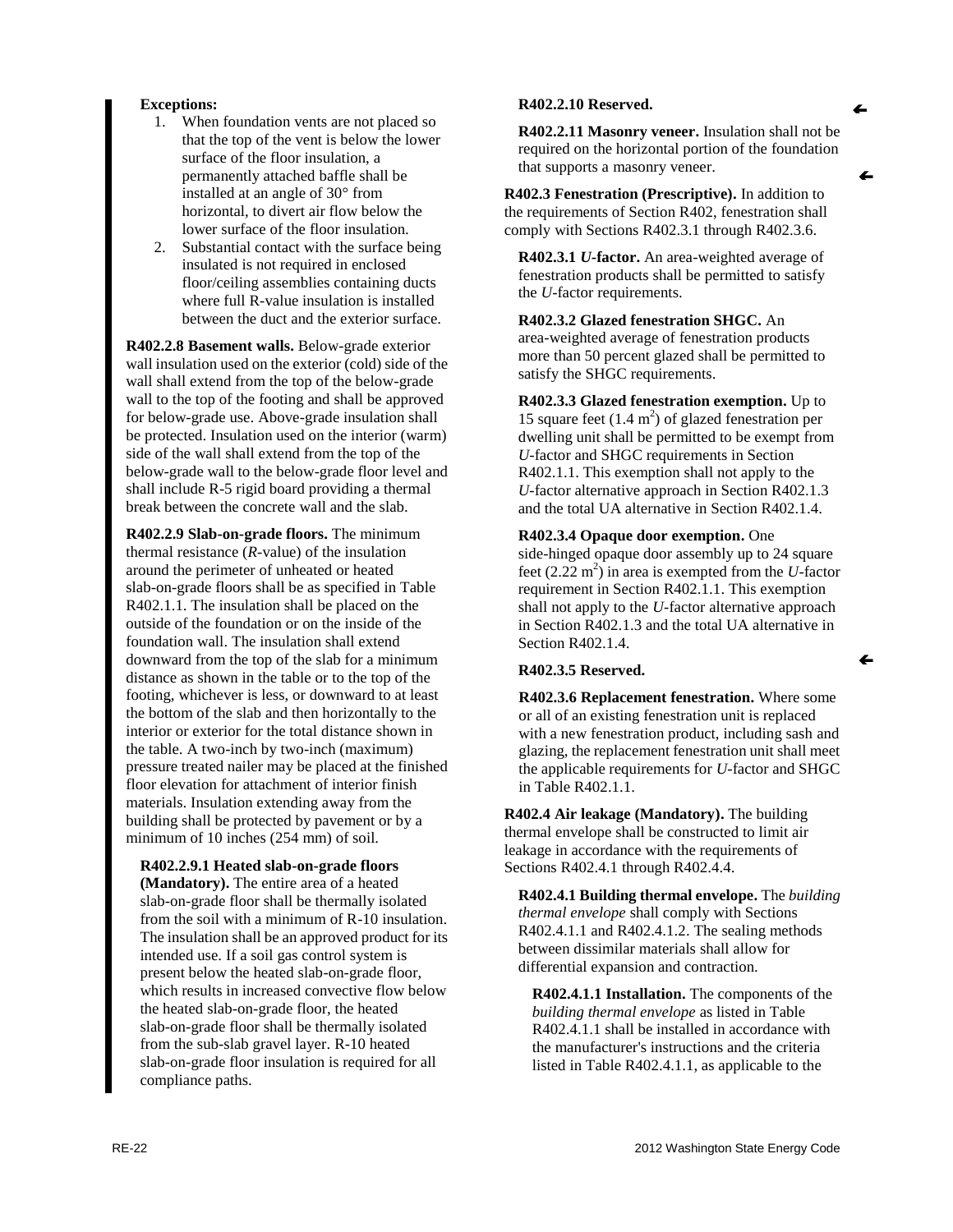method of construction. Where required by the *code official*, an *approved* third party shall inspect all components and verify compliance.

**R402.4.1.2 Testing.** The building or dwelling unit shall be tested and verified as having an air leakage rate of not exceeding 5 air changes per hour. Testing shall be conducted with a blower door at a pressure of 0.2 inches w.g. (50 Pascals). Where required by the *code official*, testing shall be conducted by an *approved* third party. A written report of the results of the test shall be signed by the party conducting the test and provided to the *code official*. Testing shall be performed at any time after creation of all penetrations of the *building thermal envelope*. Once visual inspection has confirmed sealing (see Table R402.4.1.1), operable windows and doors manufactured by *small business* shall be permitted to be sealed off at the frame prior to the test.

During testing:

- 1. Exterior windows and doors, fireplace and stove doors shall be closed, but not sealed, beyond the intended weatherstripping or other infiltration control measures;
- 2. Dampers including exhaust, intake, makeup air, backdraft and flue dampers shall be closed, but not sealed beyond intended infiltration control measures;
- 3. Interior doors, if installed at the time of the test, shall be open, access hatches to conditioned crawl spaces and conditioned attics shall be open;
- 4. Exterior openings for continuous ventilation systems and heat recovery ventilators shall be closed and sealed;
- 5. Heating and cooling systems, if installed at the time of the test, shall be turned off; and
- 6. Supply and return registers, if installed at the time of the test, shall be fully open.

**R402.4.2 Fireplaces.** New wood-burning fireplaces shall have tight-fitting flue dampers and outdoor combustion air.

**R402.4.3 Air leakage of fenestration.** Windows, skylights and sliding glass doors shall have an air infiltration rate of no more than 0.3 cfm per square foot  $(1.5 \text{ L/s/m}^2)$ , and swinging doors no more than 0.5 cfm per square foot  $(2.6 \text{ L/s/m}^2)$ , when tested according to NFRC 400 or AAMA/WDMA/CSA 101/I.S.2/A440 by an accredited, independent laboratory and *listed* and *labeled* by the manufacturer.

# **Exceptions**:

- 1. Field-fabricated fenestration products (windows, skylights and doors).
- 2. Custom exterior fenestration products manufactured by a small business provided they meet the applicable provisions of Chapter 24 of the *International Building Code*.
- 3. Custom exterior windows and doors manufactured by a small business provided they meet the applicable provisions of chapter 24 of the *International Building Code*. Once visual inspection has confirmed the presence of a gasket, operable windows and doors manufactured by *small business* shall be permitted to be sealed off at the frame prior to the test.

**R402.4.4 Recessed lighting.** Recessed luminaires installed in the *building thermal envelope* shall be Type IC-rated and certified under ASTM E283 as having an air leakage rate not more than 2.0 cfm  $(0.944 \text{ L/s})$  when tested at a 1.57 psf  $(75 \text{ Pa})$ pressure differential and shall have a label attached showing compliance with this test method. All recessed luminaires shall be sealed with a gasket or caulk between the housing and the interior wall or ceiling covering.

**R402.5 Maximum fenestration** *U***-factor and SHGC (Mandatory).** The area-weighted average maximum fenestration *U*-factor permitted using tradeoffs from Section R402.1.4 or R405 shall be 0.48 in Climate Zones 4 and 5 and 0.40 in Climate Zones 6 through 8 for vertical fenestration, and 0.75 in Climate Zones 4 through 8 for skylights. The area-weighted average maximum fenestration SHGC permitted using tradeoffs from Section R405 in Climate Zones 1 through 3 shall be 0.50.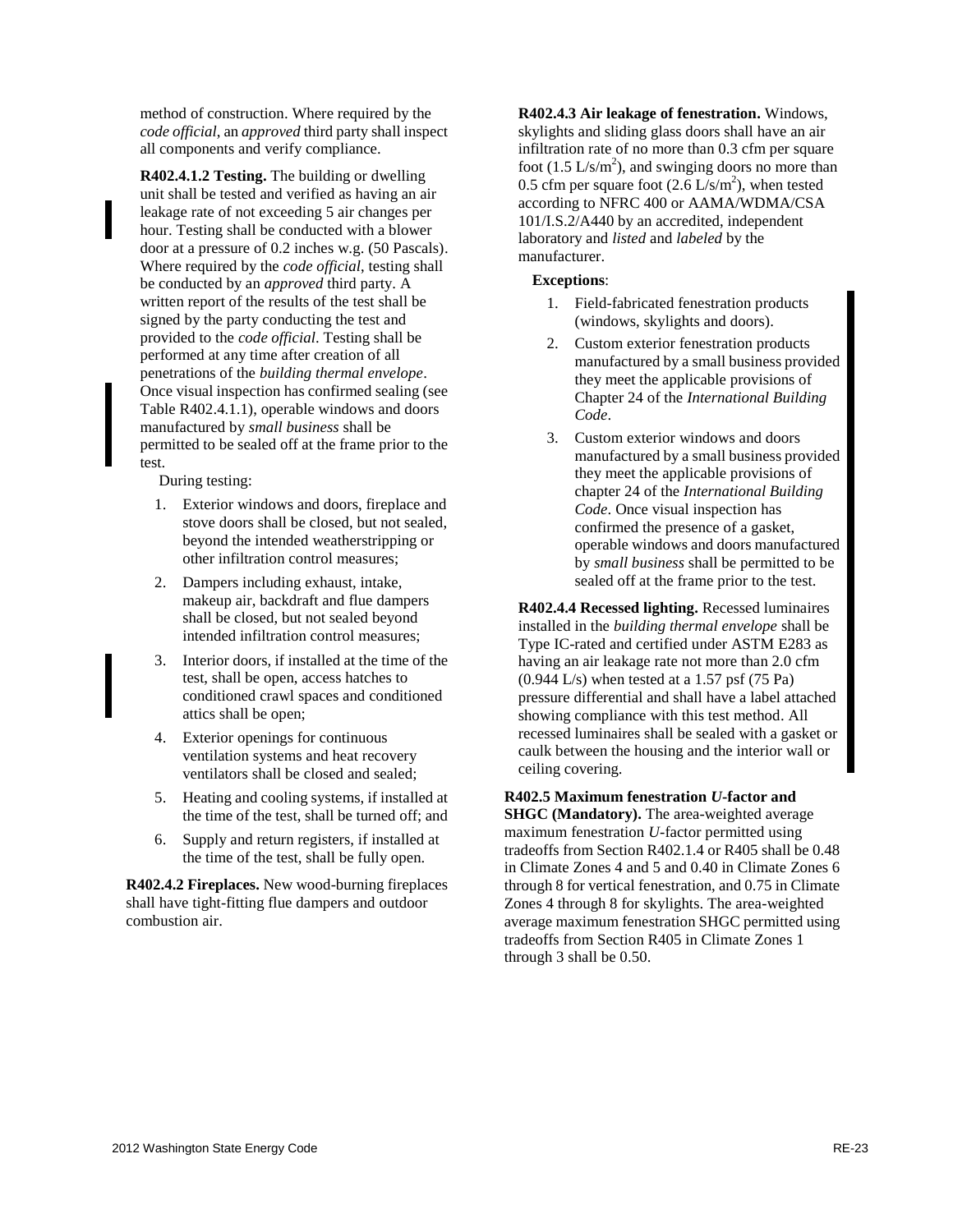# **TABLE R402.4.1.1 AIR BARRIER AND INSULATION INSTALLATION**

| <b>COMPONENT</b>                       | <b>CRITERIA<sup>a</sup></b>                                                                                                                                                        |
|----------------------------------------|------------------------------------------------------------------------------------------------------------------------------------------------------------------------------------|
| Air barrier and thermal barrier        | A continuous air barrier shall be installed in the building envelope. Exterior thermal                                                                                             |
|                                        | envelope contains a continuous air barrier. Breaks or joints in the air barrier shall be                                                                                           |
|                                        | sealed. Air-permeable insulation shall not be used as a sealing material.                                                                                                          |
| Cavity insulation installation         | All cavities in the thermal envelope shall be filled with insulation. The density of the                                                                                           |
|                                        | insulation shall be at the manufacturers' product recommendation and said density                                                                                                  |
|                                        | shall be maintained for all volume of each cavity. Batt type insulation will show no                                                                                               |
|                                        | voids or gaps and maintain an even density for the entire cavity. Batt insulation shall be<br>installed in the recommended cavity depth. Where an obstruction in the cavity due to |
|                                        | services, blocking, bracing or other obstruction exists, the batt product will be cut to fit                                                                                       |
|                                        | the remaining depth of the cavity. Where the batt is cut around obstructions, loose fill                                                                                           |
|                                        | insulation shall be placed to fill any surface or concealed voids, and at the                                                                                                      |
|                                        | manufacturers' specified density. Where faced batt is used, the installation tabs must                                                                                             |
|                                        | be stapled to the face of the stud. There shall be no compression to the batt at the edges                                                                                         |
|                                        | of the cavity due to inset stapling installation tabs.                                                                                                                             |
|                                        | Insulation that upon installation readily conforms to available space shall be installed                                                                                           |
|                                        | filling the entire cavity and within the manufacturers' density recommendation.                                                                                                    |
| Ceiling/attic                          | The air barrier in any dropped ceiling/soffit shall be aligned with the insulation and any                                                                                         |
|                                        | gaps in the air barrier sealed. Access openings, drop down stair or knee wall doors to                                                                                             |
|                                        | unconditioned attic spaces shall be sealed. Batt insulation installed in attic roof<br>assemblies may be compressed at exterior wall lines to allow for required attic             |
|                                        | ventilation.                                                                                                                                                                       |
| Walls                                  | Corners and headers shall be insulated and the junction of the foundation and sill plate                                                                                           |
|                                        | shall be sealed. The junction of the top plate and top of exterior walls shall be sealed.                                                                                          |
|                                        | Exterior thermal envelope insulation for framed walls shall be installed in substantial                                                                                            |
|                                        | contact and continuous alignment with the air barrier. Knee walls shall be sealed.                                                                                                 |
| Windows, skylights and doors           | The space between window/door jambs and framing and skylights and framing shall be                                                                                                 |
|                                        | sealed.                                                                                                                                                                            |
| Rim joists                             | Rim joists shall be insulated and include the air barrier.                                                                                                                         |
| Floors (including above-garage and     | Insulation shall be installed to maintain permanent contact with underside of subfloor                                                                                             |
| cantilevered floors)                   | decking. The air barrier shall be installed at any exposed edge of insulation.                                                                                                     |
| Crawl space walls                      | Where provided in lieu of floor insulation, insulation shall be permanently attached to                                                                                            |
|                                        | the crawlspace walls. Exposed earth in unvented crawl spaces shall be covered with a                                                                                               |
|                                        | Class I vapor retarder with overlapping joints taped.                                                                                                                              |
| Shafts, penetrations                   | Duct shafts, utility penetrations, and flue shafts opening to exterior or unconditioned<br>space shall be sealed.                                                                  |
| Narrow cavities                        | Batts in narrow cavities shall be cut to fit and installed to the correct density without                                                                                          |
|                                        | any voids or gaps or compression. Narrow cavities shall be filled by insulation that on                                                                                            |
|                                        | installation readily conforms to the available cavity space.                                                                                                                       |
| Garage separation                      | Air sealing shall be provided between the garage and conditioned spaces.                                                                                                           |
|                                        |                                                                                                                                                                                    |
| Recessed lighting                      | Recessed light fixtures installed in the building thermal envelope shall be air tight, IC                                                                                          |
|                                        | rated, and sealed to the drywall.                                                                                                                                                  |
| Plumbing and wiring                    | Batt insulation shall be cut neatly to fit around wiring and plumbing in exterior walls.                                                                                           |
|                                        | There shall be no voids or gaps or compression where cut to fit. Insulation that on                                                                                                |
| Shower/tub on exterior wall            | installation readily conforms to available space shall extend behind piping and wiring.<br>Exterior walls adjacent to showers and tubs shall be insulated and the air barrier      |
|                                        | installed separating them from the showers and tubs.                                                                                                                               |
| Electrical/phone box on exterior walls | The air barrier shall be installed behind electrical or communication boxes or air sealed                                                                                          |
|                                        | boxes shall be installed.                                                                                                                                                          |
| HVAC register boots                    | HVAC register boots that penetrate building thermal envelope shall be sealed to the                                                                                                |
|                                        | subfloor or drywall.                                                                                                                                                               |
| Fireplace                              | An air barrier shall be installed on fireplace walls. Fireplaces shall have gasketed                                                                                               |
|                                        | doors.                                                                                                                                                                             |

a. In addition, inspection of log walls shall be in accordance with the provisions of ICC-400.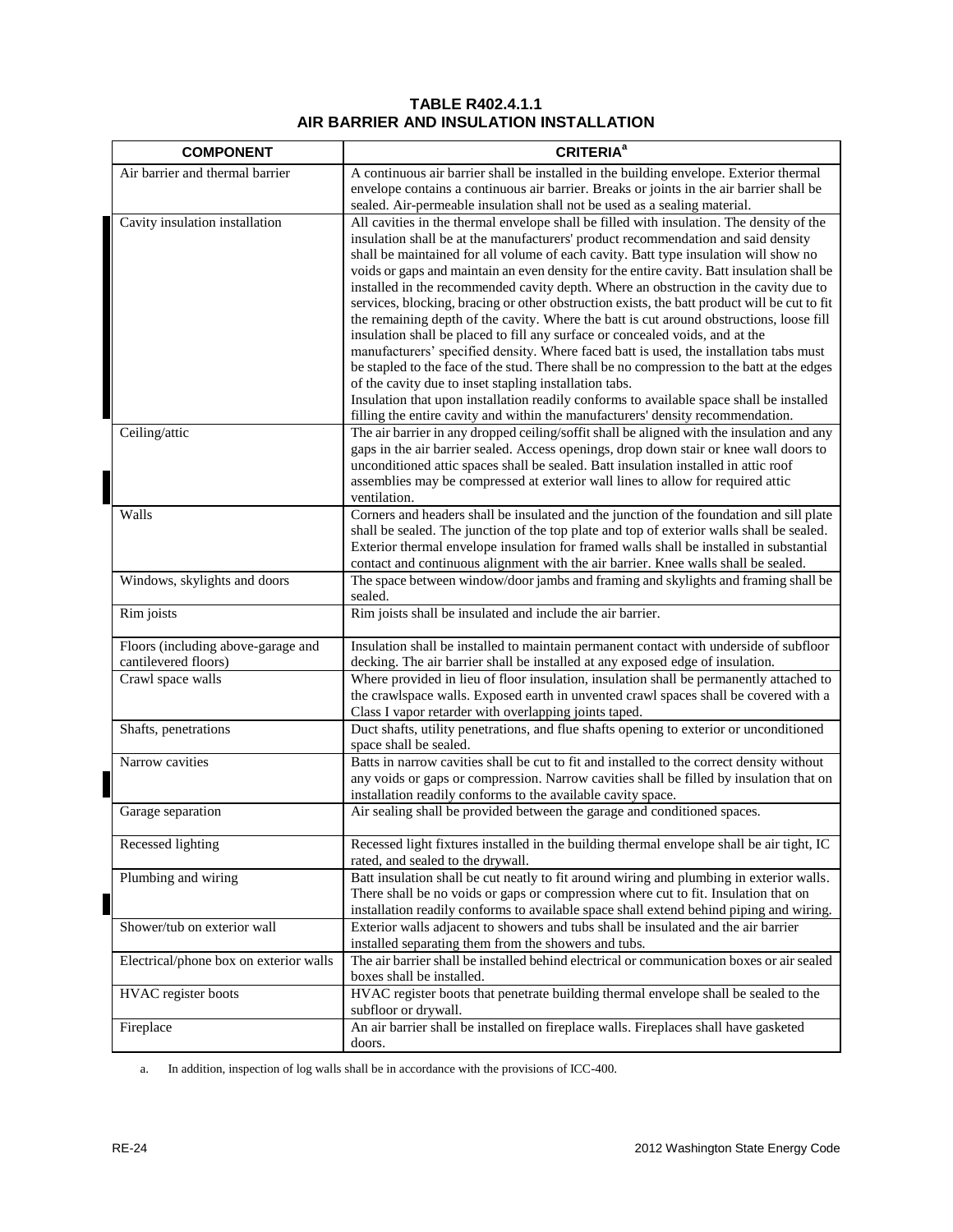#### **SECTION R403 SYSTEMS**

**R403.1 Controls (Mandatory).** At least one thermostat shall be provided for each separate heating and cooling system.

**R403.1.1 Programmable thermostat.** Where the primary heating system is a forced-air furnace, at least one thermostat per dwelling unit shall be capable of controlling the heating and cooling system on a daily schedule to maintain different temperature set points at different times of the day. The thermostat shall allow for, at a minimum, a 5-2 programmable schedule (weekdays/weekends) and be capable of providing at least two programmable setback periods per day. This thermostat shall include the capability to set back or temporarily operate the system to maintain *zone* temperatures down to  $55^{\circ}F(13^{\circ}C)$  or up to  $85^{\circ}F(29^{\circ}C)$ . The thermostat shall initially be programmed with a heating temperature set point no higher than 70°F (21°C) and a cooling temperature set point no lower than 78°F (26°C). The thermostat and/or control system shall have an adjustable deadband of not less than 10°F.

#### **Exceptions:**

- 1. Systems controlled by an occupant sensor that is capable of shutting the system off when no occupant is sensed for a period of up to 30 minutes.
- 2. Systems controlled solely by a manually operated timer capable of operating the system for no more than two hours.

#### **R403.1.2 Heat pump supplementary heat**

**(Mandatory).** Unitary air cooled heat pumps shall include controls that minimize supplemental heat usage during start-up, set-up, and defrost conditions. These controls shall anticipate need for heat and use compression heating as the first stage of heat. Controls shall indicate when supplemental heating is being used through visual means (e.g., LED indicators). Heat pumps equipped with supplementary heaters shall be installed with controls that prevent supplemental heater operation above 40°F. At final inspection the auxiliary heat lock out control shall be set to 35°F or less.

**R403.2 Ducts.** Ducts and air handlers shall be in accordance with Sections R403.2.1 through R403.2.3.

**R403.2.1 Insulation (Prescriptive).** Ducts shall be insulated to a minimum of R-8.

**Exception**: Ducts or portions thereof located completely inside the *building thermal envelope*. Ducts located in crawl spaces do not qualify for this exception.

**R403.2.2 Sealing (Mandatory).** Ducts, air handlers, and filter boxes shall be sealed. Joints and seams shall comply with either the *International Mechanical Code* or *International Residential Code*, as applicable.

### **Exceptions:**

- 1. Air-impermeable spray foam products shall be permitted to be applied without additional joint seals.
- 2. Where a duct connection is made that is partially inaccessible, three screws or rivets shall be equally spaced on the exposed portion of the joint so as to prevent a hinge effect.
- 3. Continuously welded and locking-type longitudinal joints and seams in ducts operating at static pressures less than 2 inches of water column (500 Pa) pressure classification shall not require additional closure systems.

 Ducts shall be leak tested in accordance with WSU RS-33, using the maximum duct leakage rates specified. Duct tightness shall be verified by either of the following:

- 1. Postconstruction test: Total leakage shall be less than or equal to 4 cfm (113.3 L/min) per 100 square feet  $(9.29 \text{ m}^2)$  of conditioned floor area when tested at a pressure differential of 0.1 inches w.g. (25 Pa) across the entire system, including the manufacturer's air handler enclosure. All register boots shall be taped or otherwise sealed during the test. Leakage to outdoors shall be less than or equal to 4 cfm (133.3 L/min) per 100 square feet of conditioned floor area.
- 2. Rough-in test: Total leakage shall be less than or equal to 4 cfm  $(113.3 \text{ L/min})$  per 100 square feet  $(9.29 \text{ m}^2)$  of conditioned floor area when tested at a pressure differential of 0.1 inches w.g. (25 Pa) across the system, including the manufacturer's air handler enclosure. All registers shall be taped or otherwise sealed during the test. If the air handler is not installed at the time of the test, total leakage shall be less than or equal to 3 cfm (85 L/min) per 100 square feet  $(9.29 \text{ m}^2)$ of conditioned floor area.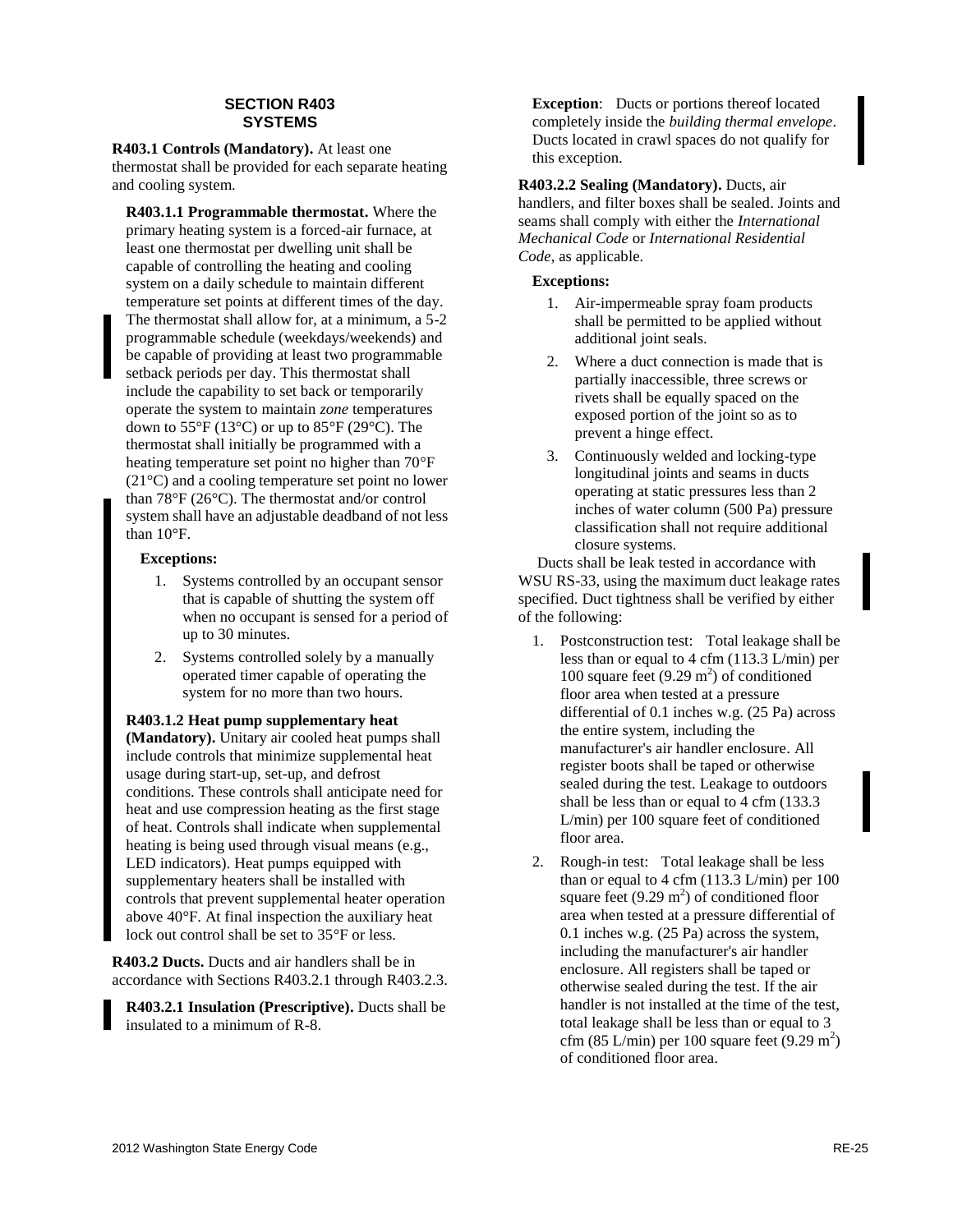**Exception:** The total leakage test is not required for ducts and air handlers located entirely within the building thermal envelope. Ducts located in crawl spaces do not qualify for this exception.

**R403.2.2.1 Sealed air handler.** Air handlers shall have a manufacturer's designation for an air leakage of no more than 2 percent of the design air flow rate when tested in accordance with ASHRAE 193.

**R403.2.3 Building cavities (Mandatory).** Building framing cavities shall not be used as ducts or plenums. Installation of ducts in exterior walls, floors or ceilings shall not displace required envelope insulation.

**R403.3 Mechanical system piping insulation (Mandatory).** Mechanical system piping capable of carrying fluids above 105°F (41°C) or below 55°F  $(13^{\circ}$ C) shall be insulated to a minimum of R-6.

**R403.3.1 Protection of piping insulation.** Piping insulation exposed to weather shall be protected from damage, including that caused by sunlight, moisture, equipment maintenance, and wind, and shall provide shielding from solar radiation that can cause degradation of the material. Adhesive tape shall not be permitted.

**R403.4 Service hot water systems.** Energy conservation measures for service hot water systems shall be in accordance with Sections R403.4.1 through R403.4.3.

**R403.4.1 Circulating hot water systems** 

**(Mandatory).** Circulating hot water systems shall be provided with an automatic or *readily accessible* manual switch that can turn off the hot water circulating pump when the system is not in use.

**R403.4.2 Hot water pipe insulation** 

**(Prescriptive).** Insulation for hot water pipe shall have a minimum thermal resistance (*R*-value) of  $R-4$ 

**R403.4.3 Electric water heater insulation.** All electric water heaters in unheated spaces or on concrete floors shall be placed on an incompressible, insulated surface with a minimum thermal resistance of R-10.

Ű.

**R403.5 Mechanical ventilation (Mandatory).** The building shall be provided with ventilation that meets the requirements of the *International Residential Code* or *International Mechanical Code*, as applicable, or with other approved means of ventilation. Outdoor air intakes and exhausts shall have automatic or gravity dampers that close when the ventilation system is not operating.

**R403.5.1 Whole-house mechanical ventilation system fan efficacy.** Mechanical ventilation system fans shall meet the efficacy requirements of Table R403.5.1.

**Exception**: Where mechanical ventilation fans are integral to tested and listed HVAC equipment, they shall be powered by an electronically commutated motor.

| <b>FAN LOCATION</b>    | <b>AIR FLOW RATE MINIMUM</b><br>(CFM) | <b>MINIMUM EFFICACY</b><br>(CFM/WATT) | AIR FLOW RATE MAXIMUM<br>(CFM) |
|------------------------|---------------------------------------|---------------------------------------|--------------------------------|
| Range hoods            | Any                                   | 2.8 cfm/watt                          | Any                            |
| In-line fan            | Any                                   | 2.8 cfm/watt                          | Any                            |
| Bathroom, utility room | 10                                    | 1.4 cfm/watt                          | < 90                           |
| Bathroom, utility room | 90                                    | 2.8 cfm/watt                          | Any                            |

# **TABLE R403.5.1 MECHANICAL VENTILATION SYSTEM FAN EFFICACY**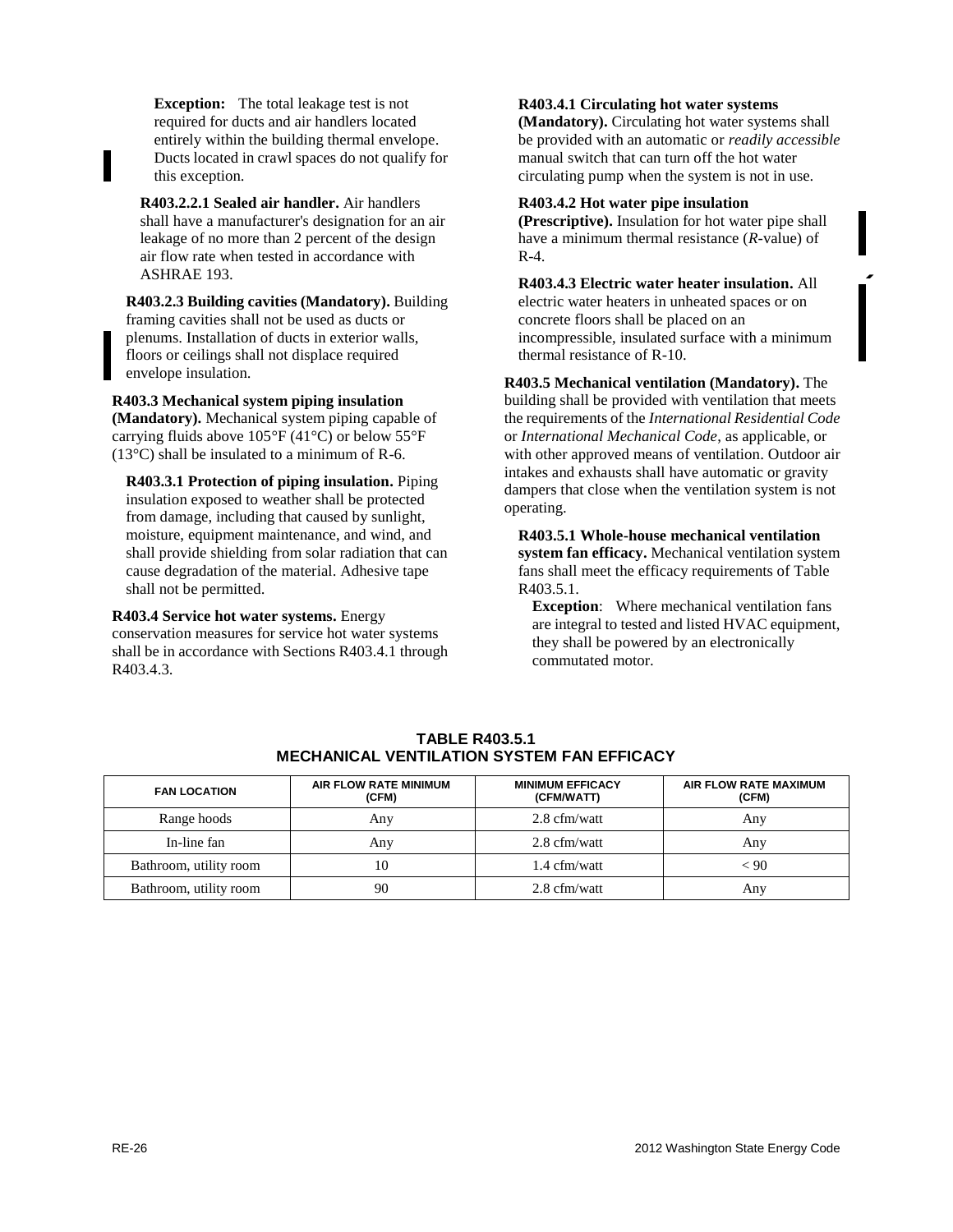**R403.6 Equipment sizing (Mandatory).** Heating and cooling equipment shall be sized in accordance with ACCA Manual S based on building loads calculated in accordance with ACCA Manual J or other *approved* heating and cooling calculation methodologies.

**R403.7 Systems serving multiple dwelling units (Mandatory).** Systems serving multiple dwelling units shall comply with Sections C403 and C404 of the IECC--Commercial Provisions in lieu of Section R403.

**R403.8 Snow melt system controls (Mandatory).**  Snow and ice-melting systems, supplied through energy service to the building, shall include automatic controls capable of shutting off the system when the pavement temperature is above 50°F, and no precipitation is falling and an automatic or manual control that will allow shutoff when the outdoor temperature is above 40°F.

**R403.9 Pools and in-ground permanently installed spas (Mandatory).** Pools and in-ground permanently installed spas shall comply with Sections R403.9.1 through R403.9.4.2.

**R403.9.1 Heaters.** All heaters shall be equipped with a *readily accessible* on-off switch that is mounted outside of the heater to allow shutting off the heater without adjusting the thermostat setting. Gas-fired heaters shall not be equipped with constant burning pilot lights.

**R403.9.2 Time switches.** Time switches or other control method that can automatically turn off and on heaters and pumps according to a preset schedule shall be installed on all heaters and pumps. Heaters, pumps and motors that have built in timers shall be deemed in compliance with this requirement.

#### **Exceptions**:

- 1. Where public health standards require 24-hour pump operation.
- 2. Where pumps are required to operate solar- and waste-heat-recovery pool heating systems.

**R403.9.3 Covers.** Heated pools and in-ground permanently installed spas shall be provided with a vapor-retardant cover.

**Exception:** Pools deriving over 70 percent of the energy for heating from site-recovered energy, such as a heat pump or solar energy source computed over an operating season.

**R403.9.4 Residential pool pumps.** Pool pump motors may not be split-phase or capacitor start-induction run type.

#### **R403.9.4.1 Two-speed capability.**

- 1. Pump motors: Pool pump motors with a capacity of 1 hp or more shall have the capability of operating at two or more speeds with low speed having a rotation rate that is no more than one-half of the motor's maximum rotation rate.
- 2. Pump controls: Pool pump motor controls shall have the capability of operating the pool pump with at least two speeds. The default circulation speed shall be the lowest speed, with a high speed override capability being for a temporary period not to exceed one normal cycle.

**R403.9.4.2 Pump operation.** Circulating water systems shall be controlled so that the circulation pump(s) can be conveniently turned off, automatically or manually, when the water system is not in operation.

# **SECTION R404 ELECTRICAL POWER AND LIGHTING SYSTEMS**

**R404.1 Lighting equipment (Mandatory).** A minimum of 75 percent of permanently installed lamps in lighting fixtures shall be high-efficacy lamps.

**R404.1.1 Lighting equipment (Mandatory).** Fuel gas lighting systems shall not have continuously burning pilot lights.

### **SECTION R405 SIMULATED PERFORMANCE ALTERNATIVE (PERFORMANCE)**

**R405.1 Scope.** This section establishes criteria for compliance using simulated energy performance analysis. Such analysis shall include heating, cooling, and service water heating energy only.

**R405.2 Mandatory requirements.** Compliance with this section requires that the mandatory provisions identified in Section R401.2 be met. All supply and return ducts not completely inside the *building thermal envelope* shall be insulated to a minimum of R-8.

#### **R405.3 Performance-based compliance.**

Compliance based on simulated energy performance requires that a proposed residence (*proposed design*) be shown to have an annual energy consumption based on site energy expressed in Btu and Btu per square foot of *conditioned floor area* as follows: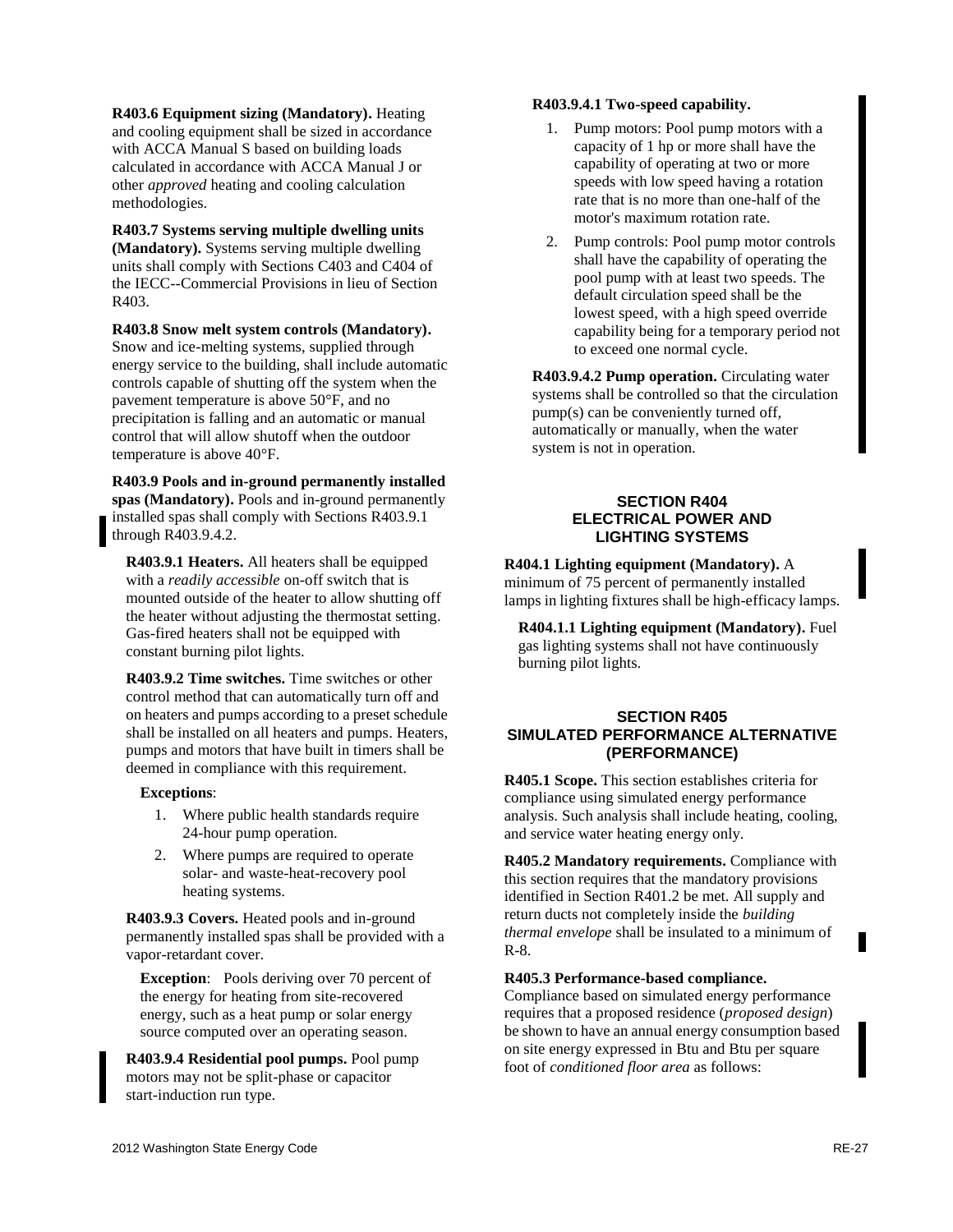- 1. For structures less than 1,500 square feet of conditioned floor area, the annual energy consumption shall be less than or equal to 97 percent of the annual energy consumption of the *standard reference design*.
- 2. For structures 1,500 to 5,000 square feet of conditioned floor area, the annual energy consumption shall be no more than 89 percent of the *standard reference design*.
- 3. For structures over 5,000 square feet of conditioned floor area, the annual energy consumption shall be no more than 83 percent of the *standard reference design*.
- **R405.4 Documentation.** Documentation of the software used for the performance design and the parameters for the building shall be in accordance with Sections R405.4.1 through R405.4.3. →

#### **R405.4.1 Compliance software tools.**

Documentation verifying that the methods and accuracy of the compliance software tools conform to the provisions of this section shall be provided to the *code official*.

**R405.4.2 Compliance report.** Compliance software tools shall generate a report that documents that the *proposed design* complies with Section R405.3. The compliance documentation shall include the following information:

- 1. Address or other identification of the residence;
- 2. An inspection checklist documenting the building component characteristics of the *proposed design* as listed in Table R405.5.2(1). The inspection checklist shall show results for both the *standard reference design* and the *proposed design*, and shall document all inputs entered by the user necessary to reproduce the results;
- 3. Name of individual completing the compliance report; and
- 4. Name and version of the compliance software tool.

**Exception**: Multiple orientations. When an otherwise identical building model is offered in multiple orientations, compliance for any orientation shall be permitted by documenting that the building meets the performance requirements in each of the four cardinal (north, east, south and west) orientations.

**R405.4.3 Additional documentation.** The *code official* shall be permitted to require the following documents:

- 1. Documentation of the building component characteristics of the *standard reference design*.
- 2. A certification signed by the builder providing the building component characteristics of the *proposed design* as given in Table R405.5.2(1).
- 3. Documentation of the actual values used in the software calculations for the *proposed design*.

**R405.5 Calculation procedure.** Calculations of the performance design shall be in accordance with Sections R405.5.1 and R405.5.2.

**R405.5.1 General.** Except as specified by this section, the *standard reference design* and *proposed design* shall be configured and analyzed using identical methods and techniques.

**R405.5.2 Residence specifications.** The *standard reference design* and *proposed design* shall be configured and analyzed as specified by Table R405.5.2(1). Table R405.5.2(1) shall include by reference all notes contained in Table R402.1.1.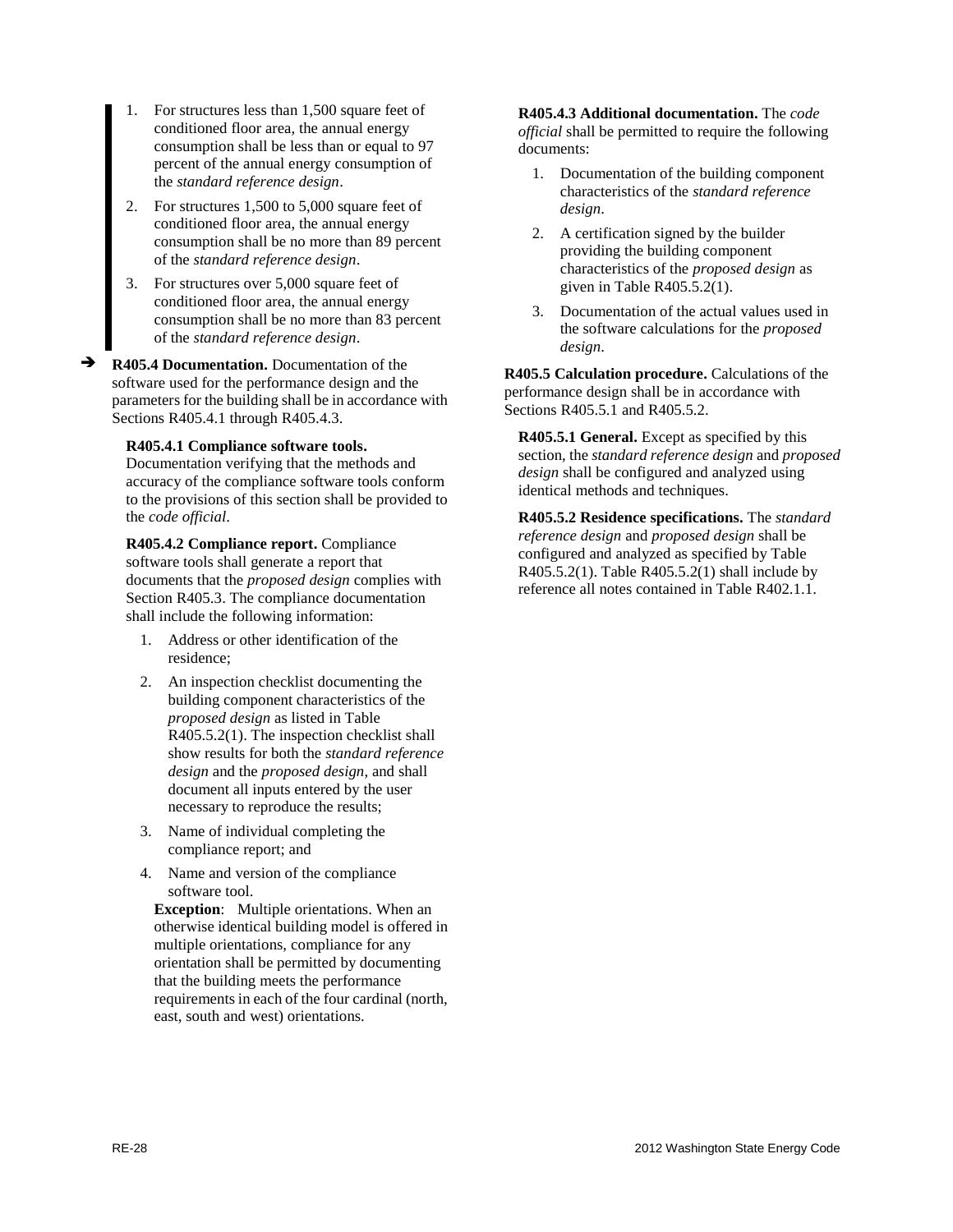# **TABLE R405.5.2(1) SPECIFICATIONS FOR THE STANDARD REFERENCE AND PROPOSED DESIGNS**

| <b>BUILDING</b><br><b>COMPONENT</b> | <b>STANDARD REFERENCE DESIGN</b>                                                   | <b>PROPOSED DESIGN</b>                    |
|-------------------------------------|------------------------------------------------------------------------------------|-------------------------------------------|
| Above-grade walls                   | Type: Mass wall if proposed wall is mass; otherwise wood                           | As proposed                               |
|                                     | frame.                                                                             | As proposed                               |
|                                     | Gross area: Same as proposed                                                       | As proposed                               |
|                                     | U-factor: From Table R402.1.3                                                      | As proposed                               |
|                                     | Solar absorptance $= 0.75$                                                         | As proposed                               |
|                                     | Remittance $= 0.90$                                                                |                                           |
| Below-grade walls                   | Type: Same as proposed                                                             | As proposed                               |
|                                     | Gross area: Same as proposed                                                       | As proposed                               |
|                                     | U-factor: From Table R402.1.3, with insulation layer on                            | As proposed                               |
|                                     | interior side of walls.                                                            |                                           |
| Above-grade floors                  | Type: Wood frame                                                                   | As proposed                               |
|                                     | Gross area: Same as proposed                                                       | As proposed                               |
|                                     | U-factor: From Table R402.1.3                                                      | As proposed                               |
| Ceilings                            | Type: Wood frame                                                                   | As proposed                               |
|                                     | Gross area: Same as proposed                                                       | As proposed                               |
|                                     | U-factor: From Table R402.1.3                                                      | As proposed                               |
| Roofs                               | Type: Composition shingle on wood sheathing                                        | As proposed                               |
|                                     | Gross area: Same as proposed                                                       | As proposed                               |
|                                     | Solar absorptance $= 0.75$                                                         | As proposed                               |
|                                     | Emittance $= 0.90$                                                                 | As proposed                               |
| Attics                              | Type: Vented with aperture $= 1 \text{ ft}^2$ per 300 ft <sup>2</sup> ceiling area | As proposed                               |
| Foundations                         | Type: Same as proposed foundation wall area above and                              | As proposed                               |
|                                     | below-grade<br>Soil characteristics: Same as proposed.                             |                                           |
| Doors                               | Area: $40 \text{ ft}^2$                                                            | As proposed                               |
|                                     | Orientation: North                                                                 | As proposed                               |
|                                     | U-factor: Same as fenestration from Table R402.1.3.                                | As proposed<br>As proposed                |
| Glazing <sup>a</sup>                | Total area <sup>b</sup> .=                                                         | As proposed                               |
|                                     | (a) The proposed glazing area; where proposed glazing area is                      |                                           |
|                                     | less than 15% of the conditioned floor area.                                       |                                           |
|                                     | (b) 15% of the conditioned floor area; where the proposed                          |                                           |
|                                     | glazing area is 15% or more of the conditioned floor area.                         |                                           |
|                                     | Orientation: Equally distributed to four cardinal compass                          |                                           |
|                                     | orientations (N, E, S & W).                                                        | As proposed                               |
|                                     | U-factor: From Table R402.1.3                                                      | As proposed                               |
|                                     | SHGC: From Table R402.1.1 except that for climates with no                         | As proposed                               |
|                                     | requirement (NR) SHGC $= 0.40$ shall be used.                                      |                                           |
|                                     | Interior shade fraction: $0.92 - (0.21 \times SHGC)$ for the standard              | 0.92 - $(0.21 \times SHGC)$ as            |
|                                     | reference design)                                                                  | proposed)                                 |
|                                     | External shading: None                                                             | As proposed                               |
| Skylights                           | None                                                                               | As proposed                               |
| Air exchange rate                   | Air leakage rate of 5 air changes per hour at a pressure of 0.2                    | For residences that are not               |
|                                     | inches w.g. (50 Pa). The mechanical ventilation rate shall be in                   | tested, the same air leakage              |
|                                     | addition to the air leakage rate and the same as in the proposed                   | rate as the standard reference            |
|                                     | design, but no greater than $0.01 \times CFA. +7.5 \times (N_{br}.+ 1)$            | design. For tested residences,            |
|                                     | where:                                                                             | the measured air exchange                 |
|                                     | $CFA$ = conditioned floor area                                                     | rate <sup>c</sup> . The mechanical        |
|                                     | $N_{\text{br}}$ = number of bedrooms                                               | ventilation rate <sup>d</sup> shall be in |
|                                     | -Energy recovery shall not be assumed for mechanical                               | addition to the air leakage rate          |
|                                     | ventilation.                                                                       | and shall be as proposed.                 |

 $\leftarrow$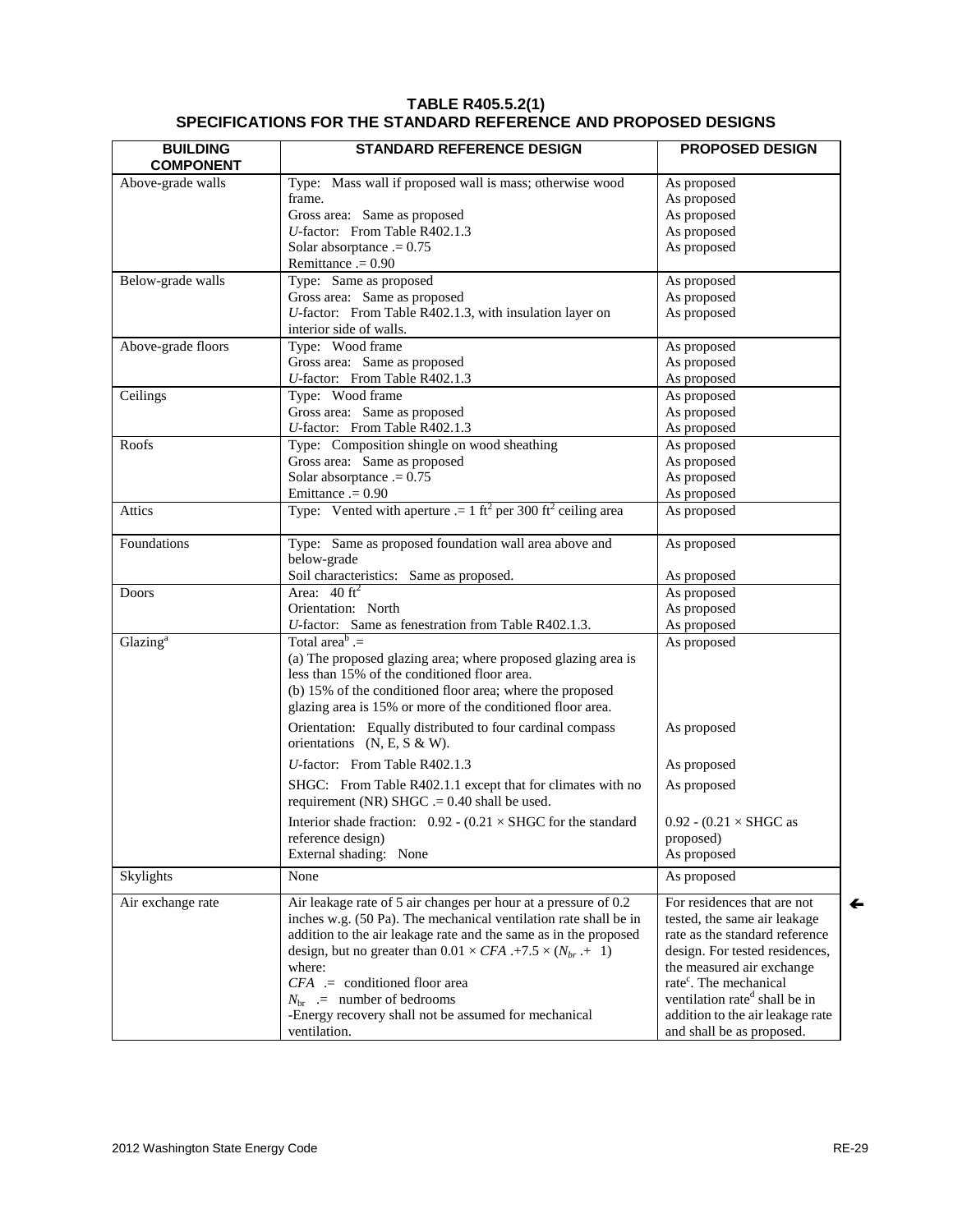| Mechanical ventilation                      | None, except where mechanical ventilation is specified by the    | As proposed                                |
|---------------------------------------------|------------------------------------------------------------------|--------------------------------------------|
|                                             | proposed design, in which case:                                  |                                            |
|                                             | Annual vent fan energy use:                                      |                                            |
|                                             | kWh/yr = $.03942 \times CFA + 29.565 \times (N_{br} + 1)$        |                                            |
|                                             | where:                                                           |                                            |
|                                             | $CFA$ = conditioned floor area                                   |                                            |
|                                             | $N_{\rm br}$ = number of bedrooms                                |                                            |
| Internal gains                              | IGain = 17,900 + 23.8 × $CFA + 4104 \times N_{br}$ (Btu/day per  | Same as standard reference                 |
|                                             | dwelling unit)                                                   | design                                     |
| Internal mass                               | An internal mass for furniture and contents of 8 pounds per      | Same as standard reference                 |
|                                             | square foot of floor area.                                       | design, plus any additional                |
|                                             |                                                                  | mass specifically designed as              |
|                                             |                                                                  | a thermal storage element <sup>e</sup> but |
|                                             |                                                                  | not integral to the building               |
|                                             |                                                                  | envelope or structure.                     |
| Structural mass                             | For masonry floor slabs, 80% of floor area covered by R-2 carpet | As proposed                                |
|                                             | and pad, and 20% of floor directly exposed to room air.          |                                            |
|                                             | For masonry basement walls, as proposed, but with insulation     | As proposed                                |
|                                             | required by Table R402.1.3 located on the interior side of the   |                                            |
|                                             | walls.                                                           |                                            |
|                                             | For other walls, for ceilings, floors, and interior walls, wood  | As proposed                                |
|                                             | frame construction.                                              |                                            |
| Heating systems <sup>f, g</sup>             | Where the proposed design utilizes electric heating without a    | As proposed                                |
|                                             | heat pump the standard reference design shall be an air source   |                                            |
|                                             | heat pump meeting the requirements of Section C403 of the        |                                            |
|                                             | IECC-Commercial Provisions.                                      |                                            |
|                                             | For all other systems, the same system type as proposed, and the |                                            |
|                                             | same system efficiency required by prevailing minimum federal    |                                            |
|                                             | standard.                                                        |                                            |
|                                             | Capacity: Sized in accordance with Section R403.6                |                                            |
| Cooling systems <sup>f, h</sup>             | Same system type as proposed. Same system efficiency as          | As proposed                                |
|                                             | required by prevailing minimum federal standard.                 |                                            |
|                                             | Capacity: Sized in accordance with Section R403.6.               |                                            |
| Service water heating <sup>f, g, h, i</sup> | Same system type as proposed. Same system efficiency as          | As proposed                                |
|                                             | required by prevailing minimum federal standard.                 | $\text{gal/day} = 30 + (10 \times N_{br})$ |
|                                             | Use: Same as proposed design                                     |                                            |
| Thermal distribution                        |                                                                  | Thermal distribution system                |
| systems                                     |                                                                  | efficiency shall be as tested or           |
|                                             |                                                                  | as specified in Table                      |
|                                             |                                                                  | $R405.5.2(2)$ if not tested.               |
|                                             |                                                                  | Duct insulation shall be as                |
|                                             |                                                                  | proposed.                                  |
| Thermostat                                  | Type: Manual, cooling temperature setpoint $. = 75^{\circ}F$ ;   | Same as standard reference                 |
|                                             | Heating temperature setpoint $= 72^{\circ}F$                     |                                            |

- For SI: 1 square foot = 0.93 m<sup>2</sup>, 1 British thermal unit = 1055 J, 1 pound per square foot = 4.88 kg/m<sup>2</sup>, 1 gallon  $(U.S.) = 3.785$  L,  $^{\circ}C = (^{\circ}F-3)/1.8$ , 1 degree = 0.79 rad
	- a. Glazing shall be defined as sunlight-transmitting fenestration, including the area of sash, curbing or other framing elements, that enclose conditioned space. Glazing includes the area of sunlight-transmitting fenestration assemblies in walls bounding conditioned basements. For doors where the sunlight-transmitting opening is less than 50 percent of the door area, the glazing area is the sunlight-transmitting opening area. For all other doors, the glazing area is the rough frame opening area for the door including the door and the frame.
	- b. For residences with conditioned basements, R-2 and R-4 residences and townhouses, the following formula shall be used to determine glazing area:

 $AF = As \times FA \times F$ 

where:

 $AF = Total$  glazing area.

 $As = Standard$  reference design total glazing area.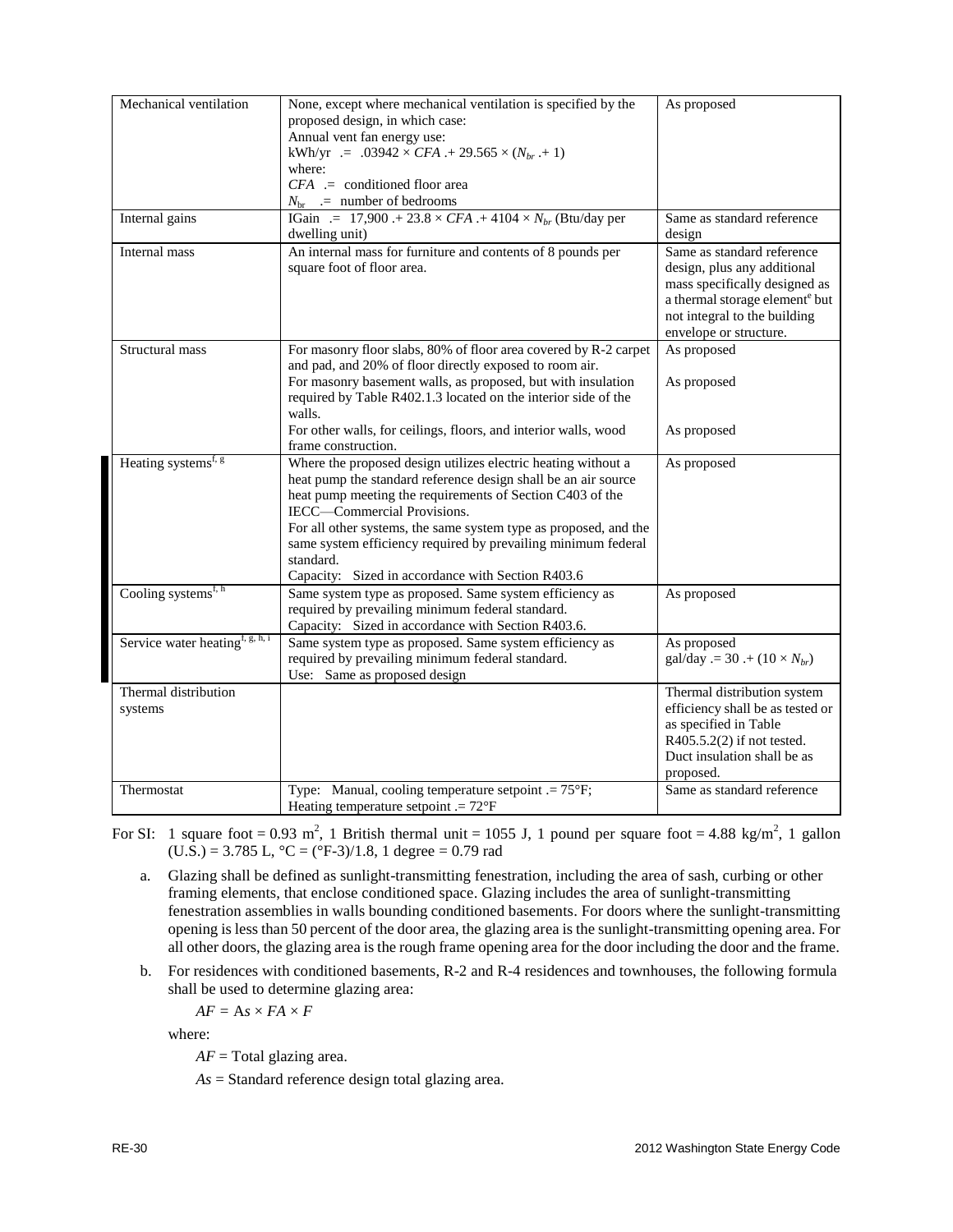$FA = (Above-grade thermal boundary gross wall area)/(above-grade boundary wall area + 0.5 \times$ below-grade boundary wall area).

 $F = (Above-grade thermal boundary wall area)/(above-grade thermal boundary wall area + common)$ wall area) or 0.56, whichever is greater.

and where:

Thermal boundary wall is any wall that separates conditioned space from unconditioned space or ambient conditions.

Above-grade thermal boundary wall is any thermal boundary wall component not in contact with soil. Below-grade boundary wall is any thermal boundary wall in soil contact.

Common wall area is the area of walls shared with an adjoining dwelling unit.

*L* and *CFA* are in the same units.

- c. Where required by the *code official*, testing shall be conducted by an *approved* party. Hourly calculations as specified in the ASHRAE *Handbook of Fundamentals*, or the equivalent, shall be used to determine the energy loads resulting from infiltration.
- d. The combined air exchange rate for infiltration and mechanical ventilation shall be determined in accordance with Equation 43 of 2001 ASHRAE *Handbook of Fundamentals*, page 26.24 and the "Whole-house Ventilation" provisions of 2001 ASHRAE *Handbook of Fundamentals*, page 26.19 for intermittent mechanical ventilation.
- e. Thermal storage element shall mean a component not part of the floors, walls or ceilings that is part of a passive solar system, and that provides thermal storage such as enclosed water columns, rock beds, or phase-change containers. A thermal storage element must be in the same room as fenestration that faces within 15 degrees (0.26 rad) of true south, or must be connected to such a room with pipes or ducts that allow the element to be actively charged.
- f. For a proposed design with multiple heating, cooling or water heating systems using different fuel types, the applicable standard reference design system capacities and fuel types shall be weighted in accordance with their respective loads as calculated by accepted engineering practice for each equipment and fuel type present.
- g. For a proposed design without a proposed heating system, a heating system with the prevailing federal minimum efficiency shall be assumed for both the standard reference design and proposed design.
- h. For a proposed design home without a proposed cooling system, an electric air conditioner with the prevailing federal minimum efficiency shall be assumed for both the standard reference design and the proposed design.
- i. For a proposed design with a nonstorage-type water heater, a 40-gallon storage-type water heater with the prevailing federal minimum energy factor for the same fuel as the predominant heating fuel type shall be assumed. For the case of a proposed design without a proposed water heater, a 40-gallon storage-type water heater with the prevailing federal minimum efficiency for the same fuel as the predominant heating fuel type shall be assumed for both the proposed design and standard reference design.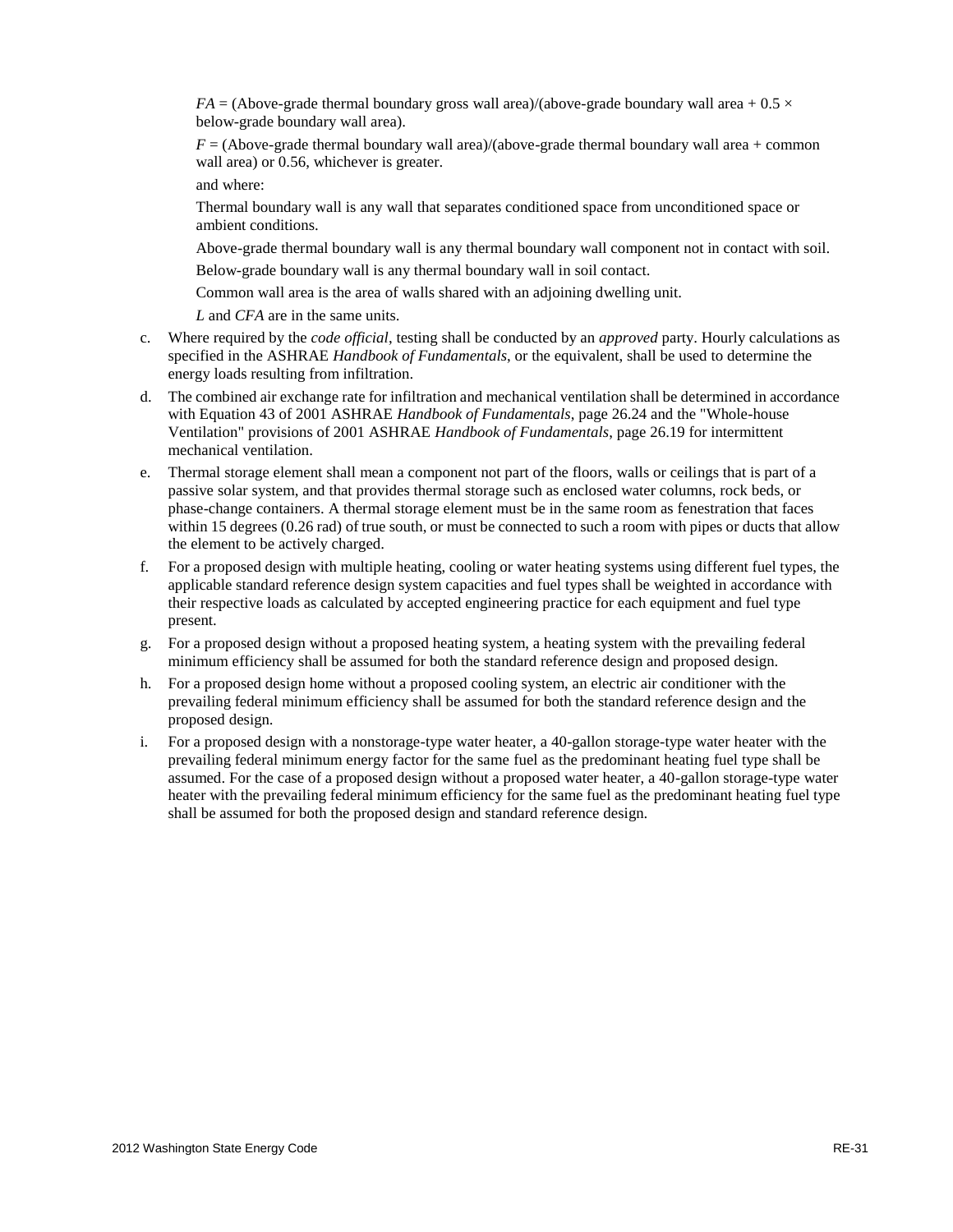#### **TABLE R405.5.2(2) DEFAULT DISTRIBUTION SYSTEM EFFICIENCIES FOR PROPOSED DESIGNS<sup>a</sup>**

| <b>DISTRIBUTION SYSTEM</b><br><b>CONFIGURATION AND</b><br><b>CONDITION</b>             | <b>FORCED AIR</b><br><b>SYSTEMS</b> | <b>HYDRONIC</b><br><b>SYSTEMS</b> <sup>b</sup> |
|----------------------------------------------------------------------------------------|-------------------------------------|------------------------------------------------|
| Distribution system components<br>located in unconditioned space                       |                                     | 0.95                                           |
| Untested distribution systems<br>entirely located in conditioned<br>space <sup>c</sup> | 0.88                                |                                                |
| "Ductless" systems <sup>d</sup>                                                        |                                     |                                                |

For SI: 1 cubic foot per minute = 0.47 L/s, 1 square foot = 0.093m<sup>2</sup>, 1 pound per square inch = 6895 Pa, 1 inch water gauge = 1250 Pa.

- a. Default values given by this table are for untested distribution systems, which must still meet minimum requirements for duct system insulation.
- b. Hydronic systems shall mean those systems that distribute heating and cooling energy directly to individual spaces using liquids pumped through closed-loop piping and that do not depend on ducted, forced airflow to maintain space temperatures.
- c. Entire system in conditioned space shall mean that no component of the distribution system, including the air-handler unit, is located outside of the conditioned space.
- d. Ductless systems shall be allowed to have forced airflow across a coil but shall not have any ducted airflow external to the manufacturer's air-handler enclosure.

**R405.6 Calculation software tools.** Calculation software, where used, shall be in accordance with Sections R405.6.1 through R405.6.3.

**R405.6.1 Minimum capabilities.** Calculation procedures used to comply with this section shall be software tools capable of calculating the annual energy consumption of all building elements that differ between the *standard reference design* and the *proposed design* and shall include the following capabilities:

- 1. Calculation of whole-building (as a single *zone*) sizing for the heating and cooling equipment in the *standard reference design* residence in accordance with Section R403.6.  $\blacktriangle$ 
	- 2. Calculations that account for the effects of indoor and outdoor temperatures and part-load ratios on the performance of heating, ventilating and air-conditioning equipment based on climate and equipment sizing.
	- 3. Printed *code official* inspection checklist listing each of the *proposed design* component characteristics from Table R405.5.2(1) determined by the analysis to provide compliance, along with their respective performance ratings (e.g., *R*-value, *U*-factor, SHGC, HSPF, AFUE, SEER, EF, etc.).

**R405.6.2 Specific approval.** Performance analysis tools meeting the applicable sections of Section R405 shall be permitted to be *approved*. Tools are permitted to be *approved* based on meeting a specified threshold for a jurisdiction. The *code official* shall be permitted to approve tools for a specified application or limited scope.

**R405.6.3 Input values.** When calculations require input values not specified by Sections R402, R403, R404 and R405, those input values shall be taken from an approved source.

# **SECTION R406 ADDITIONAL ENERGY EFFICIENCY REQUIREMENTS**

**R406.1 Scope.** This section establishes options for additional criteria to be met for one- and two-family dwellings and townhouses, as defined in Section 101.2 of the *International Residential Code* to demonstrate compliance with this code.

**R406.2 Additional energy efficiency requirements (Mandatory).** Each dwelling unit in one- and two-family dwellings and townhouses, as defined in Section 101.2 of the *International Residential Code* shall comply with sufficient options from Table R406.2 so as to achieve the following minimum number of credits: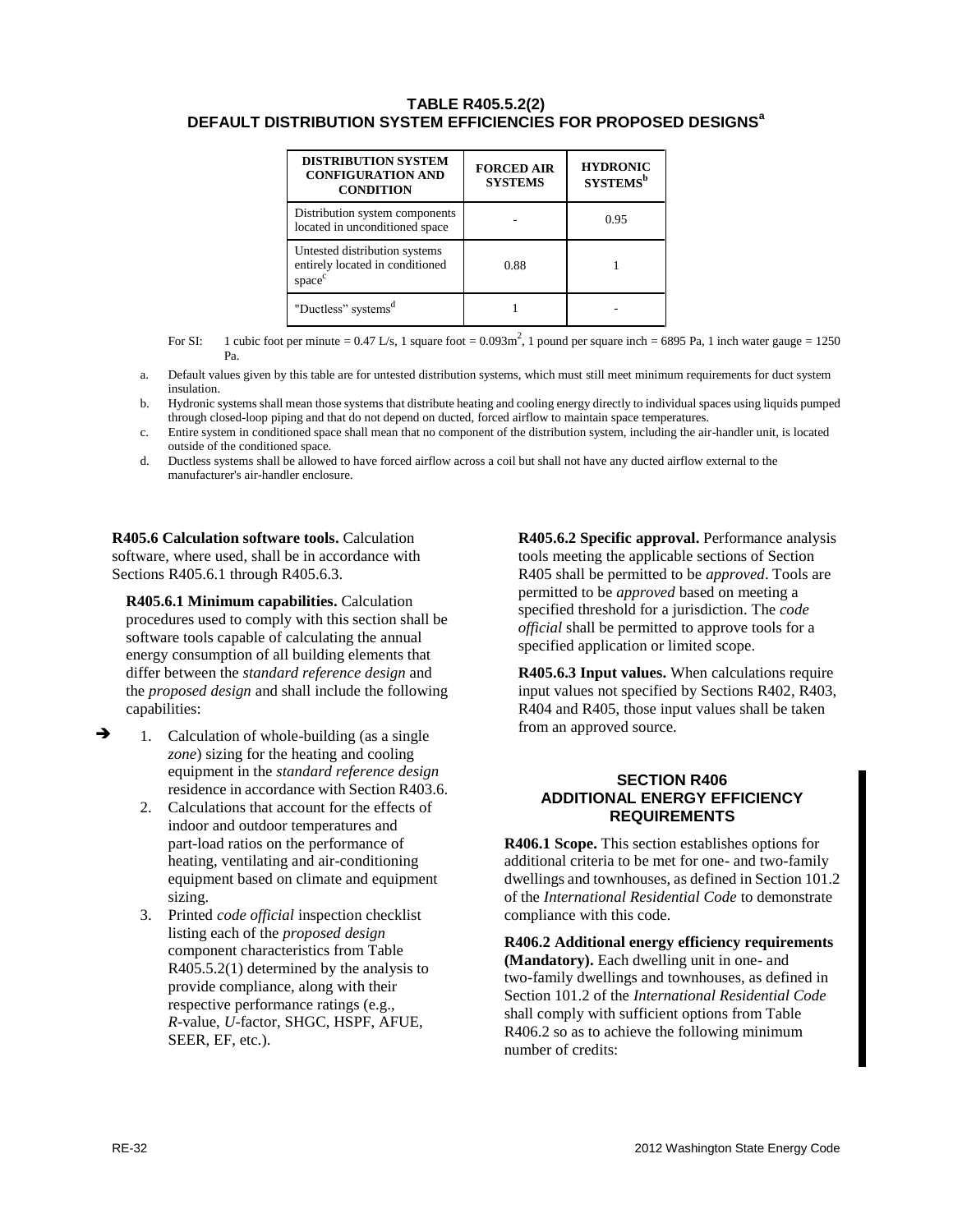- 1. Small Dwelling Unit: ...................0.5 points Dwelling units less than 1500 square feet in conditioned floor area with less than 300 square feet of fenestration area. Additions to existing building that are less than 750 square feet of heated floor area.
	- 2. Medium Dwelling Unit: ........ 1.5 points All dwelling units that are not included in #1 or #3.
- 3. Large Dwelling Unit: ............ 2.5 points Dwelling units exceeding 5000 square feet of conditioned floor area.

 The drawings included with the building permit application shall identify which options have been selected and the point value of each option, regardless of whether separate mechanical, plumbing, electrical, or other permits are utilized for the project.

# **TABLE 406.2 ENERGY CREDITS (DEBITS)**

| <b>OPTION</b>  | <b>DESCRIPTION</b>                                                                                                                                                                                                                                                                                                                                                                                                                                                                                                                                                                                                                                                                                                                                                                                | <b>CREDIT(S)</b> |
|----------------|---------------------------------------------------------------------------------------------------------------------------------------------------------------------------------------------------------------------------------------------------------------------------------------------------------------------------------------------------------------------------------------------------------------------------------------------------------------------------------------------------------------------------------------------------------------------------------------------------------------------------------------------------------------------------------------------------------------------------------------------------------------------------------------------------|------------------|
| 1a             | EFFICIENT BUILDING ENVELOPE 1a:<br>Prescriptive compliance is based on Table R402.1.1 with the following modifications:<br>Fenestration $U = 0.28$<br>Floor R-38                                                                                                                                                                                                                                                                                                                                                                                                                                                                                                                                                                                                                                  | 0.5              |
|                | Slab on grade R-10 perimeter and under entire slab<br>Below grade slab R-10 perimeter and under entire slab                                                                                                                                                                                                                                                                                                                                                                                                                                                                                                                                                                                                                                                                                       |                  |
|                | or<br>Compliance based on Section R402.1.4: Reduce the Total UA by 5%.                                                                                                                                                                                                                                                                                                                                                                                                                                                                                                                                                                                                                                                                                                                            |                  |
| 1 <sub>b</sub> | EFFICIENT BUILDING ENVELOPE 1b:<br>Prescriptive compliance is based on Table R402.1.1 with the following modifications:<br>Fenestration $U = 0.25$<br>Wall R-21 plus R-4<br>Floor R-38                                                                                                                                                                                                                                                                                                                                                                                                                                                                                                                                                                                                            | 1.0              |
|                | Basement wall R-21 int plus R-5 ci<br>Slab on grade R-10 perimeter and under entire slab<br>Below grade slab R-10 perimeter and under entire slab<br>or<br>Compliance based on Section R402.1.4: Reduce the Total UA by 15%.                                                                                                                                                                                                                                                                                                                                                                                                                                                                                                                                                                      |                  |
| 1c             | EFFICIENT BUILDING ENVELOPE 1c:<br>Prescriptive compliance is based on Table R402.1.1 with the following modifications:<br>Fenestration $U = 0.22$<br>Ceiling and single-rafter or joist-vaulted R-49 advanced<br>Wood frame wall R-21 int plus R-12 ci<br>Floor R-38<br>Basement wall R-21 int plus R-12 ci<br>Slab on grade R-10 perimeter and under entire slab<br>Below grade slab R-10 perimeter and under entire slab<br>or<br>Compliance based on Section R402.1.4: Reduce the Total UA by 30%.                                                                                                                                                                                                                                                                                            | 2.0              |
| 2a             | AIR LEAKAGE CONTROL AND EFFICIENT VENTILATION 2a:<br>Compliance based on R402.4.1.2: Reduce the tested air leakage to 4.0 air changes per<br>hour maximum<br>and<br>All whole house ventilation requirements as determined by Section M1507.3 of the<br>International Residential Code shall be met with a high efficiency fan (maximum 0.35<br>watts/cfm), not interlocked with the furnace fan. Ventilation systems using a furnace<br>including an ECM motor are allowed, provided that they are controlled to operate at low<br>speed in ventilation only mode.<br>To qualify to claim this credit, the building permit drawings shall specify the option<br>being selected and shall specify the maximum tested building air leakage and shall<br>show the heat recovery ventilation system. | 0.5              |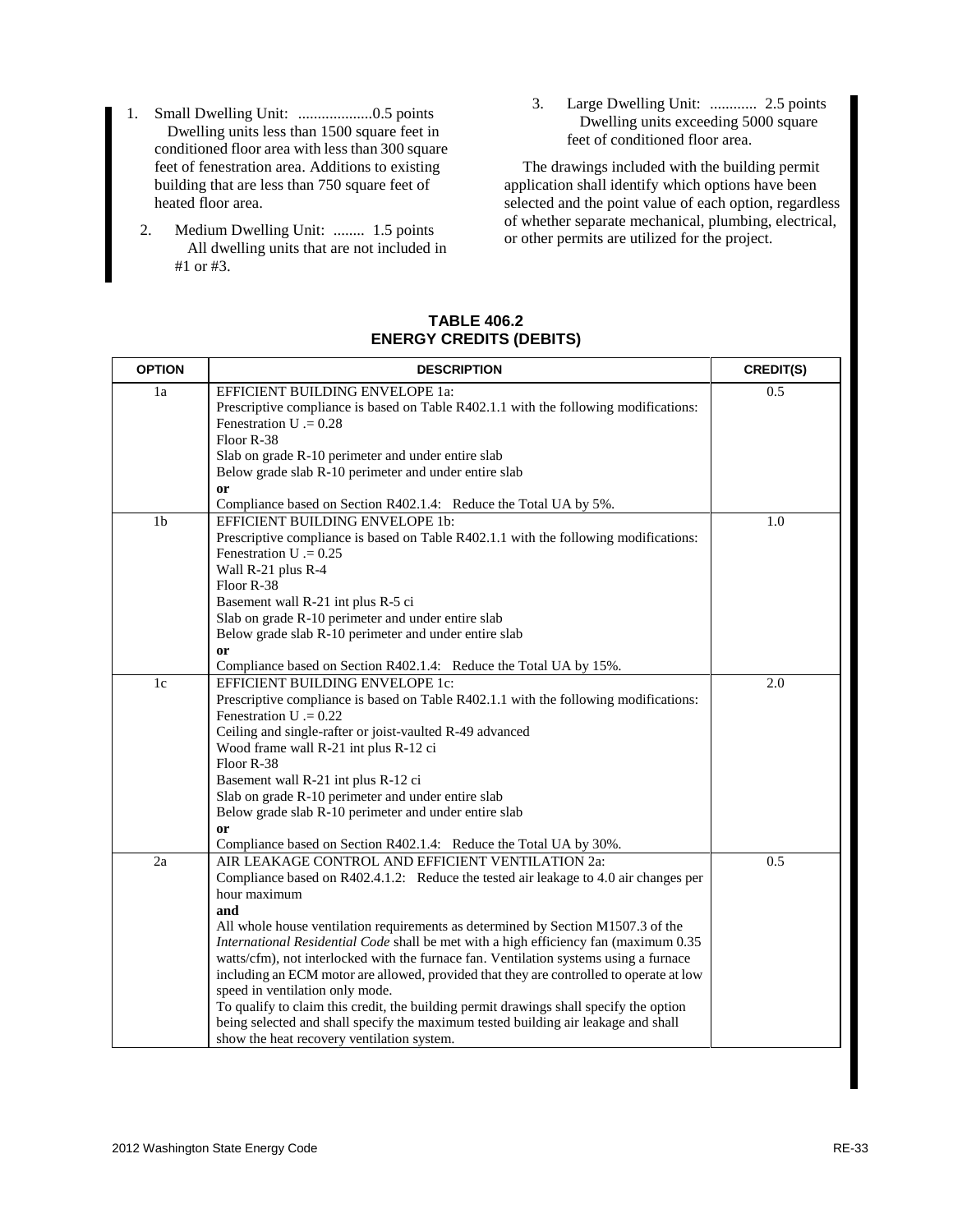| 2 <sub>b</sub> | AIR LEAKAGE CONTROL AND EFFICIENT VENTILATION 2b:                                       | 1.0 |
|----------------|-----------------------------------------------------------------------------------------|-----|
|                | Compliance based on Section R402.4.1.2: Reduce the tested air leakage to 2.0 air        |     |
|                | changes per hour maximum                                                                |     |
|                | and                                                                                     |     |
|                | All whole house ventilation requirements as determined by Section M1507.3 of the        |     |
|                |                                                                                         |     |
|                | International Residential Code shall be met with a heat recovery ventilation system     |     |
|                | with minimum sensible heat recovery efficiency of 0.70.                                 |     |
|                | To qualify to claim this credit, the building permit drawings shall specify the option  |     |
|                | being selected and shall specify the maximum tested building air leakage and shall      |     |
|                | show the heat recovery ventilation system.                                              |     |
| 2c             | AIR LEAKAGE CONTROL AND EFFICIENT VENTILATION 2c:                                       | 1.5 |
|                | Compliance based on Section R402.4.1.2: Reduce the tested air leakage to 1.5 air        |     |
|                | changes per hour maximum                                                                |     |
|                | and                                                                                     |     |
|                | All whole house ventilation requirements as determined by Section M1507.3 of the        |     |
|                | International Residential Code shall be met with a heat recovery ventilation system     |     |
|                | with minimum sensible heat recovery efficiency of 0.85.                                 |     |
|                | To qualify to claim this credit, the building permit drawings shall specify the option  |     |
|                |                                                                                         |     |
|                | being selected and shall specify the maximum tested building air leakage and shall      |     |
|                | show the heat recovery ventilation system.                                              |     |
| 3a             | HIGH EFFICIENCY HVAC EQUIPMENT 3a:                                                      | 0.5 |
|                | Gas, propane or oil-fired furnace with minimum AFUE of 95%                              |     |
|                | To qualify to claim this credit, the building permit drawings shall specify the option  |     |
|                | being selected and shall specify the heating equipment type and the minimum             |     |
|                | equipment efficiency.                                                                   |     |
| 3 <sub>b</sub> | HIGH EFFICIENCY HVAC EQUIPMENT 3b:                                                      | 1.0 |
|                | Air-source heat pump with minimum HSPF of 8.5                                           |     |
|                | To qualify to claim this credit, the building permit drawings shall specify the option  |     |
|                | being selected and shall specify the heating equipment type and the minimum             |     |
|                |                                                                                         |     |
|                | equipment efficiency.                                                                   |     |
| 3c             | HIGH EFFICIENCY HVAC EQUIPMENT 3c:                                                      | 2.0 |
|                | Closed-loop ground source heat pump; with a minimum COP of 3.3                          |     |
|                | or                                                                                      |     |
|                | Open loop water source heat pump with a maximum pumping hydraulic head of 150           |     |
|                | feet and minimum COP of 3.6                                                             |     |
|                | To qualify to claim this credit, the building permit drawings shall specify the option  |     |
|                | being selected and shall specify the heating equipment type and the minimum             |     |
|                | equipment efficiency.                                                                   |     |
| 3d             | HIGH EFFICIENCY HVAC EQUIPMENT 3d:                                                      | 1.0 |
|                | DUCTLESS SPLIT SYSTEM HEAT PUMPS, ZONAL CONTROL:                                        |     |
|                | In homes where the primary space heating system is zonal electric heating, a ductless   |     |
|                | heat pump system shall be installed and provide heating to at least one zone of the     |     |
|                | housing unit.                                                                           |     |
|                | To qualify to claim this credit, the building permit drawings shall specify the option  |     |
|                | being selected and shall specify the heating equipment type and the minimum             |     |
|                |                                                                                         |     |
|                | equipment efficiency.                                                                   |     |
| $\overline{4}$ | HIGH EFFICIENCY HVAC DISTRIBUTION SYSTEM: <sup>a</sup>                                  | 1.0 |
|                | All heating and cooling system components installed inside the conditioned space. All   |     |
|                | combustion equipment shall be direct vent or sealed combustion.                         |     |
|                | Locating system components in conditioned crawl spaces is not permitted under this      |     |
|                | option.                                                                                 |     |
|                | Electric resistance heat is not permitted under this option.                            |     |
|                | Direct combustion heating equipment with AFUE less than 80% is not permitted under      |     |
|                | this option.                                                                            |     |
|                | To qualify to claim this credit, the building permit drawings shall specify the option  |     |
|                | being selected and shall specify the heating equipment type and shall show the location |     |
|                |                                                                                         |     |
|                | of the heating and cooling equipment and all the ductwork.                              |     |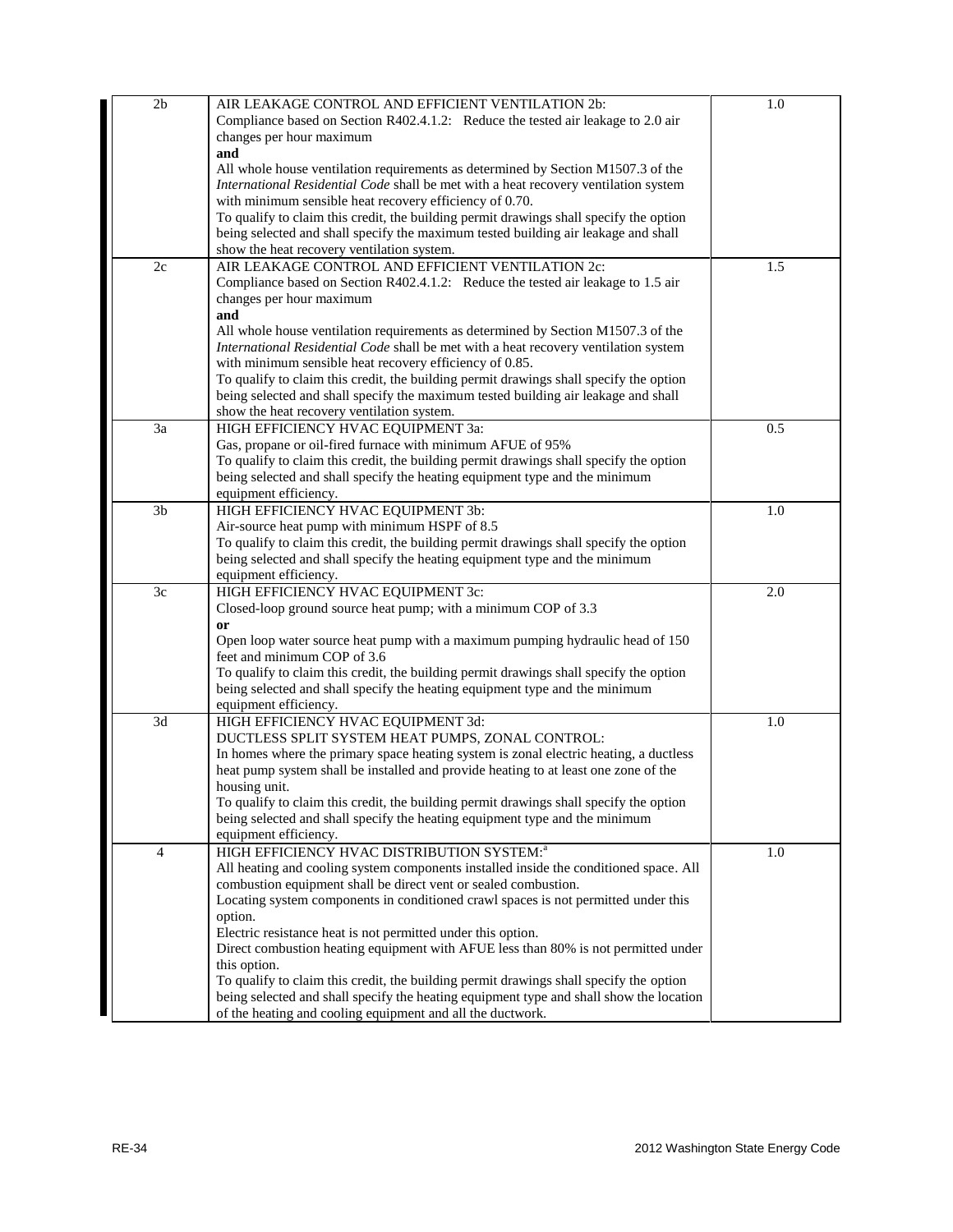| 5a | EFFICIENT WATER HEATING 5a:                                                                                                                                          | 0.5 |
|----|----------------------------------------------------------------------------------------------------------------------------------------------------------------------|-----|
|    | Water heating system shall include one of the following:                                                                                                             |     |
|    | Gas, propane or oil water heater with a minimum EF of 0.62                                                                                                           |     |
|    | or                                                                                                                                                                   |     |
|    | Electric water heater with a minimum EF of 0.93.                                                                                                                     |     |
|    | and for both cases                                                                                                                                                   |     |
|    | All showerhead and kitchen sink faucets installed in the house shall be rated at 1.75                                                                                |     |
|    | GPM or less. All other lavatory faucets shall be rated at 1.0 GPM or less. <sup>b</sup>                                                                              |     |
|    | To qualify to claim this credit, the building permit drawings shall specify the option                                                                               |     |
|    | being selected and shall specify the water heater equipment type and the minimum                                                                                     |     |
|    | equipment efficiency and shall specify the maximum flow rates for all showerheads,                                                                                   |     |
|    | kitchen sink faucets, and other lavatory faucets.                                                                                                                    |     |
| 5b | EFFICIENT WATER HEATING 5b:                                                                                                                                          | 1.5 |
|    | Water heating system shall include one of the following:                                                                                                             |     |
|    | Gas, propane or oil water heater with a minimum EF of 0.82                                                                                                           |     |
|    | or                                                                                                                                                                   |     |
|    | Solar water heating supplementing a minimum standard water heater. Solar water                                                                                       |     |
|    | heating will provide a rated minimum savings of 85 therms or 2000 kWh based on the<br>Solar Rating and Certification Corporation (SRCC) Annual Performance of OG-300 |     |
|    | Certified Solar Water Heating Systems                                                                                                                                |     |
|    | or                                                                                                                                                                   |     |
|    | Electric heat pump water heater with a minimum EF of 2.0 and meeting the standards of                                                                                |     |
|    | NEEA's Northern Climate Specifications for Heat Pump Water Heaters                                                                                                   |     |
|    | or                                                                                                                                                                   |     |
|    | Water heater heated by ground source heat pump meeting the requirements of Option                                                                                    |     |
|    | 3c.                                                                                                                                                                  |     |
|    | To qualify to claim this credit, the building permit drawings shall specify the option                                                                               |     |
|    | being selected and shall specify the water heater equipment type and the minimum                                                                                     |     |
|    | equipment efficiency and, for solar water heating systems, the calculation of the                                                                                    |     |
|    | minimum energy savings.                                                                                                                                              |     |
| 6  | RENEWABLE ELECTRIC ENERGY:                                                                                                                                           | 0.5 |
|    | For each 1200 kWh of electrical generation provided annually by on-site wind or solar                                                                                |     |
|    | equipment a 0.5 credit shall be allowed, up to 3 credits. Generation shall be calculated                                                                             |     |
|    | as follows:                                                                                                                                                          |     |
|    | For solar electric systems, the design shall be demonstrated to meet this requirement                                                                                |     |
|    | using the National Renewable Energy Laboratory calculator PVWATTs.                                                                                                   |     |
|    | Documentation noting solar access shall be included on the plans.                                                                                                    |     |
|    | For wind generation projects designs shall document annual power generation based on                                                                                 |     |
|    | the following factors:                                                                                                                                               |     |
|    | The wind turbine power curve; average annual wind speed at the site; frequency<br>distribution of the wind speed at the site and height of the tower.                |     |
|    | To qualify to claim this credit, the building permit drawings shall specify the option                                                                               |     |
|    | being selected and shall show the photovoltaic or wind turbine equipment type, provide                                                                               |     |
|    | documentation of solar and wind access, and include a calculation of the minimum                                                                                     |     |
|    | annual energy power production.                                                                                                                                      |     |
|    |                                                                                                                                                                      |     |

a. **Interior Duct Placement.** Ducts included as Option 4 of Table R406.2 shall be placed wholly within the heated envelope of the housing unit. The placement shall be inspected and certified to receive the credits associated with this option.

**Exception:** Ducts complying with this section may have up to 5% of the total linear feet of ducts located in the exterior cavities or buffer spaces of the dwelling. If this exception is used the ducts will be tested to the following standards:

Post-construction test: Leakage to outdoors shall be less than or equal to 1 CFM per 100 ft<sup>2</sup> of conditioned floor area when tested at a pressure differential of 0.1 inches w.g. (25 Pa) across the entire system, including the manufacturer's air handler enclosure. All register boots shall be taped or otherwise sealed during the test.

- b. **Plumbing Fixtures Flow Ratings.** Low flow plumbing fixtures (water closets and urinals) and fittings (faucets and showerheads) shall comply with the following requirements:
	- 1. Residential bathroom lavatory sink faucets: Maximum flow rate 3.8 L/min (1.0 gal/min) when tested in accordance with ASME A112.18.1/CSA B125.1.
	- 2. Residential kitchen faucets: Maximum flow rate 6.6 L/min (1.75 gal/min) when tested in accordance with ASME A112.18.1/CSA B125.1.
	- 3. Residential showerheads: Maximum flow rate 6.6 L/min (1.75 gal/min) when tested in accordance with ASME A112.18.1/CSA B125.1.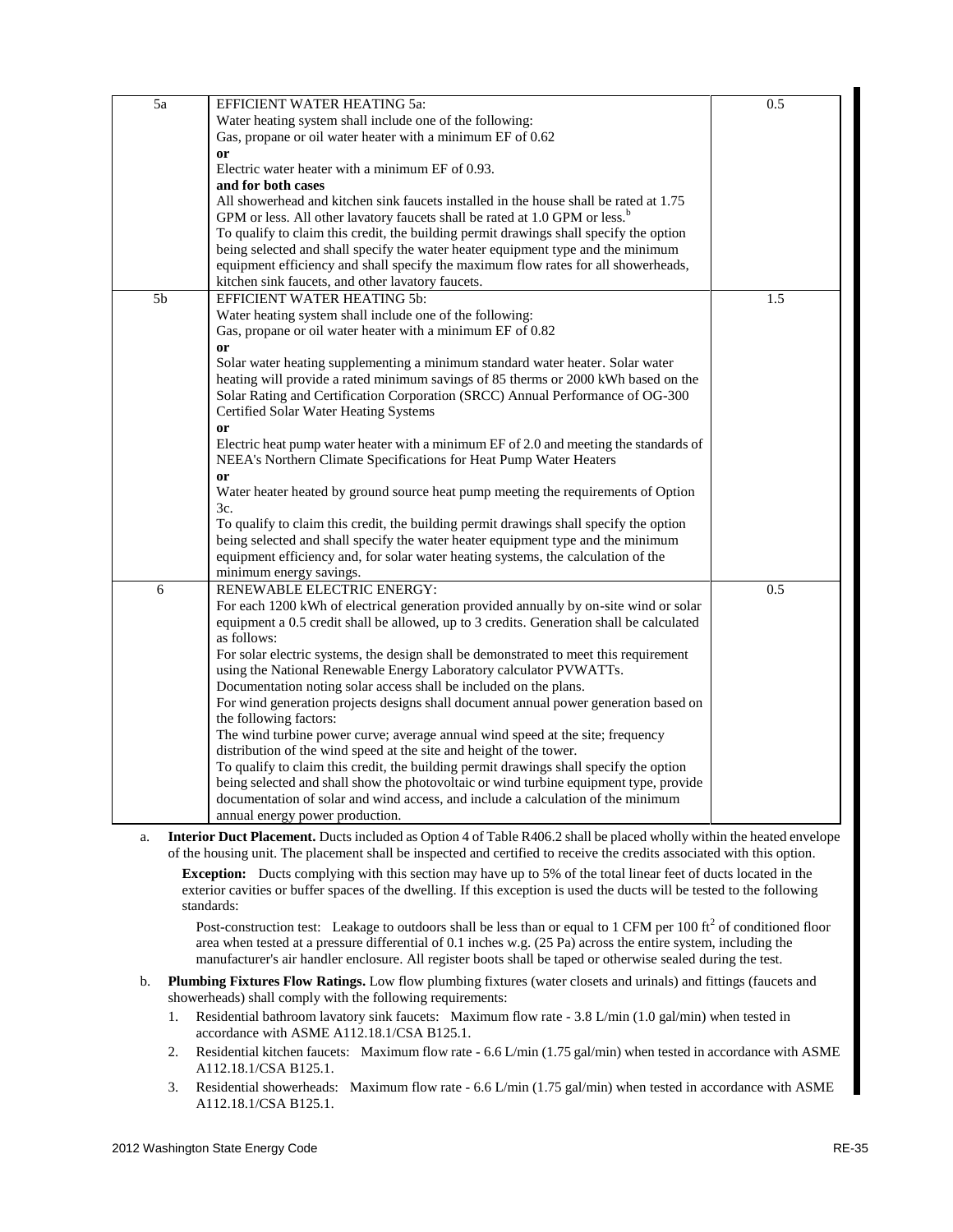# **CHAPTER 5**

# **REFERENCED STANDARDS**

This chapter lists the standards that are referenced in various sections of this document. The standards are listed herein by the promulgating agency of the standard, the standard identification, the effective date and title, and the section or sections of this document that reference the standard. The application of the referenced standards shall be as specified in Section R106.

| <b>AAMA</b>                          | American Architectural Manufacturers Association<br>1827 Walden Office Square<br>Suite 550<br>Schaumburg, IL 60173-4268             |                                         |
|--------------------------------------|-------------------------------------------------------------------------------------------------------------------------------------|-----------------------------------------|
| Standard<br>reference<br>number      | Title                                                                                                                               | Referenced<br>in code<br>section number |
| AAMA/WDMA/CSA<br>101/I.S.2/A C440-11 | North American Fenestration Standard/                                                                                               |                                         |
| <b>ACCA</b>                          | Air Conditioning Contractors of America<br>2800 Shirlington Road, Suite 300<br>Arlington, VA 22206                                  |                                         |
| Standard<br>reference<br>number      | Title                                                                                                                               | Referenced<br>in code<br>section number |
| Manual $J$ —11<br>Manual $S$ —10     |                                                                                                                                     | R403.6                                  |
| <b>ASHRAE</b>                        | American Society of Heating, Refrigerating and Air-Conditioning Engineers, Inc.<br>1791 Tullie Circle, NE<br>Atlanta, GA 30329-2305 |                                         |

| Standard<br>reference<br>Title<br>number<br>ASHRAE Handbook of Fundamentals R402.1.4, Table R405.5.2(1)<br>ASHRAE-2009 | <i>L</i> AU LLAN AL    | Atlanta, GA 30329-2305 |                |
|------------------------------------------------------------------------------------------------------------------------|------------------------|------------------------|----------------|
|                                                                                                                        |                        |                        | Referenced     |
|                                                                                                                        |                        |                        | in code        |
|                                                                                                                        |                        |                        | section number |
|                                                                                                                        |                        |                        |                |
|                                                                                                                        | <b>ASHRAE 193-2010</b> |                        |                |

| ASTM       | <b>ASTM</b> International<br>100 Barr Harbor Drive<br>West Conshohocken, PA 19428-2859 |                |
|------------|----------------------------------------------------------------------------------------|----------------|
| Standard   |                                                                                        | Referenced     |
| reference  |                                                                                        | in code        |
| number     | Title                                                                                  | section number |
| $E$ 283-04 | Test Method for Determining the Rate of Air Leakage Through Exterior                   |                |
|            | Windows, Curtain Walls and Doors Under Specified Pressure                              |                |
|            |                                                                                        | R402.4.4       |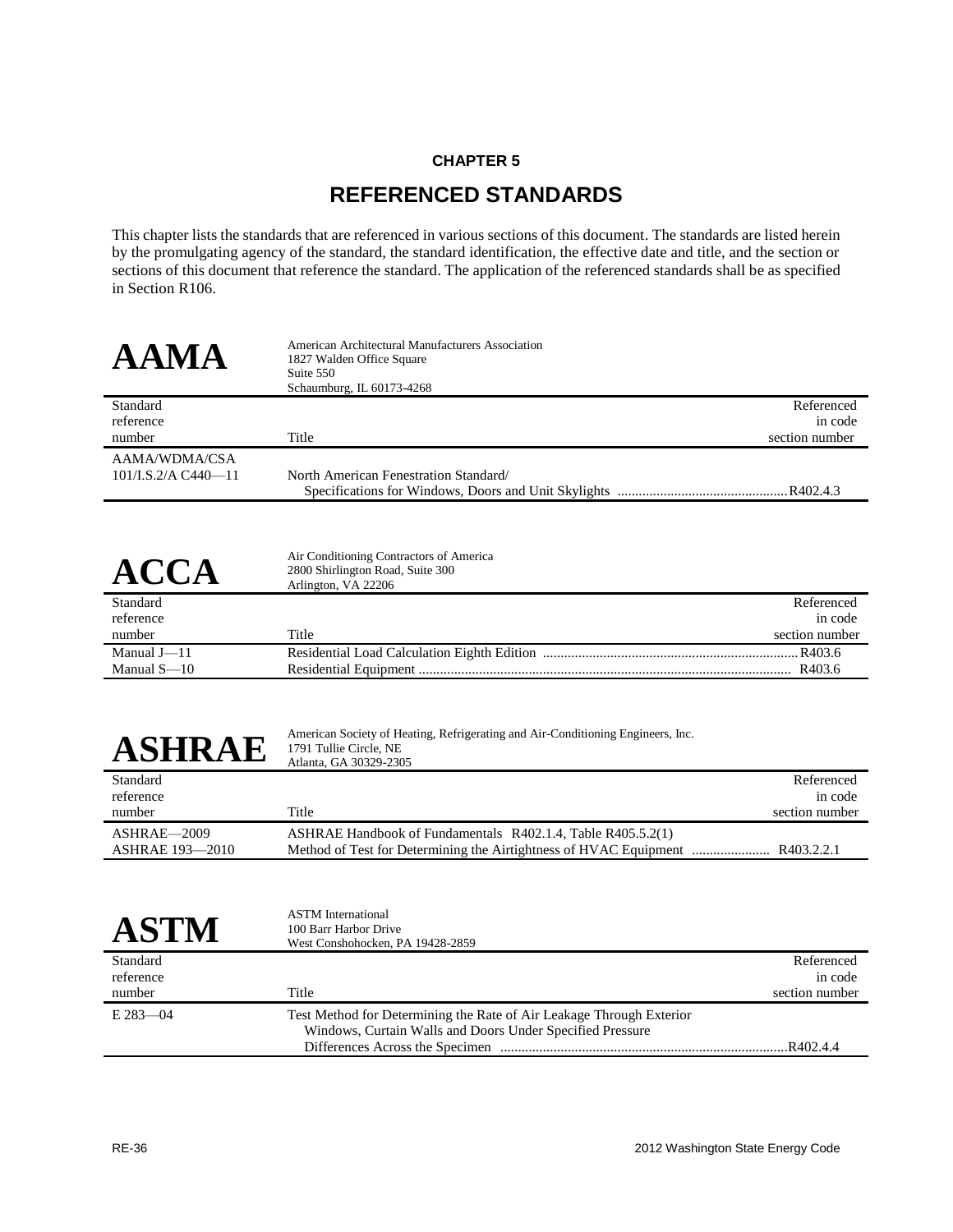|                      | <b>Canadian Standards Association</b><br>5060 Spectrum Way<br>Mississauga, Ontario, Canada L4W 5N6  |                |
|----------------------|-----------------------------------------------------------------------------------------------------|----------------|
| Standard             |                                                                                                     | Referenced     |
| reference            |                                                                                                     | in code        |
| number               | Title                                                                                               | section number |
| AAMA/WDMA/CSA        |                                                                                                     |                |
| $101$ /I.S.2/A440-11 | North American Fenestration Standard/Specification for                                              |                |
|                      |                                                                                                     |                |
|                      |                                                                                                     |                |
|                      | International Code Council, Inc.                                                                    |                |
| <b>ICC</b>           | 500 New Jersey Avenue, NW                                                                           |                |
|                      | 6th Floor                                                                                           |                |
|                      | Washington, DC 20001                                                                                |                |
| Standard             |                                                                                                     | Referenced     |
| reference            |                                                                                                     | in code        |
| number               | Title                                                                                               | section number |
| $IBC-12$             |                                                                                                     |                |
| $ICC 400 - 12$       |                                                                                                     |                |
| $IFC-12$             |                                                                                                     |                |
| $IFGC-12$            |                                                                                                     |                |
| $IMC-12$             |                                                                                                     |                |
| $IRC-12$             |                                                                                                     |                |
|                      |                                                                                                     |                |
| <b>NEEA</b>          | Northwest Energy Efficiency Alliance<br>421 SW 6 <sup>th</sup> Ave, Suite 600<br>Portland, OR 97204 |                |
| Standard             |                                                                                                     | Referenced     |
| reference            |                                                                                                     | in code        |
| number               | Title                                                                                               | section number |
| <b>NEEA-2011</b>     | Northern Climate Specification for Heat Pump Water Heaters, Vers. 4.0 Table R406.2                  |                |
|                      |                                                                                                     |                |
| <b>NFRC</b>          | National Fenestration Rating Council, Inc.<br>6305 Ivy Lane, Suite 140                              |                |
|                      | Greenbelt, MD 20770                                                                                 |                |
| Standard             |                                                                                                     | Referenced     |
| reference            |                                                                                                     | in code        |
| number               | Title                                                                                               | section number |
| $100 - 2009$         | Procedure for Determining Fenestration Products U-factors—Second Edition  R303.1.3                  |                |
| $200 - 2009$         | Procedure for Determining Fenestration Product Solar Heat Gain Coefficients                         |                |
|                      | and Visible Transmittance at Normal Incidence—Second Edition R303.1.3                               |                |
| $400 - 2009$         | Procedure for Determining Fenestration Product Air Leakage—Second Edition  R402.4.3                 |                |
|                      |                                                                                                     |                |
|                      | United States-Federal Trade Commission                                                              |                |
| <b>US-FTC</b>        | 600 Pennsylvania Avenue NW                                                                          |                |
|                      | Washington, DC 20580                                                                                |                |
| Standard             |                                                                                                     | Referenced     |
| reference            |                                                                                                     | in code        |
| number               | Title                                                                                               | section number |
| CFR Title 16         |                                                                                                     |                |
| (May 31, 2005)       |                                                                                                     |                |

Г

I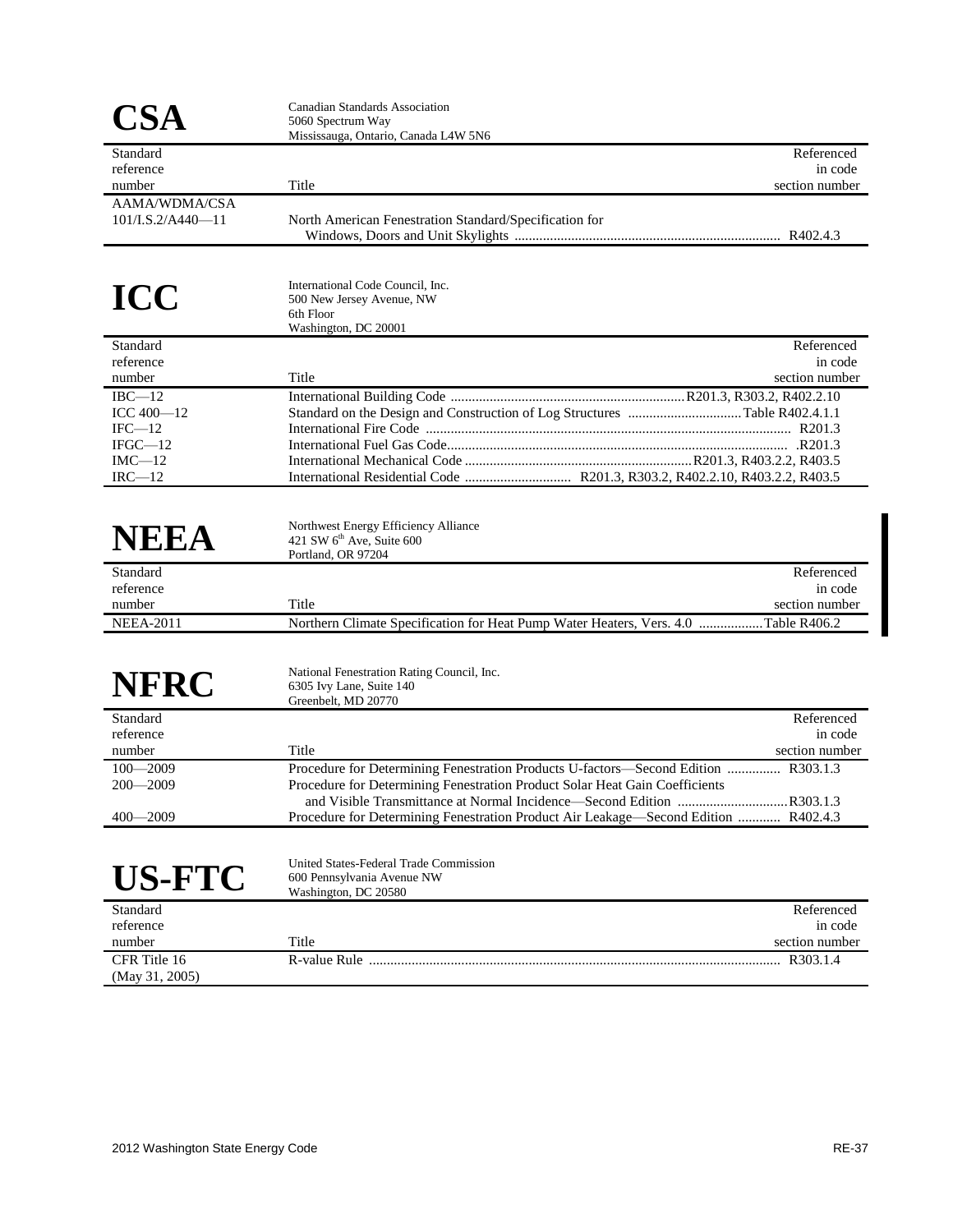| <b>WDMA</b>         | Window and Door Manufacturers Association<br>1400 East Touhy Avenue, Suite 470<br>Des Plaines, IL 60018                      |                |
|---------------------|------------------------------------------------------------------------------------------------------------------------------|----------------|
| Standard            |                                                                                                                              | Referenced     |
| reference           |                                                                                                                              | in code        |
| number              | Title                                                                                                                        | section number |
| AAMA/WDMA/CSA       |                                                                                                                              |                |
| $101$ /LS.2/A440-11 | North American Fenestration Standard/Specification for                                                                       |                |
|                     |                                                                                                                              |                |
| WSU                 | Washington State University Energy Extension Program<br>905 Plum Street SE, Bldg 3<br>PO Box 43165<br>Olympia, WA 98506-3166 |                |
| Standard            |                                                                                                                              | Referenced     |
| reference           |                                                                                                                              | in code        |
| number              | Title                                                                                                                        | section number |
| WSU RS 33           | Duct Testing Standard for New and Existing Construction                                                                      |                |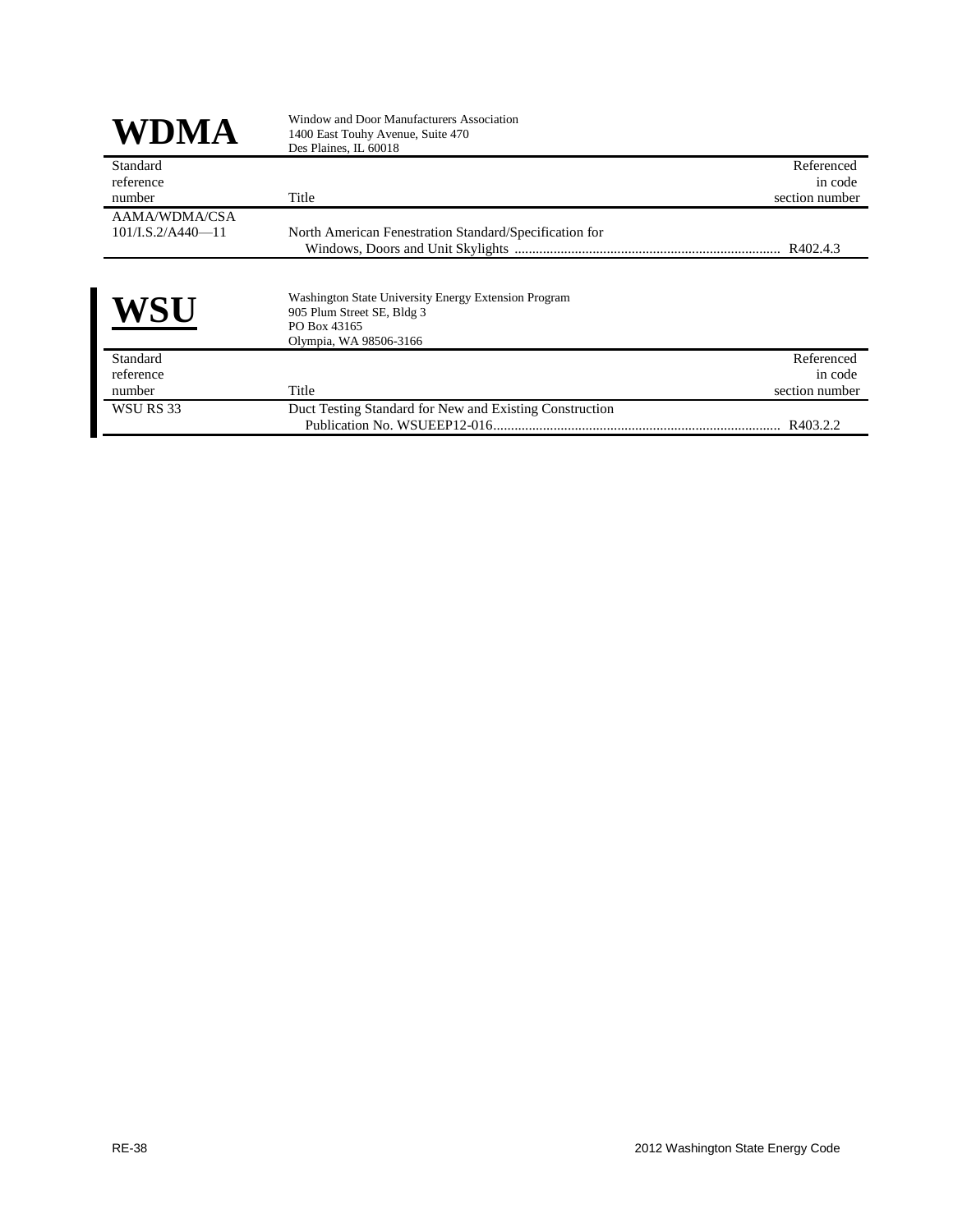# **APPENDIX C**

# **EXTERIOR DESIGN CONDITIONS**

As required by Section R302.2, the heating or cooling outdoor design temperatures shall be selected from Table C-1.

| Location                 | Outdoor<br><b>Design Temp</b><br>Heating (°F) | Outdoor<br><b>Design Temp</b><br>Cooling (°F) |
|--------------------------|-----------------------------------------------|-----------------------------------------------|
| Aberdeen 20NNE           | 25                                            | 83                                            |
| Anacortes                | 24                                            | 72                                            |
| Anatone                  | $-4$                                          | 89                                            |
| Auburn                   | 25                                            | 84                                            |
| Battleground             | 19                                            | 91                                            |
| Bellevue                 | 24                                            | 83                                            |
| Bellingham 2N            | 19                                            | 78                                            |
| Blain                    | 17                                            | 73                                            |
| <b>Bremerton</b>         | 29                                            | 83                                            |
| <b>Burlington</b>        | 19                                            | 77                                            |
| Chehalis                 | 21                                            | 87                                            |
| Chelan                   | 10                                            | 89                                            |
| Cheney                   | $\overline{4}$                                | 94                                            |
| Chesaw                   | $-11$                                         | 81                                            |
| Clarkston                | 10                                            | 94                                            |
| Cle Elum                 | 1                                             | 91                                            |
| Colfax 1NW               | $\overline{c}$                                | 94                                            |
| Colville AP              | $-2$                                          | 92                                            |
| Concrete                 | 19                                            | 83                                            |
| Connell 4NNW             | 6                                             | 100                                           |
| Cougar 5E                | 25                                            | 93                                            |
| Dallesport AP            | 14                                            | 99                                            |
| Darrington RS            | 13                                            | 85                                            |
| Davenport                | 5                                             | 92                                            |
| Edmonds                  | 24                                            | 82                                            |
| Ellensburg AP            | $\overline{2}$                                | 90                                            |
| Elma                     | 24                                            | 88                                            |
| Ephrata <sub>AP</sub>    | 7                                             | 97                                            |
| <b>Everett Paine AFB</b> | 21                                            | 79                                            |
| Forks 1E                 | 23                                            | 81                                            |
| Glacier RS               | 13                                            | 82                                            |
| Glenoma (Kosmos)         | 18                                            | 89                                            |
| Goldendale               | $\overline{7}$                                | 94                                            |
| Grays River Hatchery     | 24                                            | 86                                            |

# **TABLE C-1 OUTDOOR DESIGN TEMPERATURES**

| Location                     | Outdoor<br><b>Design Temp</b><br>Heating (°F) | Outdoor<br>Design Temp<br>Cooling (°F) |
|------------------------------|-----------------------------------------------|----------------------------------------|
| Greenwater                   | 1.4                                           | 84                                     |
| Grotto                       | 21                                            | 84                                     |
| Hoquiam AP                   | 26                                            | 79                                     |
| Inchelium 2NW                | $\boldsymbol{0}$                              | 92                                     |
| John Day Dam                 | 19                                            | 100                                    |
| Long Beach 3NNE              | 25                                            | 77                                     |
| Longview                     | 24                                            | 87                                     |
| Lower Granite Dam            | 14                                            | 98                                     |
| <b>Lower Monument</b><br>Dam | 18                                            | 103                                    |
| Marysville                   | 23                                            | 79                                     |
| <b>Metaline Falls</b>        | $-1$                                          | 89                                     |
| Methow 2W                    | 1                                             | 89                                     |
| Nespelem 2S                  | $-4$                                          | 93                                     |
| Newhalem                     | 19                                            | 89                                     |
| Newport                      | $-5$                                          | 92                                     |
| Northport                    | $\overline{2}$                                | 92                                     |
| Oak Harbor                   | 16                                            | 74                                     |
| Odessa                       | 7                                             | 100                                    |
| Olga 2SE                     | 24                                            | 71                                     |
| Olympia AP                   | 17                                            | 85                                     |
| Omak 2NW                     | 3                                             | 90                                     |
| Oroville                     | 5                                             | 93                                     |
| Othello                      | 9                                             | 98                                     |
| Packwood                     | 16                                            | 90                                     |
| Plain                        | $-3$                                          | 89                                     |
| Pleasant View                | 16                                            | 98                                     |
| Pomeroy                      | 3                                             | 95                                     |
| Port Angeles                 | 28                                            | 75                                     |
| Port Townsend                | 25                                            | 76                                     |
| Prosser                      | 12                                            | 97                                     |
| Puyallup                     | 19                                            | 86                                     |
| Quilcene 2SW                 | 23                                            | 83                                     |
| Quinault RS                  | 25                                            | 84                                     |